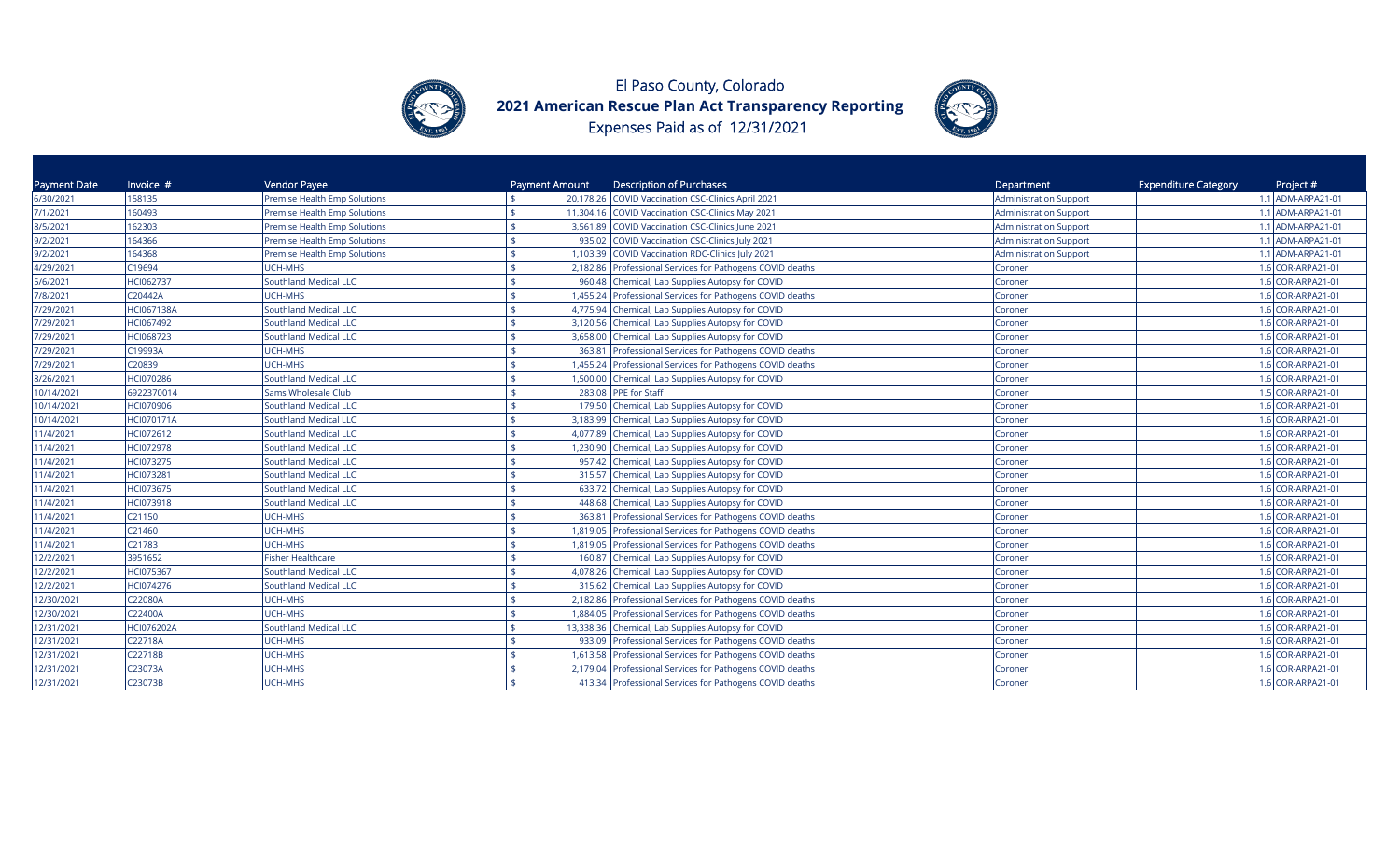



| Payment Date | Invoice $#$      | Vendor Payee                                | Payment Amount | <b>Description of Purchases</b>                    | Department                    | <b>Expenditure Category</b><br>Project # |
|--------------|------------------|---------------------------------------------|----------------|----------------------------------------------------|-------------------------------|------------------------------------------|
| 7/22/2021    | 377              | US Olympic & Paralympic Museum              |                | 500,000.00 Tourism Sponsorship Agreement           | <b>Administration Support</b> | 2.11 ED-ARPA21-01                        |
| 8/19/2021    | ED-ARPA-2021-001 | 1350 Distilling LLC                         | \$             | 20,000.00 Regional Business Relief Grant           | Economic Development          | 2.12 ED-ARPA21-01                        |
| 8/19/2021    | ED-ARPA-2021-001 | 2 Luchos                                    |                | 19,100.00 Regional Business Relief Grant           | Economic Development          | 2.12 ED-ARPA21-01                        |
| 8/19/2021    | ED-ARPA-2021-001 | <b>3Es Comedy Club</b>                      | \$             | 5,000.00<br>Regional Business Relief Grant         | Economic Development          | 2.12 ED-ARPA21-01                        |
| 8/19/2021    | ED-ARPA-2021-001 | 5280 Insurance Brokers                      |                | 3,252.00<br>Regional Business Relief Grant         | Economic Development          | 2.12 ED-ARPA21-01                        |
| 8/19/2021    | ED-ARPA-2021-001 | A & I Skyline LLC                           |                | 4,047.00<br>Regional Business Relief Grant         | <b>Economic Development</b>   | 2.12 ED-ARPA21-01                        |
| 8/19/2021    | ED-ARPA-2021-001 | A Cut Above Seamless Gutters a              |                | 20,000.00<br>Regional Business Relief Grant        | <b>Economic Development</b>   | 2.12 ED-ARPA21-01                        |
| 8/19/2021    | ED-ARPA-2021-001 | A Healthy Smile Dental Center               |                | 20,000.00<br>Regional Business Relief Grant        | <b>Economic Development</b>   | 2.12 ED-ARPA21-01                        |
| 8/19/2021    | ED-ARPA-2021-001 | A Music Company Inc                         |                | 14,313.00 Regional Business Relief Grant           | <b>Economic Development</b>   | 2.12 ED-ARPA21-01                        |
| 8/19/2021    | ED-ARPA-2021-001 | <b>A\$M Cleaning</b>                        |                | 10,200.00<br>Regional Business Relief Grant        | <b>Economic Development</b>   | 2.12 ED-ARPA21-01                        |
| 8/19/2021    | ED-ARPA-2021-001 | AAJL Fitness Inc                            |                | 20,000.00 Regional Business Relief Grant           | Economic Development          | 2.12 ED-ARPA21-01                        |
| 8/19/2021    | ED-ARPA-2021-001 | <b>Ability Design Build LLC</b>             |                | <b>Regional Business Relief Grant</b><br>20,000.00 | <b>Economic Development</b>   | 2.12 ED-ARPA21-01                        |
| 8/19/2021    | ED-ARPA-2021-001 | Absolute Body Balance                       |                | Regional Business Relief Grant<br>20,000.00        | <b>Economic Development</b>   | 2.12 ED-ARPA21-01                        |
| 8/19/2021    | ED-ARPA-2021-001 | <b>AC Tejon LLC</b>                         |                | 20,000.00<br><b>Regional Business Relief Grant</b> | Economic Development          | 2.12 ED-ARPA21-01                        |
| 8/19/2021    | ED-ARPA-2021-001 | <b>Accolade Fitness LLC</b>                 |                | 20,000.00 Regional Business Relief Grant           | <b>Economic Development</b>   | 2.12 ED-ARPA21-01                        |
| 8/19/2021    | ED-ARPA-2021-001 | <b>Accounting &amp; Bookkeeping Service</b> | \$             | 3,500.00 Regional Business Relief Grant            | Economic Development          | 2.12 ED-ARPA21-01                        |
| 8/19/2021    | ED-ARPA-2021-001 | <b>Aces Global Inc</b>                      |                | 20,000.00 Regional Business Relief Grant           | Economic Development          | 2.12 ED-ARPA21-01                        |
| 8/19/2021    | ED-ARPA-2021-001 | Aces Global Inc II                          |                | 20,000.00<br><b>Regional Business Relief Grant</b> | Economic Development          | 2.12 ED-ARPA21-01                        |
| 8/19/2021    | ED-ARPA-2021-001 | Achievable Painting and Flooring            |                | 5,944.00<br><b>Regional Business Relief Grant</b>  | Economic Development          | 2.12 ED-ARPA21-01                        |
| 8/19/2021    | ED-ARPA-2021-001 | <b>Ad Factory</b>                           |                | 20,000.00<br>Regional Business Relief Grant        | <b>Economic Development</b>   | 2.12 ED-ARPA21-01                        |
| 8/19/2021    | ED-ARPA-2021-001 | <b>Adams Mountain Cafe</b>                  |                | Regional Business Relief Grant<br>20,000.00        | <b>Economic Development</b>   | 2.12 ED-ARPA21-01                        |
| 8/19/2021    | ED-ARPA-2021-001 | Adobe Inn at Cascade                        |                | Regional Business Relief Grant<br>20,000.00        | <b>Economic Development</b>   | 2.12 ED-ARPA21-01                        |
| 8/19/2021    | ED-ARPA-2021-001 | <b>Adult Youth Services LLC</b>             | ¢              | 14,140.00 Regional Business Relief Grant           | <b>Economic Development</b>   | 2.12 ED-ARPA21-01                        |
| 8/19/2021    | ED-ARPA-2021-001 | <b>Advanced Center for Orthodontics</b>     |                | Regional Business Relief Grant<br>20,000.00        | <b>Economic Development</b>   | 2.12 ED-ARPA21-01                        |
| 8/19/2021    | ED-ARPA-2021-001 | Advanced Window Cleaning Inc                | \$             | 20,000.00 Regional Business Relief Grant           | <b>Economic Development</b>   | 2.12 ED-ARPA21-01                        |
| 8/19/2021    | ED-ARPA-2021-001 | <b>Aged With Imperfections</b>              |                | 18,500.00<br>Regional Business Relief Grant        | <b>Economic Development</b>   | 2.12 ED-ARPA21-01                        |
| 8/19/2021    | ED-ARPA-2021-001 | <b>Agency Portal Services</b>               |                | Regional Business Relief Grant<br>20,000.00        | <b>Economic Development</b>   | 2.12 ED-ARPA21-01                        |
| 8/19/2021    | ED-ARPA-2021-001 | Ai Sushi & Grill                            |                | 20,000.00<br>Regional Business Relief Grant        | Economic Development          | 2.12 ED-ARPA21-01                        |
| 8/19/2021    | ED-ARPA-2021-001 | Air Academy Associates LLC                  |                | 20,000.00<br>Regional Business Relief Grant        | <b>Economic Development</b>   | 2.12 ED-ARPA21-01                        |
| 8/19/2021    | ED-ARPA-2021-001 | Air O Sport                                 | \$             | 20,000.00<br>Regional Business Relief Grant        | <b>Economic Development</b>   | 2.12 ED-ARPA21-01                        |
| 8/19/2021    | ED-ARPA-2021-001 | Alambra Nails and Spa                       |                | 20,000.00 Regional Business Relief Grant           | <b>Economic Development</b>   | 2.12 ED-ARPA21-01                        |
| 8/19/2021    | ED-ARPA-2021-001 | Alchemy                                     |                | 20,000.00 Regional Business Relief Grant           | Economic Development          | 2.12 ED-ARPA21-01                        |
| 8/19/2021    | ED-ARPA-2021-001 | All American Mechanical                     |                | Regional Business Relief Grant<br>20,000.00        | Economic Development          | 2.12 ED-ARPA21-01                        |
| 8/19/2021    | ED-ARPA-2021-001 | All That Glitters Inc                       |                | 20,000.00<br><b>Regional Business Relief Grant</b> | Economic Development          | 2.12 ED-ARPA21-01                        |
| 8/19/2021    | ED-ARPA-2021-001 | Alphalete Mechanical LLC                    |                | <b>Regional Business Relief Grant</b><br>20,000.00 | Economic Development          | 2.12 ED-ARPA21-01                        |
| 8/19/2021    | ED-ARPA-2021-001 | Alpine Autism Center                        |                | <b>Regional Business Relief Grant</b><br>20,000.00 | Economic Development          | 2.12 ED-ARPA21-01                        |
| 8/19/2021    | ED-ARPA-2021-001 | Altitude Ninja                              | \$             | 2,315.50 Regional Business Relief Grant            | <b>Economic Development</b>   | 2.12 ED-ARPA21-01                        |
| 8/19/2021    | ED-ARPA-2021-001 | AMARA CISSE AMCIS LLC                       |                | 20,000.00 Regional Business Relief Grant           | <b>Economic Development</b>   | 2.12 ED-ARPA21-01                        |
| 8/19/2021    | ED-ARPA-2021-001 | <b>American Patriot</b>                     | ¢              | 20,000.00 Regional Business Relief Grant           | <b>Economic Development</b>   | 2.12 ED-ARPA21-01                        |
| 8/19/2021    | ED-ARPA-2021-001 | American Vape Colorado & E Cig              |                | 20,000.00<br>Regional Business Relief Grant        | <b>Economic Development</b>   | 2.12 ED-ARPA21-01                        |
| 8/19/2021    | ED-ARPA-2021-001 | <b>AMPd Development LLC</b>                 |                | 12,622.50<br>Regional Business Relief Grant        | <b>Economic Development</b>   | 2.12 ED-ARPA21-01                        |
| 8/19/2021    | ED-ARPA-2021-001 | AmPro Inspections Inc                       |                | 20,000.00 Regional Business Relief Grant           | <b>Economic Development</b>   | 2.12 ED-ARPA21-01                        |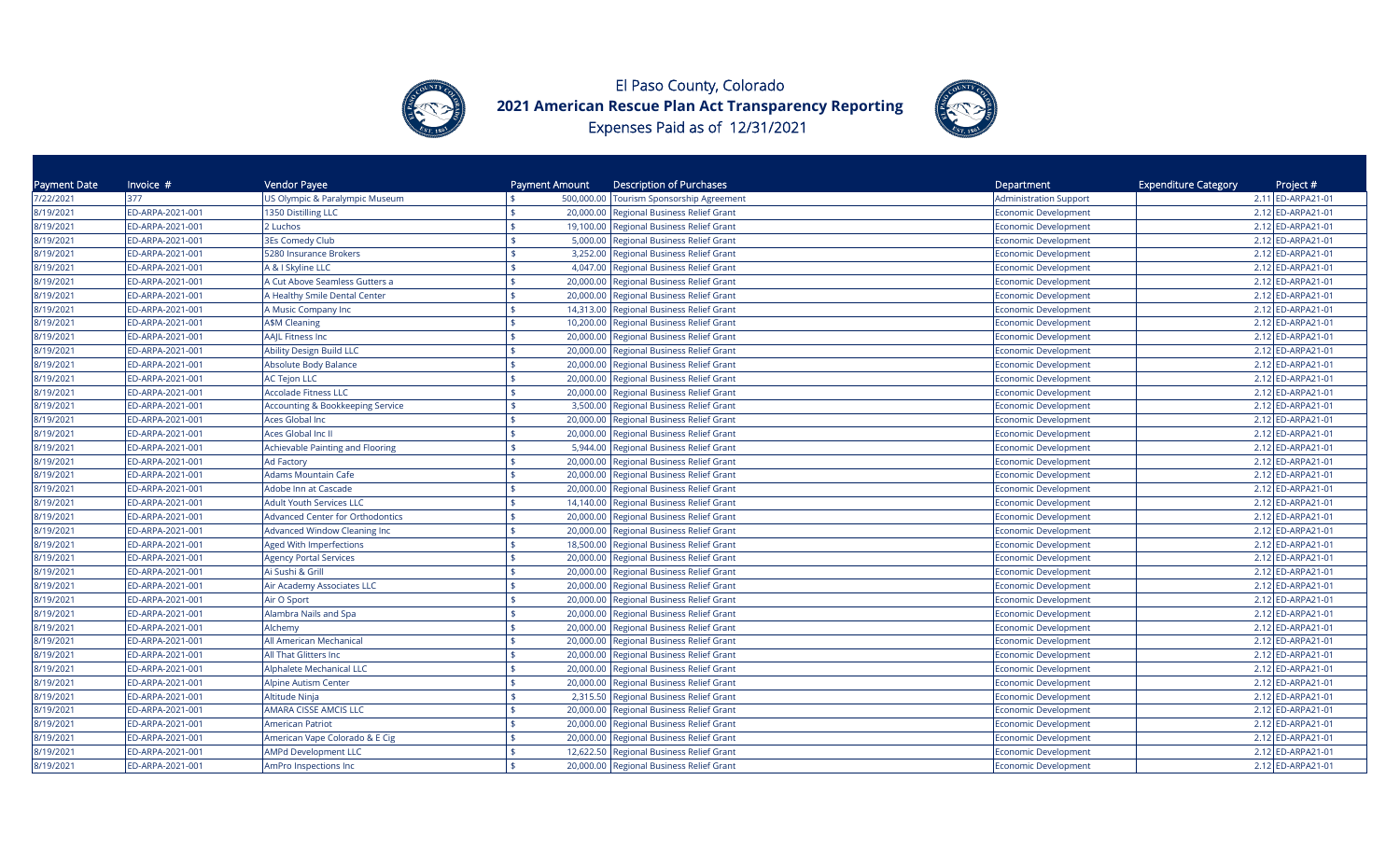



| Payment Date | Invoice #        | Vendor Payee                           | Payment Amount | <b>Description of Purchases</b>          | Department                  | <b>Expenditure Category</b><br>Project # |
|--------------|------------------|----------------------------------------|----------------|------------------------------------------|-----------------------------|------------------------------------------|
| 8/19/2021    | ED-ARPA-2021-001 | Andy's Shoe Repair                     | 12,098.00      | Regional Business Relief Grant           | Economic Development        | 2.12 ED-ARPA21-01                        |
| 8/19/2021    | ED-ARPA-2021-001 | Anju LLC                               |                | 5,000.00 Regional Business Relief Grant  | <b>Economic Development</b> | 2.12 ED-ARPA21-01                        |
| 8/19/2021    | ED-ARPA-2021-001 | Apel, Sarah E                          |                | 10,643.00 Regional Business Relief Grant | <b>Economic Development</b> | 2.12 ED-ARPA21-01                        |
| 8/19/2021    | ED-ARPA-2021-001 | Apollo and Daphne Co                   |                | 1,750.50 Regional Business Relief Grant  | Economic Development        | 2.12 ED-ARPA21-01                        |
| 8/19/2021    | ED-ARPA-2021-001 | <b>Apprentice Personnel</b>            | 20,000.00      | Regional Business Relief Grant           | <b>Economic Development</b> | 2.12 ED-ARPA21-01                        |
| 8/19/2021    | ED-ARPA-2021-001 | AR Workshop Colorado Springs           | 19,516.00      | Regional Business Relief Grant           | Economic Development        | 2.12 ED-ARPA21-01                        |
| 8/19/2021    | ED-ARPA-2021-001 | Arceo Family Mexican Restaurant        | 20,000.00      | Regional Business Relief Grant           | <b>Economic Development</b> | 2.12 ED-ARPA21-01                        |
| 8/19/2021    | ED-ARPA-2021-001 | Archery School of the Rockies          | 20,000.00      | Regional Business Relief Grant           | <b>Economic Development</b> | 2.12 ED-ARPA21-01                        |
| 8/19/2021    | ED-ARPA-2021-001 | <b>Arellanos Tacos</b>                 | 10,600.00      | Regional Business Relief Grant           | Economic Development        | 2.12 ED-ARPA21-01                        |
| 8/19/2021    | ED-ARPA-2021-001 | Arlene Nelson at Monumental St         | 20,000.00      | Regional Business Relief Grant           | Economic Development        | 2.12 ED-ARPA21-01                        |
| 8/19/2021    | ED-ARPA-2021-001 | Armadillo Enterprises LLC              | 20,000.00      | Regional Business Relief Grant           | <b>Economic Development</b> | 2.12 ED-ARPA21-01                        |
| 8/19/2021    | ED-ARPA-2021-001 | <b>Asbestos Testing and Consulting</b> |                | 16,979.00 Regional Business Relief Grant | <b>Economic Development</b> | 2.12 ED-ARPA21-01                        |
| 8/19/2021    | ED-ARPA-2021-001 | <b>ASC Ventures LLC</b>                | 5,000.00       | <b>Regional Business Relief Grant</b>    | Economic Development        | 2.12 ED-ARPA21-01                        |
| 8/19/2021    | ED-ARPA-2021-001 | Ascending to Health Respite Ca         | 18,750.00      | <b>Regional Business Relief Grant</b>    | Economic Development        | 2.12 ED-ARPA21-01                        |
| 8/19/2021    | ED-ARPA-2021-001 | <b>Ascent Logistics LLC</b>            | 5,000.00       | Regional Business Relief Grant           | Economic Development        | 2.12 ED-ARPA21-01                        |
| 8/19/2021    | ED-ARPA-2021-001 | <b>Aspire Behavioral Care</b>          | 20,000.00      | <b>Regional Business Relief Grant</b>    | Economic Development        | 2.12 ED-ARPA21-01                        |
| 8/19/2021    | ED-ARPA-2021-001 | Assoc of Fundraising Pros Sthn         | 7,000.00       | Regional Business Relief Grant           | Economic Development        | 2.12 ED-ARPA21-01                        |
| 8/19/2021    | ED-ARPA-2021-001 | <b>Auto Shop Vocational PBC</b>        |                | 4,952.50 Regional Business Relief Grant  | <b>Economic Development</b> | 2.12 ED-ARPA21-01                        |
| 8/19/2021    | ED-ARPA-2021-001 | <b>Automated Photo Technology</b>      | 2,254.00       | Regional Business Relief Grant           | <b>Economic Development</b> | 2.12 ED-ARPA21-01                        |
| 8/19/2021    | ED-ARPA-2021-001 | <b>B &amp; N Asphalt Solutions</b>     | 20,000.00      | Regional Business Relief Grant           | Economic Development        | 2.12 ED-ARPA21-01                        |
| 8/19/2021    | ED-ARPA-2021-001 | <b>B&amp;T Inc Bottles &amp; Taps</b>  | 10,988.00      | Regional Business Relief Grant           | Economic Development        | 2.12 ED-ARPA21-01                        |
| 8/19/2021    | ED-ARPA-2021-001 | Babu's Kitchen and Bar                 | 20,000.00      | Regional Business Relief Grant           | Economic Development        | 2.12 ED-ARPA21-01                        |
| 8/19/2021    | ED-ARPA-2021-001 | <b>Backstage Salon</b>                 | 20,000.00      | Regional Business Relief Grant           | Economic Development        | 2.12 ED-ARPA21-01                        |
| 8/19/2021    | ED-ARPA-2021-001 | <b>Bailey LPC, Renee</b>               |                | 17,725.00 Regional Business Relief Grant | Economic Development        | 2.12 ED-ARPA21-01                        |
| 8/19/2021    | ED-ARPA-2021-001 | <b>Barn Swallow</b>                    |                | 5,000.00 Regional Business Relief Grant  | Economic Development        | 2.12 ED-ARPA21-01                        |
| 8/19/2021    | ED-ARPA-2021-001 | <b>Barre Forte</b>                     |                | 12,600.00 Regional Business Relief Grant | <b>Economic Development</b> | 2.12 ED-ARPA21-01                        |
| 8/19/2021    | ED-ARPA-2021-001 | <b>Basil and Barley LLC</b>            | 20,000.00      | <b>Regional Business Relief Grant</b>    | <b>Economic Development</b> | 2.12 ED-ARPA21-01                        |
| 8/19/2021    | ED-ARPA-2021-001 | Baymont Inn & Stes                     | 20,000.00      | Regional Business Relief Grant           | <b>Economic Development</b> | 2.12 ED-ARPA21-01                        |
| 8/19/2021    | ED-ARPA-2021-001 | Be You LLC                             | 4,447.00       | Regional Business Relief Grant           | <b>Economic Development</b> | 2.12 ED-ARPA21-01                        |
| 8/19/2021    | ED-ARPA-2021-001 | <b>Beads and Needs LLC</b>             | 19,600.00      | Regional Business Relief Grant           | <b>Economic Development</b> | 2.12 ED-ARPA21-01                        |
| 8/19/2021    | ED-ARPA-2021-001 | <b>Beckett KMart LLP</b>               | 20,000.00      | <b>Regional Business Relief Grant</b>    | <b>Economic Development</b> | 2.12 ED-ARPA21-01                        |
| 8/19/2021    | ED-ARPA-2021-001 | Bella Casa Decor and Design In         | \$<br>5,000.00 | <b>Regional Business Relief Grant</b>    | Economic Development        | 2.12 ED-ARPA21-01                        |
| 8/19/2021    | ED-ARPA-2021-001 | Benny's Restaurant & Lounge Inc        | 20,000.00      | <b>Regional Business Relief Grant</b>    | Economic Development        | 2.12 ED-ARPA21-01                        |
| 8/19/2021    | ED-ARPA-2021-001 | Bernabei, Evan                         | 13,900.00      | <b>Regional Business Relief Grant</b>    | Economic Development        | 2.12 ED-ARPA21-01                        |
| 8/19/2021    | ED-ARPA-2021-001 | <b>Between Friends</b>                 | 8,910.00       | <b>Regional Business Relief Grant</b>    | Economic Development        | 2.12 ED-ARPA21-01                        |
| 8/19/2021    | ED-ARPA-2021-001 | <b>BF Bboy Ministries</b>              | 20,000.00      | Regional Business Relief Grant           | Economic Development        | 2.12 ED-ARPA21-01                        |
| 8/19/2021    | ED-ARPA-2021-001 | Big Bobs Flooring Outlet&Payles        | 20,000.00      | Regional Business Relief Grant           | Economic Development        | 2.12 ED-ARPA21-01                        |
| 8/19/2021    | ED-ARPA-2021-001 | <b>Big Mikes DJ Productions</b>        | 9,783.00       | Regional Business Relief Grant           | Economic Development        | 2.12 ED-ARPA21-01                        |
| 8/19/2021    | ED-ARPA-2021-001 | <b>Bingo Burger</b>                    | 20,000.00      | Regional Business Relief Grant           | <b>Economic Development</b> | 2.12 ED-ARPA21-01                        |
| 8/19/2021    | ED-ARPA-2021-001 | <b>Bingo World Inc</b>                 |                | 20,000.00 Regional Business Relief Grant | <b>Economic Development</b> | 2.12 ED-ARPA21-01                        |
| 8/19/2021    | ED-ARPA-2021-001 | <b>Bishops Cuts Color</b>              | 20,000.00      | Regional Business Relief Grant           | Economic Development        | 2.12 ED-ARPA21-01                        |
| 8/19/2021    | ED-ARPA-2021-001 | Black Forest Comm Church 1st S         |                | 20,000.00 Regional Business Relief Grant | <b>Economic Development</b> | 2.12 ED-ARPA21-01                        |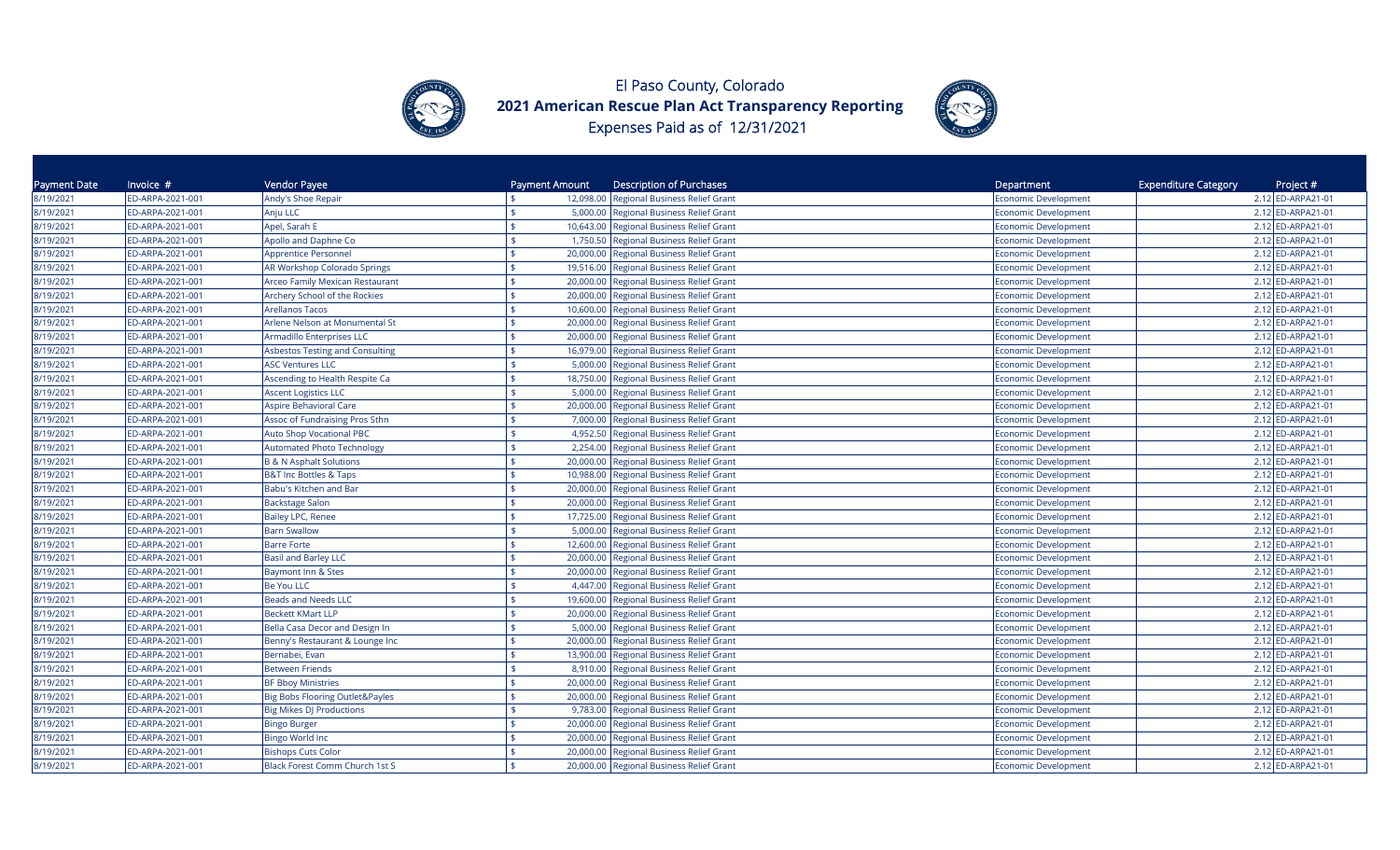



| Payment Date | Invoice $#$      | Vendor Payee                          | Payment Amount  | <b>Description of Purchases</b>          | Department                  | <b>Expenditure Category</b><br>Project # |
|--------------|------------------|---------------------------------------|-----------------|------------------------------------------|-----------------------------|------------------------------------------|
| 8/19/2021    | ED-ARPA-2021-001 | <b>Black Forest Home Security Sys</b> |                 | 4,584.00 Regional Business Relief Grant  | Economic Development        | 2.12 ED-ARPA21-01                        |
| 8/19/2021    | ED-ARPA-2021-001 | <b>Blindworm Guitars</b>              | \$              | 15,629.00 Regional Business Relief Grant | Economic Development        | 2.12 ED-ARPA21-01                        |
| 8/19/2021    | ED-ARPA-2021-001 | <b>Blooms Mill Hill Saloon</b>        | \$              | 20,000.00 Regional Business Relief Grant | Economic Development        | 2.12 ED-ARPA21-01                        |
| 8/19/2021    | ED-ARPA-2021-001 | <b>Boarding Area</b>                  | 15,000.00       | Regional Business Relief Grant           | Economic Development        | 2.12 ED-ARPA21-01                        |
| 8/19/2021    | ED-ARPA-2021-001 | Books For You                         | 5,500.00        | Regional Business Relief Grant           | Economic Development        | 2.12 ED-ARPA21-01                        |
| 8/19/2021    | ED-ARPA-2021-001 | Boyd Lighting Fixture Company         | 20,000.00       | Regional Business Relief Grant           | <b>Economic Development</b> | 2.12 ED-ARPA21-01                        |
| 8/19/2021    | ED-ARPA-2021-001 | Boys & Girls Club @ Eagleside         | 20,000.00       | Regional Business Relief Grant           | <b>Economic Development</b> | 2.12 ED-ARPA21-01                        |
| 8/19/2021    | ED-ARPA-2021-001 | <b>BPB LLC</b>                        | 20,000.00       | Regional Business Relief Grant           | <b>Economic Development</b> | 2.12 ED-ARPA21-01                        |
| 8/19/2021    | ED-ARPA-2021-001 | <b>BPG Home Builders LLC</b>          | \$<br>20,000.00 | Regional Business Relief Grant           | <b>Economic Development</b> | 2.12 ED-ARPA21-01                        |
| 8/19/2021    | ED-ARPA-2021-001 | <b>Bradley Motors Inc</b>             |                 | 20,000.00 Regional Business Relief Grant | <b>Economic Development</b> | 2.12 ED-ARPA21-01                        |
| 8/19/2021    | ED-ARPA-2021-001 | <b>Brass Brewing Company Inc</b>      | 20,000.00       | Regional Business Relief Grant           | Economic Development        | 2.12 ED-ARPA21-01                        |
| 8/19/2021    | ED-ARPA-2021-001 | <b>Bravo Screen Printing Inc</b>      | 20,000.00       | <b>Regional Business Relief Grant</b>    | <b>Economic Development</b> | 2.12 ED-ARPA21-01                        |
| 8/19/2021    | ED-ARPA-2021-001 | Bread & Butter Neighborhood Ma        | 5,000.00        | <b>Regional Business Relief Grant</b>    | Economic Development        | 2.12 ED-ARPA21-01                        |
| 8/19/2021    | ED-ARPA-2021-001 | <b>Bright Behavior Inc</b>            | 20,000.00       | <b>Regional Business Relief Grant</b>    | <b>Economic Development</b> | 2.12 ED-ARPA21-01                        |
| 8/19/2021    | ED-ARPA-2021-001 | <b>Brush Crazy</b>                    | 20,000.00       | Regional Business Relief Grant           | <b>Economic Development</b> | 2.12 ED-ARPA21-01                        |
| 8/19/2021    | ED-ARPA-2021-001 | <b>BRW Tax &amp; Accounting</b>       |                 | 976.00 Regional Business Relief Grant    | Economic Development        | 2.12 ED-ARPA21-01                        |
| 8/19/2021    | ED-ARPA-2021-001 | <b>BTS Consulting A Ltd Liability</b> | 549.00          | Regional Business Relief Grant           | <b>Economic Development</b> | 2.12 ED-ARPA21-01                        |
| 8/19/2021    | ED-ARPA-2021-001 | Buffalo Lodge Bicycle Resort L        | 20,000.00       | Regional Business Relief Grant           | Economic Development        | 2.12 ED-ARPA21-01                        |
| 8/19/2021    | ED-ARPA-2021-001 | <b>BupDoc</b>                         |                 | 20,000.00 Regional Business Relief Grant | Economic Development        | 2.12 ED-ARPA21-01                        |
| 8/19/2021    | ED-ARPA-2021-001 | C&S Janitorial services               | 5,545.00        | <b>Regional Business Relief Grant</b>    | <b>Economic Development</b> | 2.12 ED-ARPA21-01                        |
| 8/19/2021    | ED-ARPA-2021-001 | Cafe Red Point LLC                    | 20,000.00       | Regional Business Relief Grant           | <b>Economic Development</b> | 2.12 ED-ARPA21-01                        |
| 8/19/2021    | ED-ARPA-2021-001 | Cage Rat Baseball LLC                 | 20,000.00       | Regional Business Relief Grant           | <b>Economic Development</b> | 2.12 ED-ARPA21-01                        |
| 8/19/2021    | ED-ARPA-2021-001 | Calhan United Methodist Church        | 20,000.00<br>\$ | Regional Business Relief Grant           | <b>Economic Development</b> | 2.12 ED-ARPA21-01                        |
| 8/19/2021    | ED-ARPA-2021-001 | Cambio Yoga LLC                       | 20,000.00       | Regional Business Relief Grant           | <b>Economic Development</b> | 2.12 ED-ARPA21-01                        |
| 8/19/2021    | ED-ARPA-2021-001 | <b>Careers in Construction Colora</b> | \$              | 20,000.00 Regional Business Relief Grant | <b>Economic Development</b> | 2.12 ED-ARPA21-01                        |
| 8/19/2021    | ED-ARPA-2021-001 | <b>Carefree Bar and Grill</b>         | 5,000.00        | Regional Business Relief Grant           | <b>Economic Development</b> | 2.12 ED-ARPA21-01                        |
| 8/19/2021    | ED-ARPA-2021-001 | Carlos Gonzalez Insurance Agent       | 8,620.00        | Regional Business Relief Grant           | <b>Economic Development</b> | 2.12 ED-ARPA21-01                        |
| 8/19/2021    | ED-ARPA-2021-001 | <b>Carols Creative Glass LLC</b>      | 15,438.00       | Regional Business Relief Grant           | <b>Economic Development</b> | 2.12 ED-ARPA21-01                        |
| 8/19/2021    | ED-ARPA-2021-001 | Cece & Rose                           | 18,900.00       | <b>Regional Business Relief Grant</b>    | Economic Development        | 2.12 ED-ARPA21-01                        |
| 8/19/2021    | ED-ARPA-2021-001 | Celebrity DJ                          | ፍ<br>20,000.00  | Regional Business Relief Grant           | <b>Economic Development</b> | 2.12 ED-ARPA21-01                        |
| 8/19/2021    | ED-ARPA-2021-001 | <b>Centennial Reproduction Center</b> | 20,000.00       | Regional Business Relief Grant           | <b>Economic Development</b> | 2.12 ED-ARPA21-01                        |
| 8/19/2021    | ED-ARPA-2021-001 | Centro De La Familia                  | \$              | 20,000.00 Regional Business Relief Grant | Economic Development        | 2.12 ED-ARPA21-01                        |
| 8/19/2021    | ED-ARPA-2021-001 | Cerebral Palsy Assoc of Colo S        | 4,247.00        | <b>Regional Business Relief Grant</b>    | Economic Development        | 2.12 ED-ARPA21-01                        |
| 8/19/2021    | ED-ARPA-2021-001 | <b>Champions Choice Pro Shop LLC</b>  | 20,000.00       | <b>Regional Business Relief Grant</b>    | Economic Development        | 2.12 ED-ARPA21-01                        |
| 8/19/2021    | ED-ARPA-2021-001 | <b>Charity Cares Home Care Agency</b> |                 | 7,836.00 Regional Business Relief Grant  | <b>Economic Development</b> | 2.12 ED-ARPA21-01                        |
| 8/19/2021    | ED-ARPA-2021-001 | <b>Charritos House 2</b>              | \$<br>5,000.00  | <b>Regional Business Relief Grant</b>    | <b>Economic Development</b> | 2.12 ED-ARPA21-01                        |
| 8/19/2021    | ED-ARPA-2021-001 | <b>Chavez Gallery</b>                 | 20,000.00       | Regional Business Relief Grant           | <b>Economic Development</b> | 2.12 ED-ARPA21-01                        |
| 8/19/2021    | ED-ARPA-2021-001 | Chavon LLC                            | 7,800.00        | Regional Business Relief Grant           | <b>Economic Development</b> | 2.12 ED-ARPA21-01                        |
| 8/19/2021    | ED-ARPA-2021-001 | Chef Rush LLC                         | 5,000.00        | Regional Business Relief Grant           | <b>Economic Development</b> | 2.12 ED-ARPA21-01                        |
| 8/19/2021    | ED-ARPA-2021-001 | Cheyenne Village Inc                  | 20,000.00       | Regional Business Relief Grant           | <b>Economic Development</b> | 2.12 ED-ARPA21-01                        |
| 8/19/2021    | ED-ARPA-2021-001 | Chiba Bar                             | 20,000.00       | <b>Regional Business Relief Grant</b>    | <b>Economic Development</b> | 2.12 ED-ARPA21-01                        |
| 8/19/2021    | ED-ARPA-2021-001 | Children's Literacy Center Inc        |                 | 20,000.00 Regional Business Relief Grant | <b>Economic Development</b> | 2.12 ED-ARPA21-01                        |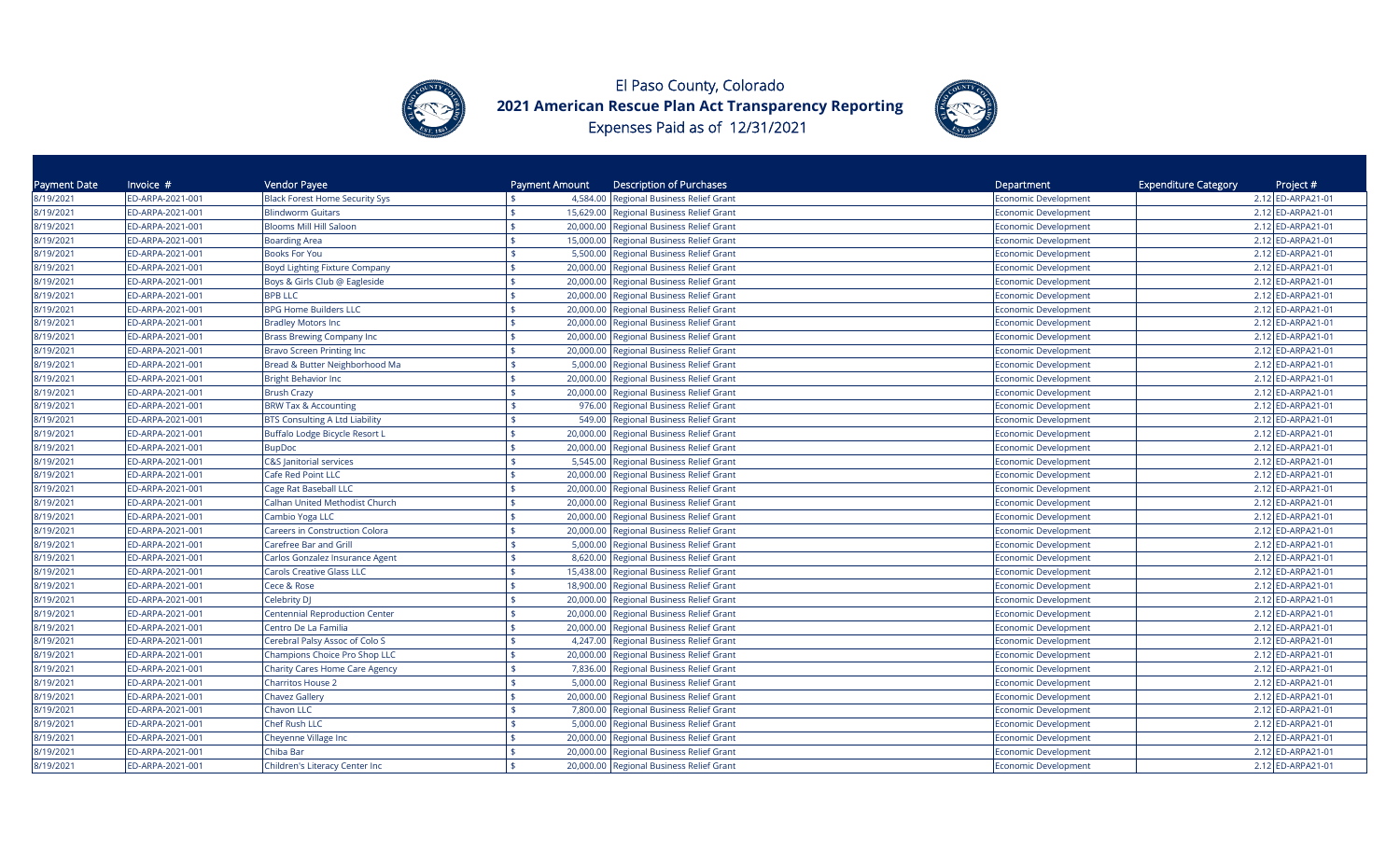



| Payment Date | Invoice $#$      | Vendor Payee                         | Payment Amount  | Description of Purchases                 | Department                  | <b>Expenditure Category</b><br>Project # |
|--------------|------------------|--------------------------------------|-----------------|------------------------------------------|-----------------------------|------------------------------------------|
| 8/19/2021    | ED-ARPA-2021-001 | <b>Citrus Clean House Cleaning</b>   |                 | 20,000.00 Regional Business Relief Grant | Economic Development        | 2.12 ED-ARPA21-01                        |
| 8/19/2021    | ED-ARPA-2021-001 | <b>City ROCK LLC</b>                 |                 | 20,000.00 Regional Business Relief Grant | <b>Economic Development</b> | 2.12 ED-ARPA21-01                        |
| 8/19/2021    | ED-ARPA-2021-001 | Coach Up Consulting                  |                 | 20,000.00 Regional Business Relief Grant | Economic Development        | 2.12 ED-ARPA21-01                        |
| 8/19/2021    | ED-ARPA-2021-001 | Coati LLC                            |                 | 5,000.00 Regional Business Relief Grant  | Economic Development        | 2.12 ED-ARPA21-01                        |
| 8/19/2021    | ED-ARPA-2021-001 | <b>Collective Goods of Colo Spgs</b> | 6,020.00        | Regional Business Relief Grant           | <b>Economic Development</b> | 2.12 ED-ARPA21-01                        |
| 8/19/2021    | ED-ARPA-2021-001 | Colorado Adventure Hostel            | 20,000.00       | Regional Business Relief Grant           | Economic Development        | 2.12 ED-ARPA21-01                        |
| 8/19/2021    | ED-ARPA-2021-001 | Colorado BBQ Outfitters              | 15,000.00       | <b>Regional Business Relief Grant</b>    | Economic Development        | 2.12 ED-ARPA21-01                        |
| 8/19/2021    | ED-ARPA-2021-001 | Colorado CareAssist                  |                 | 20,000.00 Regional Business Relief Grant | <b>Economic Development</b> | 2.12 ED-ARPA21-01                        |
| 8/19/2021    | ED-ARPA-2021-001 | Colorado Community Clinic Inc        |                 | 2,027.50 Regional Business Relief Grant  | Economic Development        | 2.12 ED-ARPA21-01                        |
| 8/19/2021    | ED-ARPA-2021-001 | Colorado Craft Tejon Street So       | 20,000.00       | Regional Business Relief Grant           | <b>Economic Development</b> | 2.12 ED-ARPA21-01                        |
| 8/19/2021    | ED-ARPA-2021-001 | Colorado Electric Motor Repair       | 20,000.00       | Regional Business Relief Grant           | <b>Economic Development</b> | 2.12 ED-ARPA21-01                        |
| 8/19/2021    | ED-ARPA-2021-001 | Colorado Glass Specialist Inc        | 12,604.56       | Regional Business Relief Grant           | <b>Economic Development</b> | 2.12 ED-ARPA21-01                        |
| 8/19/2021    | ED-ARPA-2021-001 | Colorado Hi Tech Solutions Inc       | 20,000.00       | Regional Business Relief Grant           | <b>Economic Development</b> | 2.12 ED-ARPA21-01                        |
| 8/19/2021    | ED-ARPA-2021-001 | Colorado Horse Rescue Network        | 20,000.00       | Regional Business Relief Grant           | <b>Economic Development</b> | 2.12 ED-ARPA21-01                        |
| 8/19/2021    | ED-ARPA-2021-001 | Colorado Injury Law Center PLL       |                 | 20,000.00 Regional Business Relief Grant | <b>Economic Development</b> | 2.12 ED-ARPA21-01                        |
| 8/19/2021    | ED-ARPA-2021-001 | Colorado Institute for Social        | \$              | 20,000.00 Regional Business Relief Grant | Economic Development        | 2.12 ED-ARPA21-01                        |
| 8/19/2021    | ED-ARPA-2021-001 | Colorado Springs Childrens Chores    |                 | 20,000.00 Regional Business Relief Grant | Economic Development        | 2.12 ED-ARPA21-01                        |
| 8/19/2021    | ED-ARPA-2021-001 | Colorado Springs Choral Society      |                 | 20,000.00 Regional Business Relief Grant | Economic Development        | 2.12 ED-ARPA21-01                        |
| 8/19/2021    | ED-ARPA-2021-001 | Colorado Springs Conservatory        | 20,000.00       | <b>Regional Business Relief Grant</b>    | <b>Economic Development</b> | 2.12 ED-ARPA21-01                        |
| 8/19/2021    | ED-ARPA-2021-001 | Colorado Springs Electrical JA       | 16,000.00       | Regional Business Relief Grant           | Economic Development        | 2.12 ED-ARPA21-01                        |
| 8/19/2021    | ED-ARPA-2021-001 | Colorado Springs Event Center        | 20,000.00       | Regional Business Relief Grant           | Economic Development        | 2.12 ED-ARPA21-01                        |
| 8/19/2021    | ED-ARPA-2021-001 | Colorado Springs Food Tours LL       | 20,000.00       | Regional Business Relief Grant           | <b>Economic Development</b> | 2.12 ED-ARPA21-01                        |
| 8/19/2021    | ED-ARPA-2021-001 | Colorado Springs Philharmonic        | \$              | 20,000.00 Regional Business Relief Grant | <b>Economic Development</b> | 2.12 ED-ARPA21-01                        |
| 8/19/2021    | ED-ARPA-2021-001 | Colorado Springs Sports Corp.        | 20,000.00       | Regional Business Relief Grant           | <b>Economic Development</b> | 2.12 ED-ARPA21-01                        |
| 8/19/2021    | ED-ARPA-2021-001 | Colorado Springs Teen Court          |                 | 20,000.00 Regional Business Relief Grant | Economic Development        | 2.12 ED-ARPA21-01                        |
| 8/19/2021    | ED-ARPA-2021-001 | Colorado Springs World Arena         | 20,000.00       | Regional Business Relief Grant           | <b>Economic Development</b> | 2.12 ED-ARPA21-01                        |
| 8/19/2021    | ED-ARPA-2021-001 | <b>Colorado Springs Youth Sports</b> | 20,000.00       | Regional Business Relief Grant           | <b>Economic Development</b> | 2.12 ED-ARPA21-01                        |
| 8/19/2021    | ED-ARPA-2021-001 | Colorado Veterans Resource           | 20,000.00       | Regional Business Relief Grant           | <b>Economic Development</b> | 2.12 ED-ARPA21-01                        |
| 8/19/2021    | ED-ARPA-2021-001 | Community Partnership for Chil       |                 | 20,000.00 Regional Business Relief Grant | <b>Economic Development</b> | 2.12 ED-ARPA21-01                        |
| 8/19/2021    | ED-ARPA-2021-001 | Comprehensive Services Inc           | \$              | 2,446.00 Regional Business Relief Grant  | <b>Economic Development</b> | 2.12 ED-ARPA21-01                        |
| 8/19/2021    | ED-ARPA-2021-001 | <b>Conscious Living</b>              |                 | 20,000.00 Regional Business Relief Grant | <b>Economic Development</b> | 2.12 ED-ARPA21-01                        |
| 8/19/2021    | ED-ARPA-2021-001 | <b>Continental Cleaners</b>          | 20,000.00       | Regional Business Relief Grant           | Economic Development        | 2.12 ED-ARPA21-01                        |
| 8/19/2021    | ED-ARPA-2021-001 | Cookie Cutters Haircuts for Ki       | 20,000.00       | <b>Regional Business Relief Grant</b>    | Economic Development        | 2.12 ED-ARPA21-01                        |
| 8/19/2021    | ED-ARPA-2021-001 | Copa Cabana Event Hall               | 20,000.00       | <b>Regional Business Relief Grant</b>    | Economic Development        | 2.12 ED-ARPA21-01                        |
| 8/19/2021    | ED-ARPA-2021-001 | <b>Cornerstone Cleaners LLC</b>      | 20,000.00       | <b>Regional Business Relief Grant</b>    | Economic Development        | 2.12 ED-ARPA21-01                        |
| 8/19/2021    | ED-ARPA-2021-001 | CoSfoods LLC                         | 16,130.00       | Regional Business Relief Grant           | Economic Development        | 2.12 ED-ARPA21-01                        |
| 8/19/2021    | ED-ARPA-2021-001 | <b>Cottonwood Artists School</b>     | \$<br>20,000.00 | Regional Business Relief Grant           | <b>Economic Development</b> | 2.12 ED-ARPA21-01                        |
| 8/19/2021    | ED-ARPA-2021-001 | Council of Neighbors and Organ       | 20,000.00       | Regional Business Relief Grant           | <b>Economic Development</b> | 2.12 ED-ARPA21-01                        |
| 8/19/2021    | ED-ARPA-2021-001 | Crafted Colorado Handmade Mark       | 20,000.00       | Regional Business Relief Grant           | <b>Economic Development</b> | 2.12 ED-ARPA21-01                        |
| 8/19/2021    | ED-ARPA-2021-001 | Crazy Beautiful Hair Studio LL       | 17,513.50       | Regional Business Relief Grant           | <b>Economic Development</b> | 2.12 ED-ARPA21-01                        |
| 8/19/2021    | ED-ARPA-2021-001 | CrossFit 719                         | 16,362.00       | Regional Business Relief Grant           | <b>Economic Development</b> | 2.12 ED-ARPA21-01                        |
| 8/19/2021    | ED-ARPA-2021-001 | Cruzin Car Audio                     |                 | 20,000.00 Regional Business Relief Grant | <b>Economic Development</b> | 2.12 ED-ARPA21-01                        |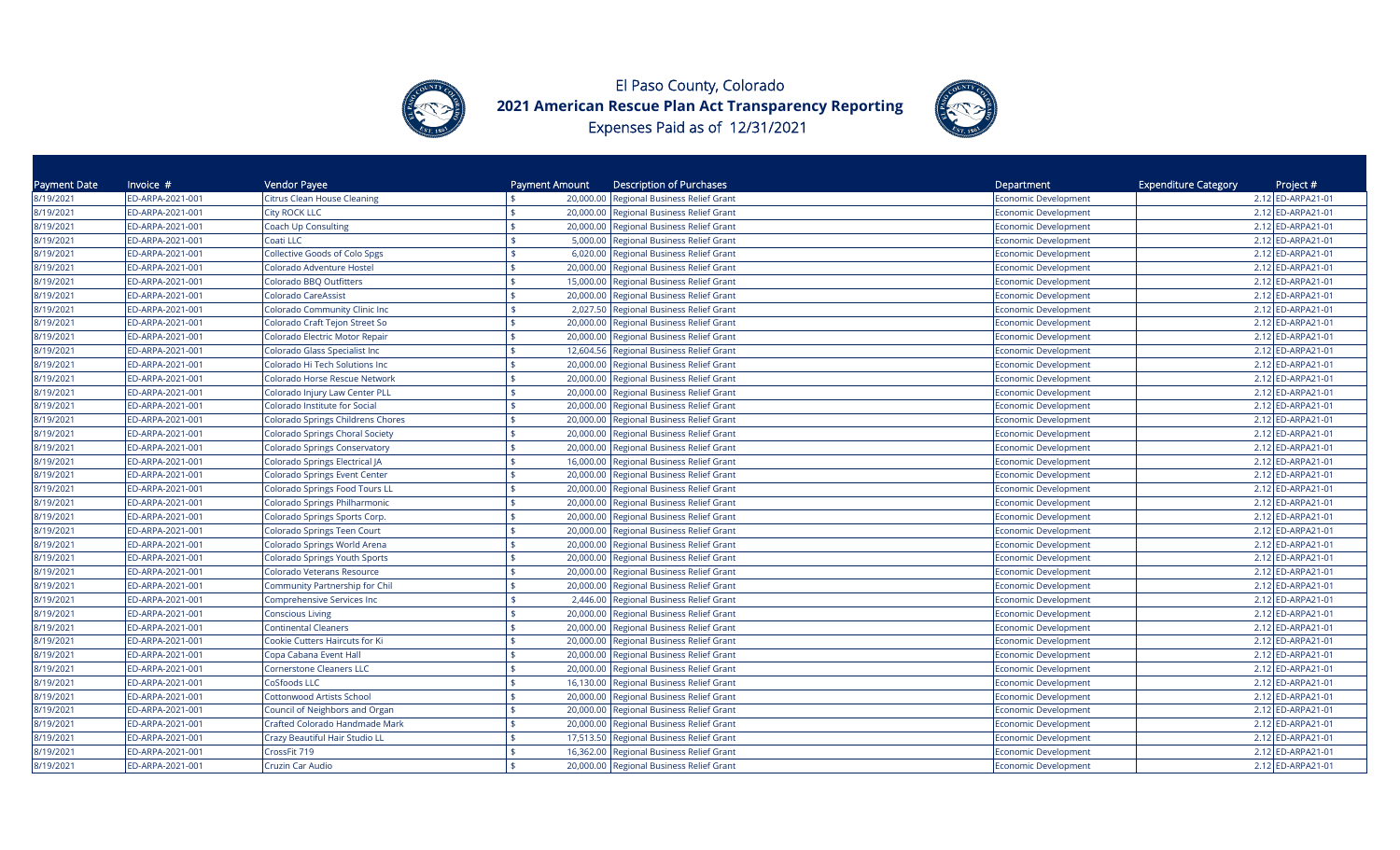



| Payment Date | Invoice $#$      | Vendor Payee                         | Payment Amount  | <b>Description of Purchases</b>          | Department                  | <b>Expenditure Category</b><br>Project # |
|--------------|------------------|--------------------------------------|-----------------|------------------------------------------|-----------------------------|------------------------------------------|
| 8/19/2021    | ED-ARPA-2021-001 | <b>CWDT Inc</b>                      |                 | 20,000.00 Regional Business Relief Grant | Economic Development        | 2.12 ED-ARPA21-01                        |
| 8/19/2021    | ED-ARPA-2021-001 | D & J Sandwich Company LLC           |                 | 20,000.00 Regional Business Relief Grant | Economic Development        | 2.12 ED-ARPA21-01                        |
| 8/19/2021    | ED-ARPA-2021-001 | Daintys Jamaican American Kitc       |                 | 19,250.00 Regional Business Relief Grant | Economic Development        | 2.12 ED-ARPA21-01                        |
| 8/19/2021    | ED-ARPA-2021-001 | Daisy Real Estate LLC                | 20,000.00       | Regional Business Relief Grant           | Economic Development        | 2.12 ED-ARPA21-01                        |
| 8/19/2021    | ED-ARPA-2021-001 | Dala Financial Services LLC          | 20,000.00       | Regional Business Relief Grant           | Economic Development        | 2.12 ED-ARPA21-01                        |
| 8/19/2021    | ED-ARPA-2021-001 | Dam Nails and Spa                    | 20,000.00       | Regional Business Relief Grant           | <b>Economic Development</b> | 2.12 ED-ARPA21-01                        |
| 8/19/2021    | ED-ARPA-2021-001 | DanceArt Academy                     | 8,800.00        | Regional Business Relief Grant           | <b>Economic Development</b> | 2.12 ED-ARPA21-01                        |
| 8/19/2021    | ED-ARPA-2021-001 | Davis Harwell Music LLC              | ¢<br>20,000.00  | Regional Business Relief Grant           | Economic Development        | 2.12 ED-ARPA21-01                        |
| 8/19/2021    | ED-ARPA-2021-001 | Davis Three Inc                      | 20,000.00       | Regional Business Relief Grant           | <b>Economic Development</b> | 2.12 ED-ARPA21-01                        |
| 8/19/2021    | ED-ARPA-2021-001 | <b>Delicias Bakery</b>               | 19,350.00       | Regional Business Relief Grant           | <b>Economic Development</b> | 2.12 ED-ARPA21-01                        |
| 8/19/2021    | ED-ARPA-2021-001 | Dent Busters Inc                     | ¢               | 20,000.00 Regional Business Relief Grant | Economic Development        | 2.12 ED-ARPA21-01                        |
| 8/19/2021    | ED-ARPA-2021-001 | <b>Denver Tattoo Store</b>           | 20,000.00       | <b>Regional Business Relief Grant</b>    | <b>Economic Development</b> | 2.12 ED-ARPA21-01                        |
| 8/19/2021    | ED-ARPA-2021-001 | Denver Works Inc                     | 20,000.00       | <b>Regional Business Relief Grant</b>    | <b>Economic Development</b> | 2.12 ED-ARPA21-01                        |
| 8/19/2021    | ED-ARPA-2021-001 | <b>Diamond Landscaping</b>           | 4,058.00        | Regional Business Relief Grant           | Economic Development        | 2.12 ED-ARPA21-01                        |
| 8/19/2021    | ED-ARPA-2021-001 | Discover Floorball                   |                 | 8,100.00 Regional Business Relief Grant  | <b>Economic Development</b> | 2.12 ED-ARPA21-01                        |
| 8/19/2021    | ED-ARPA-2021-001 | Discover Health LLC                  | \$              | 20,000.00 Regional Business Relief Grant | Economic Development        | 2.12 ED-ARPA21-01                        |
| 8/19/2021    | ED-ARPA-2021-001 | Discovery Kids Childcare at Ro       |                 | 20,000.00 Regional Business Relief Grant | Economic Development        | 2.12 ED-ARPA21-01                        |
| 8/19/2021    | ED-ARPA-2021-001 | <b>DKW LLC</b>                       | 14,500.00       | <b>Regional Business Relief Grant</b>    | Economic Development        | 2.12 ED-ARPA21-01                        |
| 8/19/2021    | ED-ARPA-2021-001 | <b>Dlucks Enterprise LLC</b>         | 20,000.00       | <b>Regional Business Relief Grant</b>    | Economic Development        | 2.12 ED-ARPA21-01                        |
| 8/19/2021    | ED-ARPA-2021-001 | Dorothy Bee Insurance Agency L       | 462.00          | Regional Business Relief Grant           | Economic Development        | 2.12 ED-ARPA21-01                        |
| 8/19/2021    | ED-ARPA-2021-001 | Doug Olson DMD PLLC                  | 20,000.00       | Regional Business Relief Grant           | <b>Economic Development</b> | 2.12 ED-ARPA21-01                        |
| 8/19/2021    | ED-ARPA-2021-001 | Doug's Breakfast Lunch               |                 | 18,811.00 Regional Business Relief Grant | <b>Economic Development</b> | 2.12 ED-ARPA21-01                        |
| 8/19/2021    | ED-ARPA-2021-001 | <b>Dragonfly Aerial Company</b>      | \$              | 20,000.00 Regional Business Relief Grant | <b>Economic Development</b> | 2.12 ED-ARPA21-01                        |
| 8/19/2021    | ED-ARPA-2021-001 | Drain & Sewer Specialist             | 2,110.00        | Regional Business Relief Grant           | <b>Economic Development</b> | 2.12 ED-ARPA21-01                        |
| 8/19/2021    | ED-ARPA-2021-001 | <b>Duplicator Solutions Inc</b>      | \$              | 20,000.00 Regional Business Relief Grant | <b>Economic Development</b> | 2.12 ED-ARPA21-01                        |
| 8/19/2021    | ED-ARPA-2021-001 | <b>DWCS LLC</b>                      | 20,000.00       | Regional Business Relief Grant           | <b>Economic Development</b> | 2.12 ED-ARPA21-01                        |
| 8/19/2021    | ED-ARPA-2021-001 | <b>Dynamic Energy Consulting</b>     | 10,100.00       | Regional Business Relief Grant           | <b>Economic Development</b> | 2.12 ED-ARPA21-01                        |
| 8/19/2021    | ED-ARPA-2021-001 | <b>Earth Blessings</b>               | 1,750.00        | Regional Business Relief Grant           | Economic Development        | 2.12 ED-ARPA21-01                        |
| 8/19/2021    | ED-ARPA-2021-001 | East Coast Deli                      | 20,000.00       | Regional Business Relief Grant           | <b>Economic Development</b> | 2.12 ED-ARPA21-01                        |
| 8/19/2021    | ED-ARPA-2021-001 | <b>Eclectic Co Ltd</b>               | \$<br>14,800.00 | Regional Business Relief Grant           | <b>Economic Development</b> | 2.12 ED-ARPA21-01                        |
| 8/19/2021    | ED-ARPA-2021-001 | EJC Sr Inc                           |                 | 20,000.00 Regional Business Relief Grant | <b>Economic Development</b> | 2.12 ED-ARPA21-01                        |
| 8/19/2021    | ED-ARPA-2021-001 | El Campesino LLC                     |                 | 5,000.00 Regional Business Relief Grant  | Economic Development        | 2.12 ED-ARPA21-01                        |
| 8/19/2021    | ED-ARPA-2021-001 | El Paso City Homeless Veterans       | 2,500.00        | Regional Business Relief Grant           | Economic Development        | 2.12 ED-ARPA21-01                        |
| 8/19/2021    | ED-ARPA-2021-001 | El Paso Cty Medical Society Fo       | 20,000.00       | <b>Regional Business Relief Grant</b>    | Economic Development        | 2.12 ED-ARPA21-01                        |
| 8/19/2021    | ED-ARPA-2021-001 | El Paso Pride Soccer Association     | 20,000.00       | Regional Business Relief Grant           | <b>Economic Development</b> | 2.12 ED-ARPA21-01                        |
| 8/19/2021    | ED-ARPA-2021-001 | <b>Elevation Wheel Company</b>       | 20,000.00       | <b>Regional Business Relief Grant</b>    | <b>Economic Development</b> | 2.12 ED-ARPA21-01                        |
| 8/19/2021    | ED-ARPA-2021-001 | <b>Elotes Locos Mexican Cravings</b> | 7,000.00<br>\$  | Regional Business Relief Grant           | <b>Economic Development</b> | 2.12 ED-ARPA21-01                        |
| 8/19/2021    | ED-ARPA-2021-001 | <b>Empower Training Center</b>       | 19,986.08       | Regional Business Relief Grant           | <b>Economic Development</b> | 2.12 ED-ARPA21-01                        |
| 8/19/2021    | ED-ARPA-2021-001 | <b>Encore Painting Inc</b>           | ¢               | 18,200.00 Regional Business Relief Grant | <b>Economic Development</b> | 2.12 ED-ARPA21-01                        |
| 8/19/2021    | ED-ARPA-2021-001 | English Dockside Fresh Seafood       | 20,000.00       | Regional Business Relief Grant           | <b>Economic Development</b> | 2.12 ED-ARPA21-01                        |
| 8/19/2021    | ED-ARPA-2021-001 | Envida                               | 20,000.00       | <b>Regional Business Relief Grant</b>    | <b>Economic Development</b> | 2.12 ED-ARPA21-01                        |
| 8/19/2021    | ED-ARPA-2021-001 | <b>Ephemera Limited</b>              |                 | 5,000.00 Regional Business Relief Grant  | <b>Economic Development</b> | 2.12 ED-ARPA21-01                        |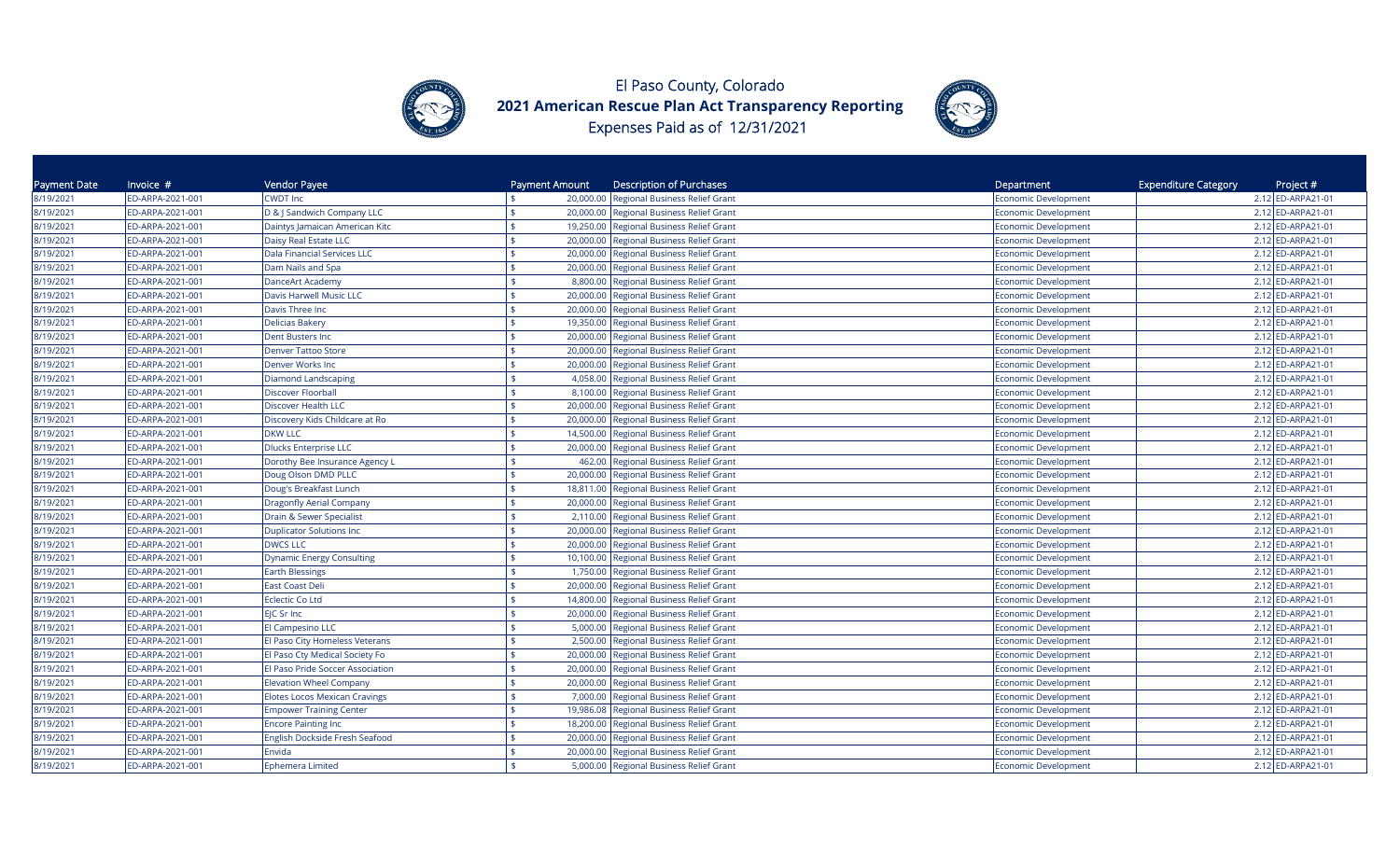



| Payment Date | Invoice #        | Vendor Payee                            | Payment Amount  | <b>Description of Purchases</b>                | Department                  | <b>Expenditure Category</b><br>Project # |
|--------------|------------------|-----------------------------------------|-----------------|------------------------------------------------|-----------------------------|------------------------------------------|
| 8/19/2021    | ED-ARPA-2021-001 | <b>Epicentral Coworking</b>             | 20,000.00       | <b>Regional Business Relief Grant</b>          | Economic Development        | 2.12 ED-ARPA21-01                        |
| 8/19/2021    | ED-ARPA-2021-001 | <b>Ernst R Piercy LLC</b>               |                 | 20,000.00 Regional Business Relief Grant       | Economic Development        | 2.12 ED-ARPA21-01                        |
| 8/19/2021    | ED-ARPA-2021-001 | <b>Evergood Elixirs</b>                 |                 | 20,000.00 Regional Business Relief Grant       | Economic Development        | 2.12 ED-ARPA21-01                        |
| 8/19/2021    | ED-ARPA-2021-001 | Excalibur Machine & Sheet Meta          | \$              | 20,000.00 Regional Business Relief Grant       | Economic Development        | 2.12 ED-ARPA21-01                        |
| 8/19/2021    | ED-ARPA-2021-001 | <b>Explore With Media LLC</b>           | 11,632.50       | Regional Business Relief Grant                 | Economic Development        | 2.12 ED-ARPA21-01                        |
| 8/19/2021    | CR2A26B3G2       | Facebook Inc                            | 500.00          | Advertising for Regional Business Relief Grant | <b>Economic Development</b> | 2.12 ED-ARPA21-01                        |
| 8/19/2021    | L39XJ573G2       | Facebook Inc                            | 125.40          | Advertising for Regional Business Relief Grant | <b>Economic Development</b> | 2.12 ED-ARPA21-01                        |
| 8/19/2021    | L5LJS573G2       | Facebook Inc                            | 374.49          | Advertising for Regional Business Relief Grant | <b>Economic Development</b> | 2.12 ED-ARPA21-01                        |
| 8/19/2021    | ED-ARPA-2021-001 | Farrells eXtreme Bodyshaping            | 20,000.00       | Regional Business Relief Grant                 | <b>Economic Development</b> | 2.12 ED-ARPA21-01                        |
| 8/19/2021    | ED-ARPA-2021-001 | Feng Feng Inc                           | 20,000.00       | Regional Business Relief Grant                 | Economic Development        | 2.12 ED-ARPA21-01                        |
| 8/19/2021    | ED-ARPA-2021-001 | <b>FestiviTea LLC</b>                   | 8,575.00<br>\$. | Regional Business Relief Grant                 | Economic Development        | 2.12 ED-ARPA21-01                        |
| 8/19/2021    | ED-ARPA-2021-001 | <b>First Choice Assisting LLC</b>       | 20,000.00       | <b>Regional Business Relief Grant</b>          | Economic Development        | 2.12 ED-ARPA21-01                        |
| 8/19/2021    | ED-ARPA-2021-001 | FitBody Studio LLC                      | 20,000.00       | Regional Business Relief Grant                 | Economic Development        | 2.12 ED-ARPA21-01                        |
| 8/19/2021    | ED-ARPA-2021-001 | <b>Flashback Barbershop</b>             | 11,500.00       | Regional Business Relief Grant                 | Economic Development        | 2.12 ED-ARPA21-01                        |
| 8/19/2021    | ED-ARPA-2021-001 | Fleet Street Barbershop and Sa          | 10,093.50       | Regional Business Relief Grant                 | <b>Economic Development</b> | 2.12 ED-ARPA21-01                        |
| 8/19/2021    | ED-ARPA-2021-001 | Flipshack                               | \$.             | 20,000.00 Regional Business Relief Grant       | <b>Economic Development</b> | 2.12 ED-ARPA21-01                        |
| 8/19/2021    | ED-ARPA-2021-001 | Formal Inc                              | 20,000.00       | Regional Business Relief Grant                 | Economic Development        | 2.12 ED-ARPA21-01                        |
| 8/19/2021    | ED-ARPA-2021-001 | Foundation of the Heart                 | 20,000.00       | Regional Business Relief Grant                 | Economic Development        | 2.12 ED-ARPA21-01                        |
| 8/19/2021    | ED-ARPA-2021-001 | <b>Fountain Valley News</b>             | 20,000.00       | <b>Regional Business Relief Grant</b>          | <b>Economic Development</b> | 2.12 ED-ARPA21-01                        |
| 8/19/2021    | ED-ARPA-2021-001 | Franciscan Retreat Center Inc           | 20,000.00       | Regional Business Relief Grant                 | <b>Economic Development</b> | 2.12 ED-ARPA21-01                        |
| 8/19/2021    | ED-ARPA-2021-001 | Front Range Equipment Source            | 10,000.00       | Regional Business Relief Grant                 | <b>Economic Development</b> | 2.12 ED-ARPA21-01                        |
| 8/19/2021    | ED-ARPA-2021-001 | <b>Frost Livestock Company</b>          | 20,000.00       | Regional Business Relief Grant                 | Economic Development        | 2.12 ED-ARPA21-01                        |
| 8/19/2021    | ED-ARPA-2021-001 | Fuji Mt Japanese Cuisine Inc            | 20,000.00<br>\$ | <b>Regional Business Relief Grant</b>          | Economic Development        | 2.12 ED-ARPA21-01                        |
| 8/19/2021    | ED-ARPA-2021-001 | <b>Gather Food Studio LLC</b>           | 20,000.00       | Regional Business Relief Grant                 | Economic Development        | 2.12 ED-ARPA21-01                        |
| 8/19/2021    | ED-ARPA-2021-001 | Giving Tree Montessori Inc              |                 | 20,000.00 Regional Business Relief Grant       | Economic Development        | 2.12 ED-ARPA21-01                        |
| 8/19/2021    | ED-ARPA-2021-001 | <b>GLDT LLC</b>                         | 20,000.00       | Regional Business Relief Grant                 | <b>Economic Development</b> | 2.12 ED-ARPA21-01                        |
| 8/19/2021    | ED-ARPA-2021-001 | Go Team Therapy Crisis& Airpor          | 10,000.00       | Regional Business Relief Grant                 | Economic Development        | 2.12 ED-ARPA21-01                        |
| 8/19/2021    | ED-ARPA-2021-001 | <b>Golden Lotus Foundation</b>          | 17,933.00       | Regional Business Relief Grant                 | <b>Economic Development</b> | 2.12 ED-ARPA21-01                        |
| 8/19/2021    | ED-ARPA-2021-001 | Good Karma                              | 20,000.00       | Regional Business Relief Grant                 | <b>Economic Development</b> | 2.12 ED-ARPA21-01                        |
| 8/19/2021    | ED-ARPA-2021-001 | Gordon Lewis                            | \$              | 8,500.00 Regional Business Relief Grant        | <b>Economic Development</b> | 2.12 ED-ARPA21-01                        |
| 8/19/2021    | ED-ARPA-2021-001 | Great Storm Brewing Inc                 | 20,000.00       | Regional Business Relief Grant                 | <b>Economic Development</b> | 2.12 ED-ARPA21-01                        |
| 8/19/2021    | ED-ARPA-2021-001 | <b>Green Box Arts Project</b>           |                 | 20,000.00 Regional Business Relief Grant       | Economic Development        | 2.12 ED-ARPA21-01                        |
| 8/19/2021    | ED-ARPA-2021-001 | <b>Gripstone Climbing &amp; Fitness</b> | 20,000.00       | <b>Regional Business Relief Grant</b>          | Economic Development        | 2.12 ED-ARPA21-01                        |
| 8/19/2021    | ED-ARPA-2021-001 | <b>Groh Music Ltd</b>                   | 16,446.00       | <b>Regional Business Relief Grant</b>          | Economic Development        | 2.12 ED-ARPA21-01                        |
| 8/19/2021    | ED-ARPA-2021-001 | <b>Group Solutions PC</b>               | 11,773.00       | <b>Regional Business Relief Grant</b>          | Economic Development        | 2.12 ED-ARPA21-01                        |
| 8/19/2021    | ED-ARPA-2021-001 | Grow & Learn at Sarita's Famil          | 20,000.00       | <b>Regional Business Relief Grant</b>          | Economic Development        | 2.12 ED-ARPA21-01                        |
| 8/19/2021    | ED-ARPA-2021-001 | H Diamond J Trading Corp                |                 | 4,213.00 Regional Business Relief Grant        | Economic Development        | 2.12 ED-ARPA21-01                        |
| 8/19/2021    | ED-ARPA-2021-001 | Hacienda Villarreal LLC                 |                 | 14,400.00 Regional Business Relief Grant       | Economic Development        | 2.12 ED-ARPA21-01                        |
| 8/19/2021    | ED-ARPA-2021-001 | Hair Designs by Alisha                  |                 | 5,000.00 Regional Business Relief Grant        | <b>Economic Development</b> | 2.12 ED-ARPA21-01                        |
| 8/19/2021    | ED-ARPA-2021-001 | Hall Family Handyman                    | 20,000.00       | Regional Business Relief Grant                 | <b>Economic Development</b> | 2.12 ED-ARPA21-01                        |
| 8/19/2021    | ED-ARPA-2021-001 | Hammond Law Group PC                    | 20,000.00       | Regional Business Relief Grant                 | <b>Economic Development</b> | 2.12 ED-ARPA21-01                        |
| 8/19/2021    | ED-ARPA-2021-001 | <b>Hancock Family Dentistry</b>         |                 | 19,728.00 Regional Business Relief Grant       | <b>Economic Development</b> | 2.12 ED-ARPA21-01                        |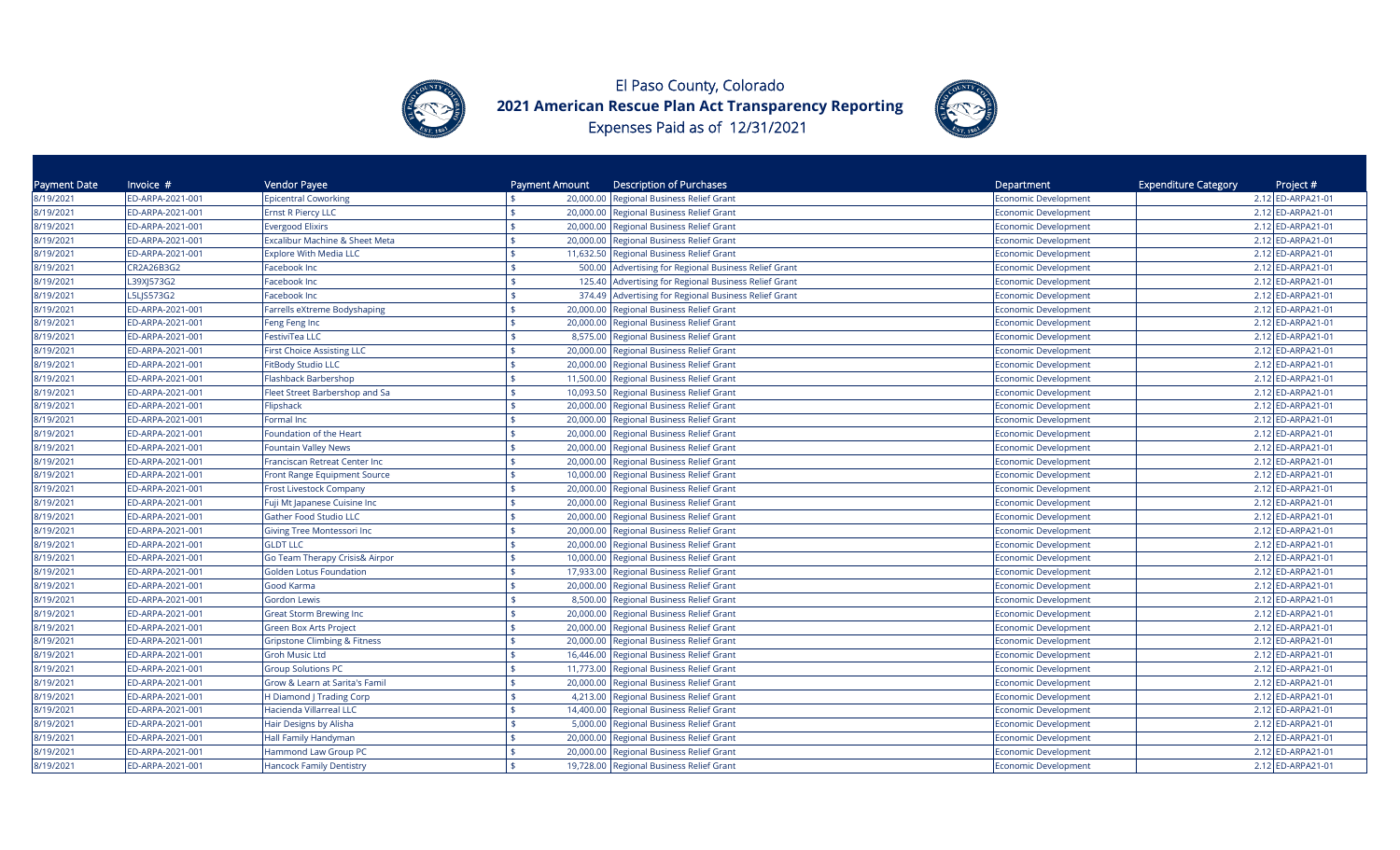



| Payment Date | Invoice $#$      | Vendor Payee                        | Payment Amount            | <b>Description of Purchases</b>          | Department                  | <b>Expenditure Category</b> | Project #         |
|--------------|------------------|-------------------------------------|---------------------------|------------------------------------------|-----------------------------|-----------------------------|-------------------|
| 8/19/2021    | ED-ARPA-2021-001 | Hanover Outreach Center Inc         |                           | 8,409.57 Regional Business Relief Grant  | Economic Development        |                             | 2.12 ED-ARPA21-01 |
| 8/19/2021    | ED-ARPA-2021-001 | Happy Cats Haven                    | \$                        | 19,200.00 Regional Business Relief Grant | Economic Development        |                             | 2.12 ED-ARPA21-01 |
| 8/19/2021    | ED-ARPA-2021-001 | Hartman Holdings Inc                |                           | 20,000.00 Regional Business Relief Grant | Economic Development        |                             | 2.12 ED-ARPA21-01 |
| 8/19/2021    | ED-ARPA-2021-001 | Hba Cares Inc                       | 20,000.00                 | Regional Business Relief Grant           | Economic Development        |                             | 2.12 ED-ARPA21-01 |
| 8/19/2021    | ED-ARPA-2021-001 | Henderson Consulting & EAP Ser      | 20,000.00                 | Regional Business Relief Grant           | Economic Development        |                             | 2.12 ED-ARPA21-01 |
| 8/19/2021    | ED-ARPA-2021-001 | Hideaway Inc                        | 20,000.00                 | Regional Business Relief Grant           | <b>Economic Development</b> |                             | 2.12 ED-ARPA21-01 |
| 8/19/2021    | ED-ARPA-2021-001 | <b>High Plains Travel Co</b>        | 20,000.00                 | Regional Business Relief Grant           | <b>Economic Development</b> |                             | 2.12 ED-ARPA21-01 |
| 8/19/2021    | ED-ARPA-2021-001 | <b>High Point Dental</b>            | 20,000.00                 | Regional Business Relief Grant           | <b>Economic Development</b> |                             | 2.12 ED-ARPA21-01 |
| 8/19/2021    | ED-ARPA-2021-001 | <b>HIIT Your Peak Fitness LLC</b>   | 20,000.00                 | Regional Business Relief Grant           | <b>Economic Development</b> |                             | 2.12 ED-ARPA21-01 |
| 8/19/2021    | ED-ARPA-2021-001 | <b>Hillside Connection</b>          | 17,848.00                 | <b>Regional Business Relief Grant</b>    | <b>Economic Development</b> |                             | 2.12 ED-ARPA21-01 |
| 8/19/2021    | ED-ARPA-2021-001 | <b>HillSprings Academy</b>          | 20,000.00                 | Regional Business Relief Grant           | <b>Economic Development</b> |                             | 2.12 ED-ARPA21-01 |
| 8/19/2021    | ED-ARPA-2021-001 | <b>Historic Manitou Springs Inc</b> | 15,000.00                 | <b>Regional Business Relief Grant</b>    | <b>Economic Development</b> |                             | 2.12 ED-ARPA21-01 |
| 8/19/2021    | ED-ARPA-2021-001 | <b>Holmes Enterprises LLC</b>       | 20,000.00                 | <b>Regional Business Relief Grant</b>    | <b>Economic Development</b> |                             | 2.12 ED-ARPA21-01 |
| 8/19/2021    | ED-ARPA-2021-001 | <b>Home Address</b>                 | 20,000.00                 | Regional Business Relief Grant           | Economic Development        |                             | 2.12 ED-ARPA21-01 |
| 8/19/2021    | ED-ARPA-2021-001 | <b>Huntington Learning Center</b>   | 20,000.00                 | Regional Business Relief Grant           | <b>Economic Development</b> |                             | 2.12 ED-ARPA21-01 |
| 8/19/2021    | ED-ARPA-2021-001 | <b>IER Partners Inc</b>             | \$                        | 20,000.00 Regional Business Relief Grant | Economic Development        |                             | 2.12 ED-ARPA21-01 |
| 8/19/2021    | ED-ARPA-2021-001 | Immeasurable Journeys LLC           |                           | 13,343.00 Regional Business Relief Grant | Economic Development        |                             | 2.12 ED-ARPA21-01 |
| 8/19/2021    | ED-ARPA-2021-001 | Impressed by the Dress              | 20,000.00                 | <b>Regional Business Relief Grant</b>    | Economic Development        |                             | 2.12 ED-ARPA21-01 |
| 8/19/2021    | ED-ARPA-2021-001 | In Balance LLC                      | 5,000.00                  | <b>Regional Business Relief Grant</b>    | Economic Development        |                             | 2.12 ED-ARPA21-01 |
| 8/19/2021    | ED-ARPA-2021-001 | Innovations in Aging Collabora      | 20,000.00                 | Regional Business Relief Grant           | Economic Development        |                             | 2.12 ED-ARPA21-01 |
| 8/19/2021    | ED-ARPA-2021-001 | Inside Out Youth Services           | 20,000.00                 | Regional Business Relief Grant           | <b>Economic Development</b> |                             | 2.12 ED-ARPA21-01 |
| 8/19/2021    | ED-ARPA-2021-001 | <b>In-Sight Optical</b>             | 20,000.00                 | <b>Regional Business Relief Grant</b>    | <b>Economic Development</b> |                             | 2.12 ED-ARPA21-01 |
| 8/19/2021    | ED-ARPA-2021-001 | Integrity AV & IT Solutions LL      | \$<br>20,000.00           | <b>Regional Business Relief Grant</b>    | <b>Economic Development</b> |                             | 2.12 ED-ARPA21-01 |
| 8/19/2021    | ED-ARPA-2021-001 | International Racquetball Fede      | 20,000.00                 | Regional Business Relief Grant           | <b>Economic Development</b> |                             | 2.12 ED-ARPA21-01 |
| 8/19/2021    | ED-ARPA-2021-001 | Ivy Lou Spa                         | $\frac{1}{2}$<br>8,672.00 | Regional Business Relief Grant           | <b>Economic Development</b> |                             | 2.12 ED-ARPA21-01 |
| 8/19/2021    | ED-ARPA-2021-001 | <b>8 J Hip Hop Dance LLC</b>        | 20,000.00                 | <b>Regional Business Relief Grant</b>    | <b>Economic Development</b> |                             | 2.12 ED-ARPA21-01 |
| 8/19/2021    | ED-ARPA-2021-001 | Jacks Axe Throwing                  | 20,000.00                 | Regional Business Relief Grant           | <b>Economic Development</b> |                             | 2.12 ED-ARPA21-01 |
| 8/19/2021    | ED-ARPA-2021-001 | Jai Gorkhanath USA Inc              | 20,000.00                 | Regional Business Relief Grant           | Economic Development        |                             | 2.12 ED-ARPA21-01 |
| 8/19/2021    | ED-ARPA-2021-001 | Janessa Woodall                     | 11,500.00                 | Regional Business Relief Grant           | <b>Economic Development</b> |                             | 2.12 ED-ARPA21-01 |
| 8/19/2021    | ED-ARPA-2021-001 | Jason Fazio Photography             | \$<br>121.00              | Regional Business Relief Grant           | <b>Economic Development</b> |                             | 2.12 ED-ARPA21-01 |
| 8/19/2021    | ED-ARPA-2021-001 | Jax Fish House & Oyster Bar         | 20,000.00                 | Regional Business Relief Grant           | <b>Economic Development</b> |                             | 2.12 ED-ARPA21-01 |
| 8/19/2021    | ED-ARPA-2021-001 | Jazzys Inc                          |                           | 20,000.00 Regional Business Relief Grant | Economic Development        |                             | 2.12 ED-ARPA21-01 |
| 8/19/2021    | ED-ARPA-2021-001 | <b>IC Nails LLC</b>                 | 20,000.00                 | Regional Business Relief Grant           | Economic Development        |                             | 2.12 ED-ARPA21-01 |
| 8/19/2021    | ED-ARPA-2021-001 | D Blaine Jeweler                    | 20,000.00                 | <b>Regional Business Relief Grant</b>    | Economic Development        |                             | 2.12 ED-ARPA21-01 |
| 8/19/2021    | ED-ARPA-2021-001 | lean Sebben Associates LLC          | 14,506.00                 | <b>Regional Business Relief Grant</b>    | Economic Development        |                             | 2.12 ED-ARPA21-01 |
| 8/19/2021    | ED-ARPA-2021-001 | Jennings MD Inc, Clark L            | 20,000.00                 | <b>Regional Business Relief Grant</b>    | Economic Development        |                             | 2.12 ED-ARPA21-01 |
| 8/19/2021    | ED-ARPA-2021-001 | Jerome DeFazio Salon                | 20,000.00<br>¢            | Regional Business Relief Grant           | <b>Economic Development</b> |                             | 2.12 ED-ARPA21-01 |
| 8/19/2021    | ED-ARPA-2021-001 | Jimmy Johns Gourmet Sandwiches      | 20,000.00                 | Regional Business Relief Grant           | <b>Economic Development</b> |                             | 2.12 ED-ARPA21-01 |
| 8/19/2021    | ED-ARPA-2021-001 | Jin Inc and Tong Tong Korean R      | 18,243.00                 | Regional Business Relief Grant           | <b>Economic Development</b> |                             | 2.12 ED-ARPA21-01 |
| 8/19/2021    | ED-ARPA-2021-001 | <b>JKWest LLC</b>                   | 5,000.00                  | Regional Business Relief Grant           | <b>Economic Development</b> |                             | 2.12 ED-ARPA21-01 |
| 8/19/2021    | ED-ARPA-2021-001 | Johnny's Navajo Hogan               | 20,000.00                 | Regional Business Relief Grant           | <b>Economic Development</b> |                             | 2.12 ED-ARPA21-01 |
| 8/19/2021    | ED-ARPA-2021-001 | Joint Effort Rehab Specialists      |                           | 20,000.00 Regional Business Relief Grant | <b>Economic Development</b> |                             | 2.12 ED-ARPA21-01 |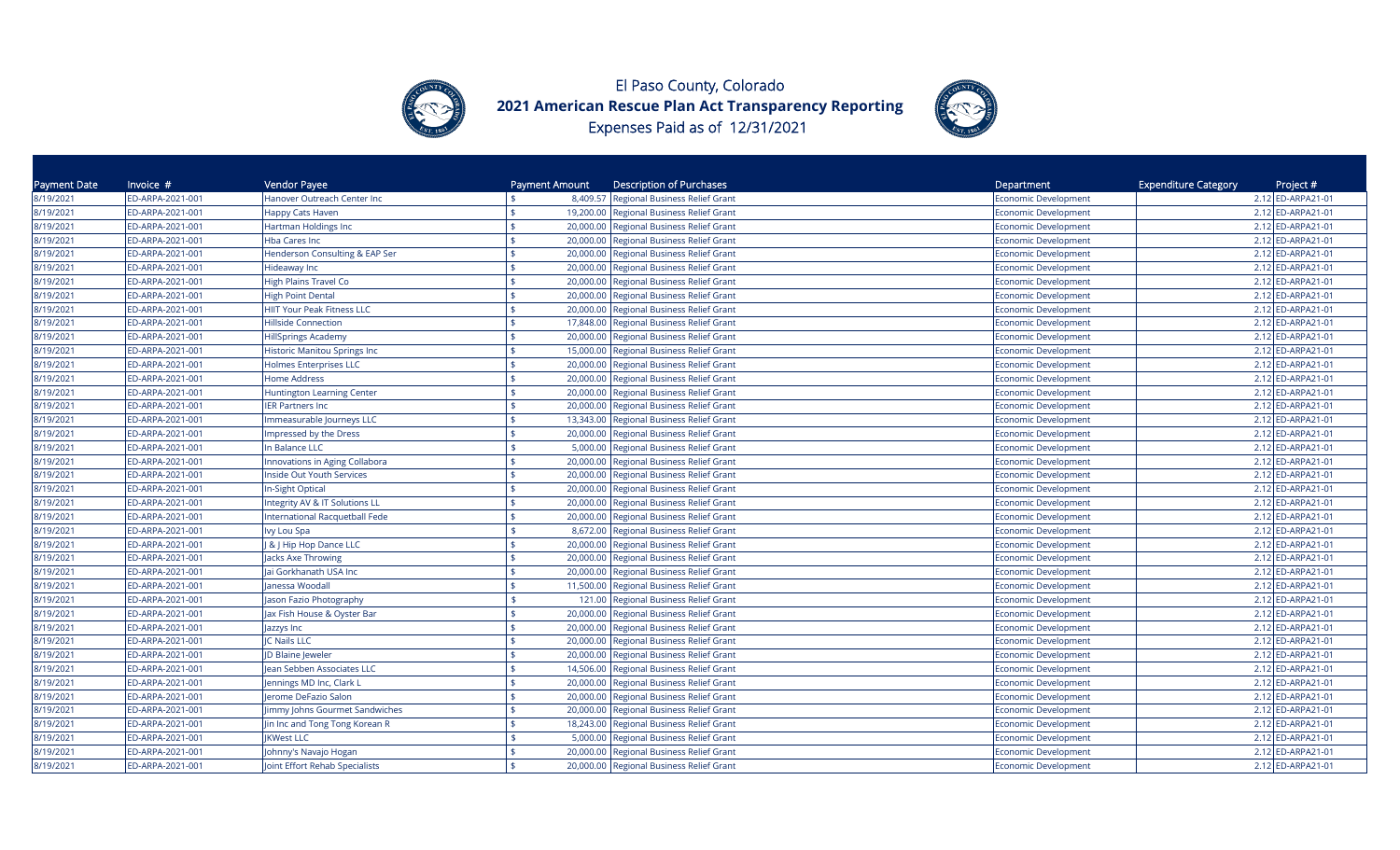



| Payment Date | Invoice $#$      | Vendor Payee                        | Payment Amount     | <b>Description of Purchases</b>          | Department                  | <b>Expenditure Category</b><br>Project # |
|--------------|------------------|-------------------------------------|--------------------|------------------------------------------|-----------------------------|------------------------------------------|
| 8/19/2021    | ED-ARPA-2021-001 | lose Muldoons                       |                    | 20,000.00 Regional Business Relief Grant | Economic Development        | 2.12 ED-ARPA21-01                        |
| 8/19/2021    | ED-ARPA-2021-001 | Jose Muldoons                       |                    | 20,000.00 Regional Business Relief Grant | Economic Development        | 2.12 ED-ARPA21-01                        |
| 8/19/2021    | ED-ARPA-2021-001 | Joseph OMalleys Steak Pub Inc       |                    | 20,000.00 Regional Business Relief Grant | Economic Development        | 2.12 ED-ARPA21-01                        |
| 8/19/2021    | ED-ARPA-2021-001 | JT Tactical Firearms Gunsmithing    | 4,993.00           | Regional Business Relief Grant           | Economic Development        | 2.12 ED-ARPA21-01                        |
| 8/19/2021    | ED-ARPA-2021-001 | Junior Achievement of Southern      | 20,000.00          | Regional Business Relief Grant           | Economic Development        | 2.12 ED-ARPA21-01                        |
| 8/19/2021    | ED-ARPA-2021-001 | Just Nail                           | 20,000.00          | Regional Business Relief Grant           | <b>Economic Development</b> | 2.12 ED-ARPA21-01                        |
| 8/19/2021    | ED-ARPA-2021-001 | Just Us Enterprises LLC             | 5,000.00           | Regional Business Relief Grant           | <b>Economic Development</b> | 2.12 ED-ARPA21-01                        |
| 8/19/2021    | ED-ARPA-2021-001 | K2 Cuisine LLC                      | 19,854.35          | Regional Business Relief Grant           | <b>Economic Development</b> | 2.12 ED-ARPA21-01                        |
| 8/19/2021    | ED-ARPA-2021-001 | Katey Blehm MA CCC SLP              | 20,000.00          | Regional Business Relief Grant           | <b>Economic Development</b> | 2.12 ED-ARPA21-01                        |
| 8/19/2021    | ED-ARPA-2021-001 | KCME 88.7 FM & Jazz 93.5 FM         | 18,400.00          | <b>Regional Business Relief Grant</b>    | <b>Economic Development</b> | 2.12 ED-ARPA21-01                        |
| 8/19/2021    | ED-ARPA-2021-001 | <b>Keeping It Moving LLC</b>        |                    | 20,000.00 Regional Business Relief Grant | Economic Development        | 2.12 ED-ARPA21-01                        |
| 8/19/2021    | ED-ARPA-2021-001 | Keithley Pines LLC                  | 20,000.00          | <b>Regional Business Relief Grant</b>    | <b>Economic Development</b> | 2.12 ED-ARPA21-01                        |
| 8/19/2021    | ED-ARPA-2021-001 | Kindred Hospitality Group LLC       | 20,000.00          | Regional Business Relief Grant           | <b>Economic Development</b> | 2.12 ED-ARPA21-01                        |
| 8/19/2021    | ED-ARPA-2021-001 | Kona Ice Central Springs LLC        | 20,000.00          | Regional Business Relief Grant           | Economic Development        | 2.12 ED-ARPA21-01                        |
| 8/19/2021    | ED-ARPA-2021-001 | La Baguette Cafe IV                 | 20,000.00          | Regional Business Relief Grant           | <b>Economic Development</b> | 2.12 ED-ARPA21-01                        |
| 8/19/2021    | ED-ARPA-2021-001 | La Carreta Mexican Rest LLC         | \$                 | 20,000.00 Regional Business Relief Grant | Economic Development        | 2.12 ED-ARPA21-01                        |
| 8/19/2021    | ED-ARPA-2021-001 | La Tardine Ltd                      |                    | 20,000.00 Regional Business Relief Grant | Economic Development        | 2.12 ED-ARPA21-01                        |
| 8/19/2021    | ED-ARPA-2021-001 | Ladyfingers Letterpress Inc         | 20,000.00          | <b>Regional Business Relief Grant</b>    | Economic Development        | 2.12 ED-ARPA21-01                        |
| 8/19/2021    | ED-ARPA-2021-001 | Landsharks Running Club             | 20,000.00          | <b>Regional Business Relief Grant</b>    | Economic Development        | 2.12 ED-ARPA21-01                        |
| 8/19/2021    | ED-ARPA-2021-001 | Las Americas Corp                   | 20,000.00          | Regional Business Relief Grant           | Economic Development        | 2.12 ED-ARPA21-01                        |
| 8/19/2021    | ED-ARPA-2021-001 | Las Palmitas Inc                    | 19,800.00          | Regional Business Relief Grant           | <b>Economic Development</b> | 2.12 ED-ARPA21-01                        |
| 8/19/2021    | ED-ARPA-2021-001 | Lash Savvy Corporation              | 20,000.00          | Regional Business Relief Grant           | <b>Economic Development</b> | 2.12 ED-ARPA21-01                        |
| 8/19/2021    | ED-ARPA-2021-001 | Leadership Pikes Peak               | ¢<br>19,949.65     | <b>Regional Business Relief Grant</b>    | <b>Economic Development</b> | 2.12 ED-ARPA21-01                        |
| 8/19/2021    | ED-ARPA-2021-001 | Leatham Management Inc              | 16,592.50          | Regional Business Relief Grant           | <b>Economic Development</b> | 2.12 ED-ARPA21-01                        |
| 8/19/2021    | ED-ARPA-2021-001 | <b>Legacy Sound Productions LLC</b> | \$                 | 16,500.00 Regional Business Relief Grant | <b>Economic Development</b> | 2.12 ED-ARPA21-01                        |
| 8/19/2021    | ED-ARPA-2021-001 | <b>Legato Travel LLC</b>            | 20,000.00          | Regional Business Relief Grant           | <b>Economic Development</b> | 2.12 ED-ARPA21-01                        |
| 8/19/2021    | ED-ARPA-2021-001 | Lightly Used LLC                    | 1,508.50           | Regional Business Relief Grant           | <b>Economic Development</b> | 2.12 ED-ARPA21-01                        |
| 8/19/2021    | ED-ARPA-2021-001 | Lil Howard's BBQ and Catering       | 20,000.00          | Regional Business Relief Grant           | Economic Development        | 2.12 ED-ARPA21-01                        |
| 8/19/2021    | ED-ARPA-2021-001 | <b>Lindas Tailoring Inc</b>         | 18,312.00          | Regional Business Relief Grant           | <b>Economic Development</b> | 2.12 ED-ARPA21-01                        |
| 8/19/2021    | ED-ARPA-2021-001 | Lions Pride Christian Childcar      | $\mathbf{\hat{S}}$ | 1,574.00 Regional Business Relief Grant  | <b>Economic Development</b> | 2.12 ED-ARPA21-01                        |
| 8/19/2021    | ED-ARPA-2021-001 | Listening Littles Sch for Lang      |                    | 5,000.00 Regional Business Relief Grant  | <b>Economic Development</b> | 2.12 ED-ARPA21-01                        |
| 8/19/2021    | ED-ARPA-2021-001 | Little Eagles Child Development     |                    | 20,000.00 Regional Business Relief Grant | Economic Development        | 2.12 ED-ARPA21-01                        |
| 8/19/2021    | ED-ARPA-2021-001 | Little Monkey Bizness               | 20,000.00          | Regional Business Relief Grant           | Economic Development        | 2.12 ED-ARPA21-01                        |
| 8/19/2021    | ED-ARPA-2021-001 | Little Monkeys Treehouse            | 11,000.00          | <b>Regional Business Relief Grant</b>    | Economic Development        | 2.12 ED-ARPA21-01                        |
| 8/19/2021    | ED-ARPA-2021-001 | Loewen Construction Inc             | 20,000.00          | <b>Regional Business Relief Grant</b>    | <b>Economic Development</b> | 2.12 ED-ARPA21-01                        |
| 8/19/2021    | ED-ARPA-2021-001 | Lof2 Cosp Trs LLC                   | 20,000.00          | <b>Regional Business Relief Grant</b>    | <b>Economic Development</b> | 2.12 ED-ARPA21-01                        |
| 8/19/2021    | ED-ARPA-2021-001 | <b>Lolita Exports LLC</b>           | 829.00<br>\$       | Regional Business Relief Grant           | <b>Economic Development</b> | 2.12 ED-ARPA21-01                        |
| 8/19/2021    | ED-ARPA-2021-001 | LoneStarTrust                       | 5,000.00           | Regional Business Relief Grant           | <b>Economic Development</b> | 2.12 ED-ARPA21-01                        |
| 8/19/2021    | ED-ARPA-2021-001 | <b>Luchals Catering LLC</b>         | 20,000.00<br>¢     | Regional Business Relief Grant           | <b>Economic Development</b> | 2.12 ED-ARPA21-01                        |
| 8/19/2021    | ED-ARPA-2021-001 | Lucky Dog Daycare and Boarding      | 20,000.00          | Regional Business Relief Grant           | <b>Economic Development</b> | 2.12 ED-ARPA21-01                        |
| 8/19/2021    | ED-ARPA-2021-001 | <b>Lulus Downstairs</b>             | 20,000.00          | <b>Regional Business Relief Grant</b>    | <b>Economic Development</b> | 2.12 ED-ARPA21-01                        |
| 8/19/2021    | ED-ARPA-2021-001 | Lulu's Frozen Yogurt Inc            |                    | 20,000.00 Regional Business Relief Grant | <b>Economic Development</b> | 2.12 ED-ARPA21-01                        |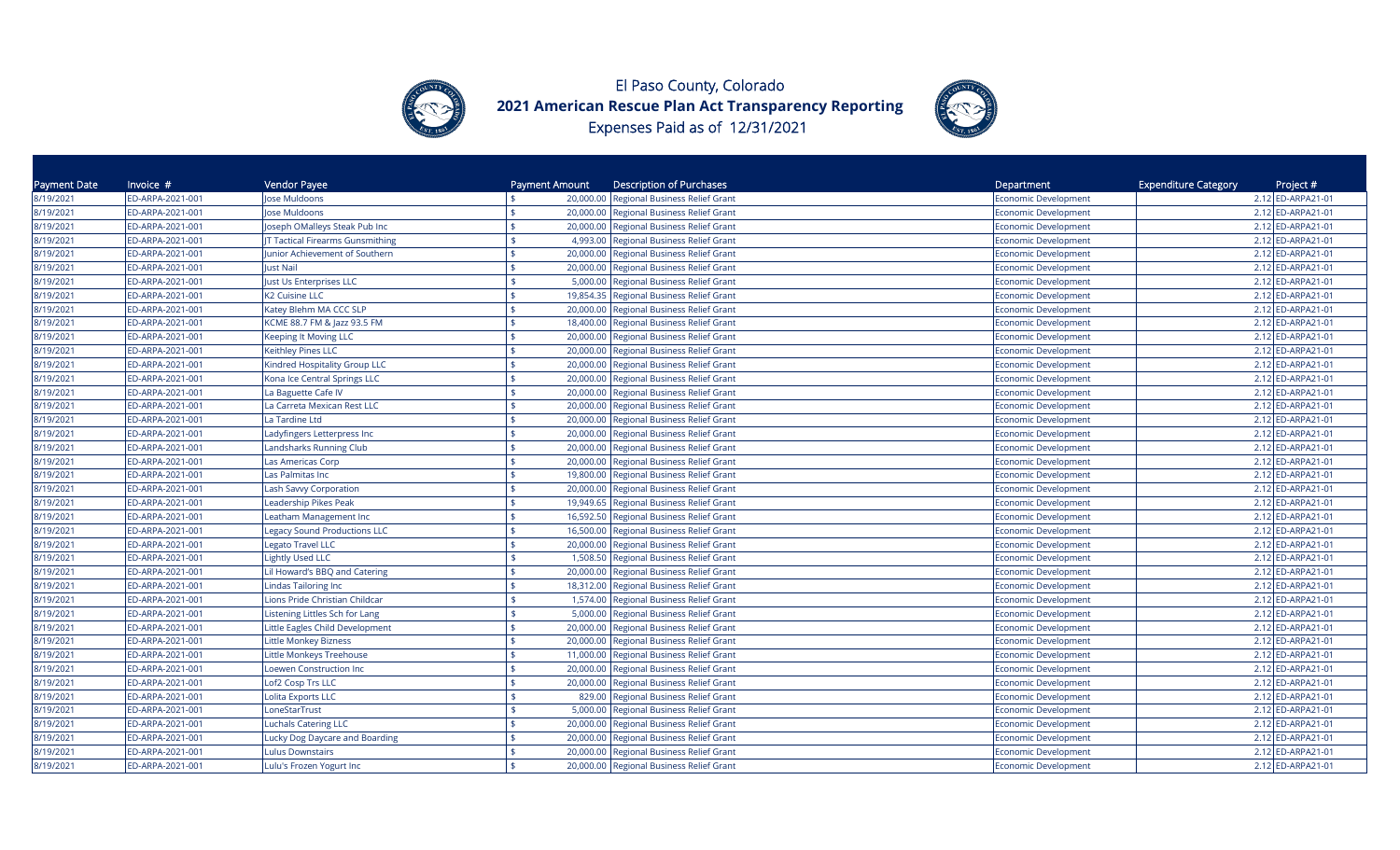



| Payment Date | Invoice $#$      | Vendor Payee                              | Payment Amount | <b>Description of Purchases</b>                    | Department                  | <b>Expenditure Category</b><br>Project # |
|--------------|------------------|-------------------------------------------|----------------|----------------------------------------------------|-----------------------------|------------------------------------------|
| 8/19/2021    | ED-ARPA-2021-001 | Lunieva Inc                               |                | 19,410.00 Regional Business Relief Grant           | Economic Development        | 2.12 ED-ARPA21-01                        |
| 8/19/2021    | ED-ARPA-2021-001 | Luxury Granite & Marble Corp              | \$             | 20,000.00 Regional Business Relief Grant           | Economic Development        | 2.12 ED-ARPA21-01                        |
| 8/19/2021    | ED-ARPA-2021-001 | Lyrics2Learn LLC                          |                | 20,000.00 Regional Business Relief Grant           | Economic Development        | 2.12 ED-ARPA21-01                        |
| 8/19/2021    | ED-ARPA-2021-001 | Lytle Electric LLC                        | \$             | 20,000.00 Regional Business Relief Grant           | Economic Development        | 2.12 ED-ARPA21-01                        |
| 8/19/2021    | ED-ARPA-2021-001 | Mackenzie's Chop House                    |                | 20,000.00<br>Regional Business Relief Grant        | Economic Development        | 2.12 ED-ARPA21-01                        |
| 8/19/2021    | ED-ARPA-2021-001 | Magazine Training International           |                | Regional Business Relief Grant<br>20,000.00        | <b>Economic Development</b> | 2.12 ED-ARPA21-01                        |
| 8/19/2021    | ED-ARPA-2021-001 | Mangosteen Thai Street Food In            |                | 20,000.00<br>Regional Business Relief Grant        | <b>Economic Development</b> | 2.12 ED-ARPA21-01                        |
| 8/19/2021    | ED-ARPA-2021-001 | <b>Manitou Art Center</b>                 |                | Regional Business Relief Grant<br>20,000.00        | <b>Economic Development</b> | 2.12 ED-ARPA21-01                        |
| 8/19/2021    | ED-ARPA-2021-001 | <b>Manitou Eatery</b>                     | $\frac{1}{2}$  | 1,261.00<br>Regional Business Relief Grant         | <b>Economic Development</b> | 2.12 ED-ARPA21-01                        |
| 8/19/2021    | ED-ARPA-2021-001 | Many Hands Trading Co                     |                | 20,000.00 Regional Business Relief Grant           | <b>Economic Development</b> | 2.12 ED-ARPA21-01                        |
| 8/19/2021    | ED-ARPA-2021-001 | Mariscos Altamar 2 LLC                    | ¢              | 6,423.00 Regional Business Relief Grant            | <b>Economic Development</b> | 2.12 ED-ARPA21-01                        |
| 8/19/2021    | ED-ARPA-2021-001 | Martinez, Sheena                          |                | 5,650.00<br><b>Regional Business Relief Grant</b>  | <b>Economic Development</b> | 2.12 ED-ARPA21-01                        |
| 8/19/2021    | ED-ARPA-2021-001 | Mary Delaney Psy D Inc                    |                | 9,868.00<br><b>Regional Business Relief Grant</b>  | Economic Development        | 2.12 ED-ARPA21-01                        |
| 8/19/2021    | ED-ARPA-2021-001 | Matys Good To Go                          |                | 5,700.00<br>Regional Business Relief Grant         | <b>Economic Development</b> | 2.12 ED-ARPA21-01                        |
| 8/19/2021    | ED-ARPA-2021-001 | Matys Good To Go                          |                | (5,700.00) RFD Regional Business Relief Grant      | <b>Economic Development</b> | 2.12 ED-ARPA21-01                        |
| 8/19/2021    | ED-ARPA-2021-001 | <b>Mavericks Construction &amp; Repai</b> |                | 12,754.85 Regional Business Relief Grant           | Economic Development        | 2.12 ED-ARPA21-01                        |
| 8/19/2021    | ED-ARPA-2021-001 | McCoy & Littlejohn CCC LLC                |                | 20,000.00 Regional Business Relief Grant           | Economic Development        | 2.12 ED-ARPA21-01                        |
| 8/19/2021    | ED-ARPA-2021-001 | <b>Media Solutions Inc</b>                |                | 17,783.00 Regional Business Relief Grant           | Economic Development        | 2.12 ED-ARPA21-01                        |
| 8/19/2021    | ED-ARPA-2021-001 | <b>MediAnswers LLC</b>                    |                | 20,000.00 Regional Business Relief Grant           | Economic Development        | 2.12 ED-ARPA21-01                        |
| 8/19/2021    | ED-ARPA-2021-001 | Mediterranean Cafe                        |                | <b>Regional Business Relief Grant</b><br>20,000.00 | Economic Development        | 2.12 ED-ARPA21-01                        |
| 8/19/2021    | ED-ARPA-2021-001 | Megan Dommer Real Estate                  |                | 11,815.00<br>Regional Business Relief Grant        | <b>Economic Development</b> | 2.12 ED-ARPA21-01                        |
| 8/19/2021    | ED-ARPA-2021-001 | <b>Melissas Hair Therapy</b>              |                | 20,000.00<br>Regional Business Relief Grant        | <b>Economic Development</b> | 2.12 ED-ARPA21-01                        |
| 8/19/2021    | ED-ARPA-2021-001 | Menya No 4 LLC                            | \$             | 20,000.00<br>Regional Business Relief Grant        | <b>Economic Development</b> | 2.12 ED-ARPA21-01                        |
| 8/19/2021    | ED-ARPA-2021-001 | Michael A Lassota Attorney LLC            |                | 9,664.00<br>Regional Business Relief Grant         | <b>Economic Development</b> | 2.12 ED-ARPA21-01                        |
| 8/19/2021    | ED-ARPA-2021-001 | <b>Midnight Games</b>                     | \$             | 4,875.50 Regional Business Relief Grant            | <b>Economic Development</b> | 2.12 ED-ARPA21-01                        |
| 8/19/2021    | ED-ARPA-2021-001 | Mile High Fitness Coach LLC               |                | 20,000.00<br>Regional Business Relief Grant        | <b>Economic Development</b> | 2.12 ED-ARPA21-01                        |
| 8/19/2021    | ED-ARPA-2021-001 | Mile High Pie Co                          |                | 5,000.00<br>Regional Business Relief Grant         | <b>Economic Development</b> | 2.12 ED-ARPA21-01                        |
| 8/19/2021    | ED-ARPA-2021-001 | Millenium All Stars Cheer Danc            | ¢              | 1,400.00<br>Regional Business Relief Grant         | <b>Economic Development</b> | 2.12 ED-ARPA21-01                        |
| 8/19/2021    | ED-ARPA-2021-001 | Millennial Mountain LLC                   |                | Regional Business Relief Grant<br>10,956.00        | Economic Development        | 2.12 ED-ARPA21-01                        |
| 8/19/2021    | ED-ARPA-2021-001 | <b>Minuteman Press</b>                    | \$             | Regional Business Relief Grant<br>20,000.00        | <b>Economic Development</b> | 2.12 ED-ARPA21-01                        |
| 8/19/2021    | ED-ARPA-2021-001 | Monte Cervino Beverage LLC                |                | 20,000.00 Regional Business Relief Grant           | <b>Economic Development</b> | 2.12 ED-ARPA21-01                        |
| 8/19/2021    | ED-ARPA-2021-001 | Motion Pixel Lab Inc                      | \$             | 17,700.00 Regional Business Relief Grant           | Economic Development        | 2.12 ED-ARPA21-01                        |
| 8/19/2021    | ED-ARPA-2021-001 | <b>Mountain High Concessions</b>          |                | 20,000.00 Regional Business Relief Grant           | Economic Development        | 2.12 ED-ARPA21-01                        |
| 8/19/2021    | ED-ARPA-2021-001 | <b>Mountain Shadows Vision Center</b>     |                | 8,116.45<br><b>Regional Business Relief Grant</b>  | Economic Development        | 2.12 ED-ARPA21-01                        |
| 8/19/2021    | ED-ARPA-2021-001 | Mountain State Chemical                   |                | 20,000.00 Regional Business Relief Grant           | Economic Development        | 2.12 ED-ARPA21-01                        |
| 8/19/2021    | ED-ARPA-2021-001 | <b>MSP Financial Inc</b>                  | \$             | <b>Regional Business Relief Grant</b><br>20,000.00 | Economic Development        | 2.12 ED-ARPA21-01                        |
| 8/19/2021    | ED-ARPA-2021-001 | Mugi Colorado Springs Inc                 | ¢              | 5,000.00<br><b>Regional Business Relief Grant</b>  | <b>Economic Development</b> | 2.12 ED-ARPA21-01                        |
| 8/19/2021    | ED-ARPA-2021-001 | Mulligan PWS LLC                          |                | 20,000.00<br>Regional Business Relief Grant        | <b>Economic Development</b> | 2.12 ED-ARPA21-01                        |
| 8/19/2021    | ED-ARPA-2021-001 | Multiple Sclerosis Alliance So            |                | 20,000.00<br>Regional Business Relief Grant        | <b>Economic Development</b> | 2.12 ED-ARPA21-01                        |
| 8/19/2021    | ED-ARPA-2021-001 | My's Nails and Spa                        |                | 20,000.00<br>Regional Business Relief Grant        | <b>Economic Development</b> | 2.12 ED-ARPA21-01                        |
| 8/19/2021    | ED-ARPA-2021-001 | <b>Mystic Nails Salon</b>                 | \$             | 20,000.00<br><b>Regional Business Relief Grant</b> | <b>Economic Development</b> | 2.12 ED-ARPA21-01                        |
| 8/19/2021    | ED-ARPA-2021-001 | N3 Taphouse                               |                | 20,000.00 Regional Business Relief Grant           | <b>Economic Development</b> | 2.12 ED-ARPA21-01                        |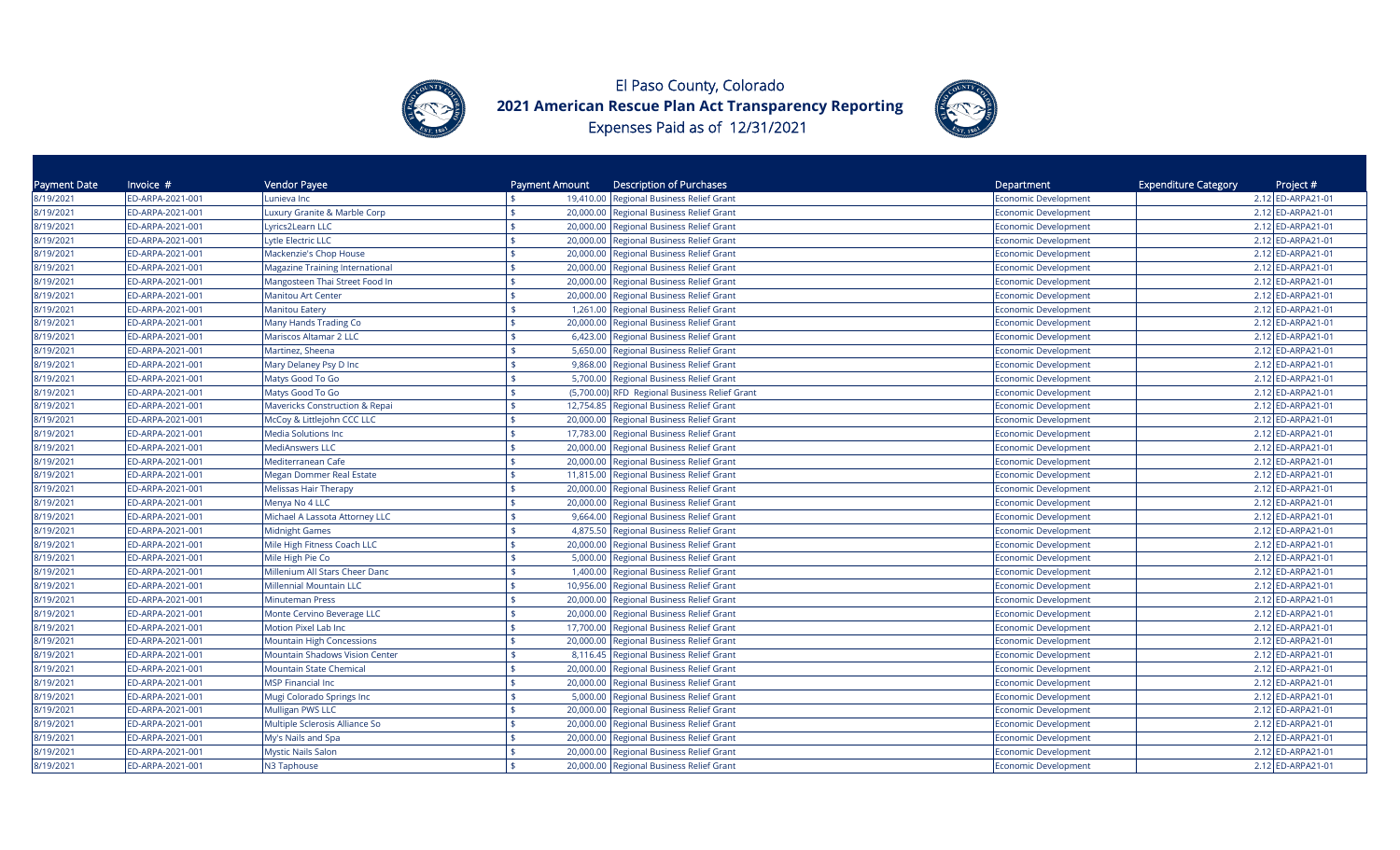



| Payment Date | Invoice $#$      | Vendor Payee                         | Payment Amount  | <b>Description of Purchases</b>          | Department                  | <b>Expenditure Category</b><br>Project # |
|--------------|------------------|--------------------------------------|-----------------|------------------------------------------|-----------------------------|------------------------------------------|
| 8/19/2021    | ED-ARPA-2021-001 | <b>Nail Perfection</b>               |                 | 5,000.00 Regional Business Relief Grant  | Economic Development        | 2.12 ED-ARPA21-01                        |
| 8/19/2021    | ED-ARPA-2021-001 | Nam Phan Inc                         | \$              | 19,900.00 Regional Business Relief Grant | Economic Development        | 2.12 ED-ARPA21-01                        |
| 8/19/2021    | ED-ARPA-2021-001 | Nara Sushi and Grill                 |                 | 20,000.00 Regional Business Relief Grant | Economic Development        | 2.12 ED-ARPA21-01                        |
| 8/19/2021    | ED-ARPA-2021-001 | National Alliance on Mental II       | \$<br>20,000.00 | Regional Business Relief Grant           | Economic Development        | 2.12 ED-ARPA21-01                        |
| 8/19/2021    | ED-ARPA-2021-001 | <b>National Driver Training Colo</b> | 20,000.00       | Regional Business Relief Grant           | Economic Development        | 2.12 ED-ARPA21-01                        |
| 8/19/2021    | ED-ARPA-2021-001 | National Museum of WWII Aviati       | 20,000.00       | Regional Business Relief Grant           | <b>Economic Development</b> | 2.12 ED-ARPA21-01                        |
| 8/19/2021    | ED-ARPA-2021-001 | Native & Colorful Colorado VRB       | 11,298.50       | Regional Business Relief Grant           | <b>Economic Development</b> | 2.12 ED-ARPA21-01                        |
| 8/19/2021    | ED-ARPA-2021-001 | <b>Navsys Corporation</b>            | 20,000.00       | Regional Business Relief Grant           | <b>Economic Development</b> | 2.12 ED-ARPA21-01                        |
| 8/19/2021    | ED-ARPA-2021-001 | New Day Colorado LLC                 | \$<br>20,000.00 | Regional Business Relief Grant           | <b>Economic Development</b> | 2.12 ED-ARPA21-01                        |
| 8/19/2021    | ED-ARPA-2021-001 | No Shocks Electric LLC               |                 | 20,000.00 Regional Business Relief Grant | <b>Economic Development</b> | 2.12 ED-ARPA21-01                        |
| 8/19/2021    | ED-ARPA-2021-001 | Nobius Solutions Inc                 | ¢               | 19,961.80 Regional Business Relief Grant | <b>Economic Development</b> | 2.12 ED-ARPA21-01                        |
| 8/19/2021    | ED-ARPA-2021-001 | <b>ODP LLC</b>                       | 5,000.00        | <b>Regional Business Relief Grant</b>    | <b>Economic Development</b> | 2.12 ED-ARPA21-01                        |
| 8/19/2021    | ED-ARPA-2021-001 | Odyssey Gastropub                    | 20,000.00       | <b>Regional Business Relief Grant</b>    | Economic Development        | 2.12 ED-ARPA21-01                        |
| 8/19/2021    | ED-ARPA-2021-001 | Ola Juice Bar                        | 20,000.00       | <b>Regional Business Relief Grant</b>    | <b>Economic Development</b> | 2.12 ED-ARPA21-01                        |
| 8/19/2021    | ED-ARPA-2021-001 | Old Colorado City Foundation         |                 | 12,863.00 Regional Business Relief Grant | <b>Economic Development</b> | 2.12 ED-ARPA21-01                        |
| 8/19/2021    | ED-ARPA-2021-001 | <b>Olive Tree Traders</b>            |                 | 20,000.00 Regional Business Relief Grant | Economic Development        | 2.12 ED-ARPA21-01                        |
| 8/19/2021    | ED-ARPA-2021-001 | On Site Computer and Network S       |                 | 20,000.00 Regional Business Relief Grant | Economic Development        | 2.12 ED-ARPA21-01                        |
| 8/19/2021    | ED-ARPA-2021-001 | One Classy Tan                       |                 | 20,000.00 Regional Business Relief Grant | Economic Development        | 2.12 ED-ARPA21-01                        |
| 8/19/2021    | ED-ARPA-2021-001 | <b>One Hour Cleaners</b>             | 5,000.00        | Regional Business Relief Grant           | Economic Development        | 2.12 ED-ARPA21-01                        |
| 8/19/2021    | ED-ARPA-2021-001 | <b>Organic Beauty Unlimited LLC</b>  | 20,000.00       | <b>Regional Business Relief Grant</b>    | Economic Development        | 2.12 ED-ARPA21-01                        |
| 8/19/2021    | ED-ARPA-2021-001 | Ormao Dance Company Inc              | 19,100.00       | Regional Business Relief Grant           | <b>Economic Development</b> | 2.12 ED-ARPA21-01                        |
| 8/19/2021    | ED-ARPA-2021-001 | Our Little Angels                    | 18,894.50       | Regional Business Relief Grant           | <b>Economic Development</b> | 2.12 ED-ARPA21-01                        |
| 8/19/2021    | ED-ARPA-2021-001 | Pahk Business LLC                    | 20,000.00<br>\$ | Regional Business Relief Grant           | <b>Economic Development</b> | 2.12 ED-ARPA21-01                        |
| 8/19/2021    | ED-ARPA-2021-001 | Paint It RED Productions             | 20,000.00       | Regional Business Relief Grant           | <b>Economic Development</b> | 2.12 ED-ARPA21-01                        |
| 8/19/2021    | ED-ARPA-2021-001 | Painted Paws for Veterans            | \$              | 20,000.00 Regional Business Relief Grant | <b>Economic Development</b> | 2.12 ED-ARPA21-01                        |
| 8/19/2021    | ED-ARPA-2021-001 | <b>Paramount Construction LLC</b>    | 16,409.00       | Regional Business Relief Grant           | <b>Economic Development</b> | 2.12 ED-ARPA21-01                        |
| 8/19/2021    | ED-ARPA-2021-001 | Partners in Housing Inc              | 18,656.72       | Regional Business Relief Grant           | <b>Economic Development</b> | 2.12 ED-ARPA21-01                        |
| 8/19/2021    | ED-ARPA-2021-001 | Passion Four Fashion LLC             | 16,000.00       | Regional Business Relief Grant           | <b>Economic Development</b> | 2.12 ED-ARPA21-01                        |
| 8/19/2021    | ED-ARPA-2021-001 | Patches of Hope LLC                  | 269.00          | <b>Regional Business Relief Grant</b>    | Economic Development        | 2.12 ED-ARPA21-01                        |
| 8/19/2021    | ED-ARPA-2021-001 | Patty Jewett Bar and Grill           | ፍ<br>20,000.00  | Regional Business Relief Grant           | <b>Economic Development</b> | 2.12 ED-ARPA21-01                        |
| 8/19/2021    | ED-ARPA-2021-001 | Pavia, Jean Jacques                  |                 | 5,700.00 Regional Business Relief Grant  | <b>Economic Development</b> | 2.12 ED-ARPA21-01                        |
| 8/19/2021    | ED-ARPA-2021-001 | Peak Communication Systems Inc       | ¢               | 20,000.00 Regional Business Relief Grant | Economic Development        | 2.12 ED-ARPA21-01                        |
| 8/19/2021    | ED-ARPA-2021-001 | <b>Peak Education</b>                | 20,000.00       | <b>Regional Business Relief Grant</b>    | Economic Development        | 2.12 ED-ARPA21-01                        |
| 8/19/2021    | ED-ARPA-2021-001 | Peak Imports & Exports LLC           | 311.00          | <b>Regional Business Relief Grant</b>    | Economic Development        | 2.12 ED-ARPA21-01                        |
| 8/19/2021    | ED-ARPA-2021-001 | Peak Mixed Martial Arts Academy      |                 | 5,000.00 Regional Business Relief Grant  | Economic Development        | 2.12 ED-ARPA21-01                        |
| 8/19/2021    | ED-ARPA-2021-001 | Perfect Fit Wellness Center In       | \$<br>11,000.00 | <b>Regional Business Relief Grant</b>    | Economic Development        | 2.12 ED-ARPA21-01                        |
| 8/19/2021    | ED-ARPA-2021-001 | Personal Touch Nail & Spa            | 20,000.00       | <b>Regional Business Relief Grant</b>    | <b>Economic Development</b> | 2.12 ED-ARPA21-01                        |
| 8/19/2021    | ED-ARPA-2021-001 | Pho Brothers II                      | 20,000.00       | Regional Business Relief Grant           | <b>Economic Development</b> | 2.12 ED-ARPA21-01                        |
| 8/19/2021    | ED-ARPA-2021-001 | Pho Luu Luu LLC                      | 20,000.00       | Regional Business Relief Grant           | <b>Economic Development</b> | 2.12 ED-ARPA21-01                        |
| 8/19/2021    | ED-ARPA-2021-001 | Physique Etc Inc                     |                 | 7,745.00 Regional Business Relief Grant  | <b>Economic Development</b> | 2.12 ED-ARPA21-01                        |
| 8/19/2021    | ED-ARPA-2021-001 | Piglatin Cocina                      | 20,000.00       | <b>Regional Business Relief Grant</b>    | <b>Economic Development</b> | 2.12 ED-ARPA21-01                        |
| 8/19/2021    | ED-ARPA-2021-001 | <b>Pikes Peak Blues Community</b>    |                 | 6,644.00 Regional Business Relief Grant  | <b>Economic Development</b> | 2.12 ED-ARPA21-01                        |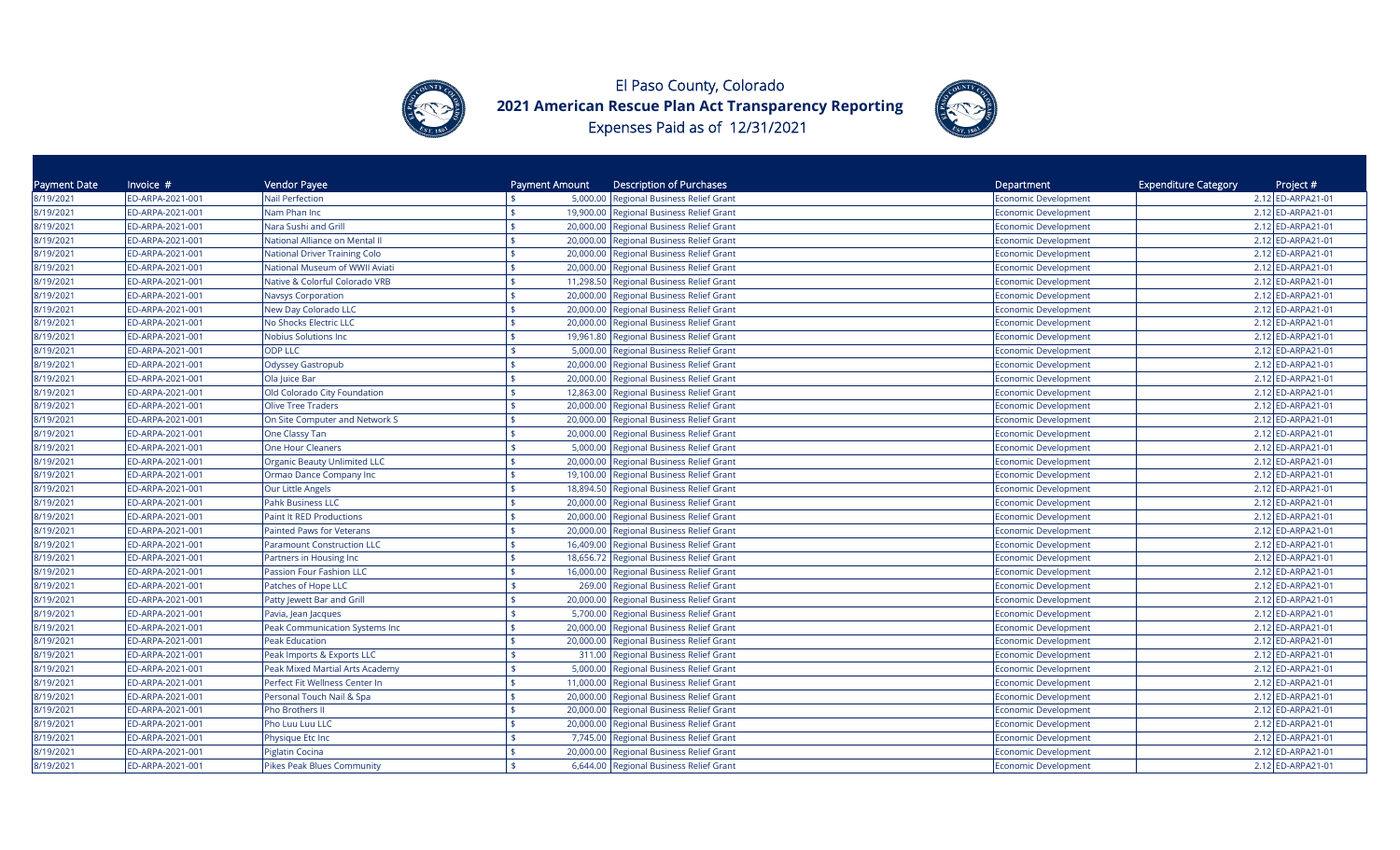



| Payment Date | Invoice $#$      | Vendor Payee                          | Payment Amount | <b>Description of Purchases</b>          | Department                  | <b>Expenditure Category</b><br>Project # |
|--------------|------------------|---------------------------------------|----------------|------------------------------------------|-----------------------------|------------------------------------------|
| 8/19/2021    | ED-ARPA-2021-001 | Pikes Peak Brewing Co                 |                | 20,000.00 Regional Business Relief Grant | <b>Economic Development</b> | 2.12 ED-ARPA21-01                        |
| 8/19/2021    | ED-ARPA-2021-001 | Pikes Peak Community Foundation       | \$.            | 20,000.00 Regional Business Relief Grant | Economic Development        | 2.12 ED-ARPA21-01                        |
| 8/19/2021    | ED-ARPA-2021-001 | Pikes Peak Council Boy Scouts         |                | 20,000.00 Regional Business Relief Grant | Economic Development        | 2.12 ED-ARPA21-01                        |
| 8/19/2021    | ED-ARPA-2021-001 | Pikes Peak Habitat for Humanit        |                | 20,000.00 Regional Business Relief Grant | Economic Development        | 2.12 ED-ARPA21-01                        |
| 8/19/2021    | ED-ARPA-2021-001 | Pikes Peak Justice & Pro Bono         | 20,000.00      | Regional Business Relief Grant           | <b>Economic Development</b> | 2.12 ED-ARPA21-01                        |
| 8/19/2021    | ED-ARPA-2021-001 | Pikes Peak or Bust Rodeo Found        | 20,000.00      | <b>Regional Business Relief Grant</b>    | Economic Development        | 2.12 ED-ARPA21-01                        |
| 8/19/2021    | ED-ARPA-2021-001 | Pikes Peak Process Service Not        | 20,000.00      | Regional Business Relief Grant           | Economic Development        | 2.12 ED-ARPA21-01                        |
| 8/19/2021    | ED-ARPA-2021-001 | Pikes Peak United Way                 | 20,000.00      | Regional Business Relief Grant           | Economic Development        | 2.12 ED-ARPA21-01                        |
| 8/19/2021    | ED-ARPA-2021-001 | PILLAR Institute for Lifelong         | 19,937.99      | Regional Business Relief Grant           | <b>Economic Development</b> | 2.12 ED-ARPA21-01                        |
| 8/19/2021    | ED-ARPA-2021-001 | Piramide Natural Fibre                |                | 20,000.00 Regional Business Relief Grant | <b>Economic Development</b> | 2.12 ED-ARPA21-01                        |
| 8/19/2021    | ED-ARPA-2021-001 | Pizzeria Rustica                      |                | 20,000.00 Regional Business Relief Grant | Economic Development        | 2.12 ED-ARPA21-01                        |
| 8/19/2021    | ED-ARPA-2021-001 | Plaza Delicatessen Inc                |                | 20,000.00 Regional Business Relief Grant | <b>Economic Development</b> | 2.12 ED-ARPA21-01                        |
| 8/19/2021    | ED-ARPA-2021-001 | Poke Bowl LLC                         | 15,908.00      | Regional Business Relief Grant           | <b>Economic Development</b> | 2.12 ED-ARPA21-01                        |
| 8/19/2021    | ED-ARPA-2021-001 | Pookerchiefs LLC                      | 20,000.00      | Regional Business Relief Grant           | Economic Development        | 2.12 ED-ARPA21-01                        |
| 8/19/2021    | ED-ARPA-2021-001 | <b>Powers Center Cleaners</b>         | 13,140.00      | <b>Regional Business Relief Grant</b>    | Economic Development        | 2.12 ED-ARPA21-01                        |
| 8/19/2021    | ED-ARPA-2021-001 | PP Real Estate Foundation Vene        |                | 20,000.00 Regional Business Relief Grant | Economic Development        | 2.12 ED-ARPA21-01                        |
| 8/19/2021    | ED-ARPA-2021-001 | <b>Precision Dental Laboratories</b>  |                | 20,000.00 Regional Business Relief Grant | Economic Development        | 2.12 ED-ARPA21-01                        |
| 8/19/2021    | ED-ARPA-2021-001 | <b>Premier Martial Arts</b>           | \$             | 5,000.00 Regional Business Relief Grant  | Economic Development        | 2.12 ED-ARPA21-01                        |
| 8/19/2021    | ED-ARPA-2021-001 | Presidential Experience               |                | 19,149.00 Regional Business Relief Grant | Economic Development        | 2.12 ED-ARPA21-01                        |
| 8/19/2021    | ED-ARPA-2021-001 | Pressed4Time                          | ፍ<br>19,900.00 | <b>Regional Business Relief Grant</b>    | <b>Economic Development</b> | 2.12 ED-ARPA21-01                        |
| 8/19/2021    | ED-ARPA-2021-001 | Pro Audio Sound LLC                   | 19,396.00      | Regional Business Relief Grant           | <b>Economic Development</b> | 2.12 ED-ARPA21-01                        |
| 8/19/2021    | ED-ARPA-2021-001 | Pro Rodeo Hall of Fame                | 20,000,00      | <b>Regional Business Relief Grant</b>    | <b>Economic Development</b> | 2.12 ED-ARPA21-01                        |
| 8/19/2021    | ED-ARPA-2021-001 | PSI LLC                               | 20,000.00      | Regional Business Relief Grant           | <b>Economic Development</b> | 2.12 ED-ARPA21-01                        |
| 8/19/2021    | ED-ARPA-2021-001 | Pub Dog Colorado                      |                | 20,000.00 Regional Business Relief Grant | Economic Development        | 2.12 ED-ARPA21-01                        |
| 8/19/2021    | ED-ARPA-2021-001 | <b>PVC Bendit Inc</b>                 | ¢<br>7,000.00  | Regional Business Relief Grant           | Economic Development        | 2.12 ED-ARPA21-01                        |
| 8/19/2021    | ED-ARPA-2021-001 | <b>Quality Concepts Manufacturing</b> | 20,000.00      | Regional Business Relief Grant           | <b>Economic Development</b> | 2.12 ED-ARPA21-01                        |
| 8/19/2021    | ED-ARPA-2021-001 | Quality Service Home Care LLC         | 20,000.00      | Regional Business Relief Grant           | Economic Development        | 2.12 ED-ARPA21-01                        |
| 8/19/2021    | ED-ARPA-2021-001 | Quintessential LLC                    |                | 15,054.00 Regional Business Relief Grant | <b>Economic Development</b> | 2.12 ED-ARPA21-01                        |
| 8/19/2021    | ED-ARPA-2021-001 | <b>R&amp;N Technical</b>              | ፍ              | 19,792.00 Regional Business Relief Grant | <b>Economic Development</b> | 2.12 ED-ARPA21-01                        |
| 8/19/2021    | ED-ARPA-2021-001 | Rainbow Child Care                    |                | 14,420.00 Regional Business Relief Grant | <b>Economic Development</b> | 2.12 ED-ARPA21-01                        |
| 8/19/2021    | ED-ARPA-2021-001 | Rapid Fitness Development             | \$             | 20,000.00 Regional Business Relief Grant | <b>Economic Development</b> | 2.12 ED-ARPA21-01                        |
| 8/19/2021    | ED-ARPA-2021-001 | Rd Mill Abatement Contractor L        |                | 20,000.00 Regional Business Relief Grant | Economic Development        | 2.12 ED-ARPA21-01                        |
| 8/19/2021    | ED-ARPA-2021-001 | Red Leg Brewing Company               | 20,000.00      | <b>Regional Business Relief Grant</b>    | <b>Economic Development</b> | 2.12 ED-ARPA21-01                        |
| 8/19/2021    | ED-ARPA-2021-001 | <b>Red Rock Nails</b>                 | 20,000.00      | <b>Regional Business Relief Grant</b>    | Economic Development        | 2.12 ED-ARPA21-01                        |
| 8/19/2021    | ED-ARPA-2021-001 | <b>Red Wing Motel</b>                 |                | 20,000.00 Regional Business Relief Grant | Economic Development        | 2.12 ED-ARPA21-01                        |
| 8/19/2021    | ED-ARPA-2021-001 | <b>Regal Nails</b>                    | 20,000.00      | Regional Business Relief Grant           | Economic Development        | 2.12 ED-ARPA21-01                        |
| 8/19/2021    | ED-ARPA-2021-001 | <b>Regal Nails of Fountain</b>        |                | 20,000.00 Regional Business Relief Grant | <b>Economic Development</b> | 2.12 ED-ARPA21-01                        |
| 8/19/2021    | ED-ARPA-2021-001 | <b>REN Creativ LTD</b>                | \$             | 8,085.00 Regional Business Relief Grant  | <b>Economic Development</b> | 2.12 ED-ARPA21-01                        |
| 8/19/2021    | ED-ARPA-2021-001 | Renaissance Oasis Spas Inc            | 20,000.00      | Regional Business Relief Grant           | <b>Economic Development</b> | 2.12 ED-ARPA21-01                        |
| 8/19/2021    | ED-ARPA-2021-001 | Rendezvous                            | 19,000.00      | Regional Business Relief Grant           | <b>Economic Development</b> | 2.12 ED-ARPA21-01                        |
| 8/19/2021    | ED-ARPA-2021-001 | Results Fitness Rx                    | 20,000.00      | Regional Business Relief Grant           | <b>Economic Development</b> | 2.12 ED-ARPA21-01                        |
| 8/19/2021    | ED-ARPA-2021-001 | Revibe Pilates & Bodywork LLC         |                | 20,000.00 Regional Business Relief Grant | <b>Economic Development</b> | 2.12 ED-ARPA21-01                        |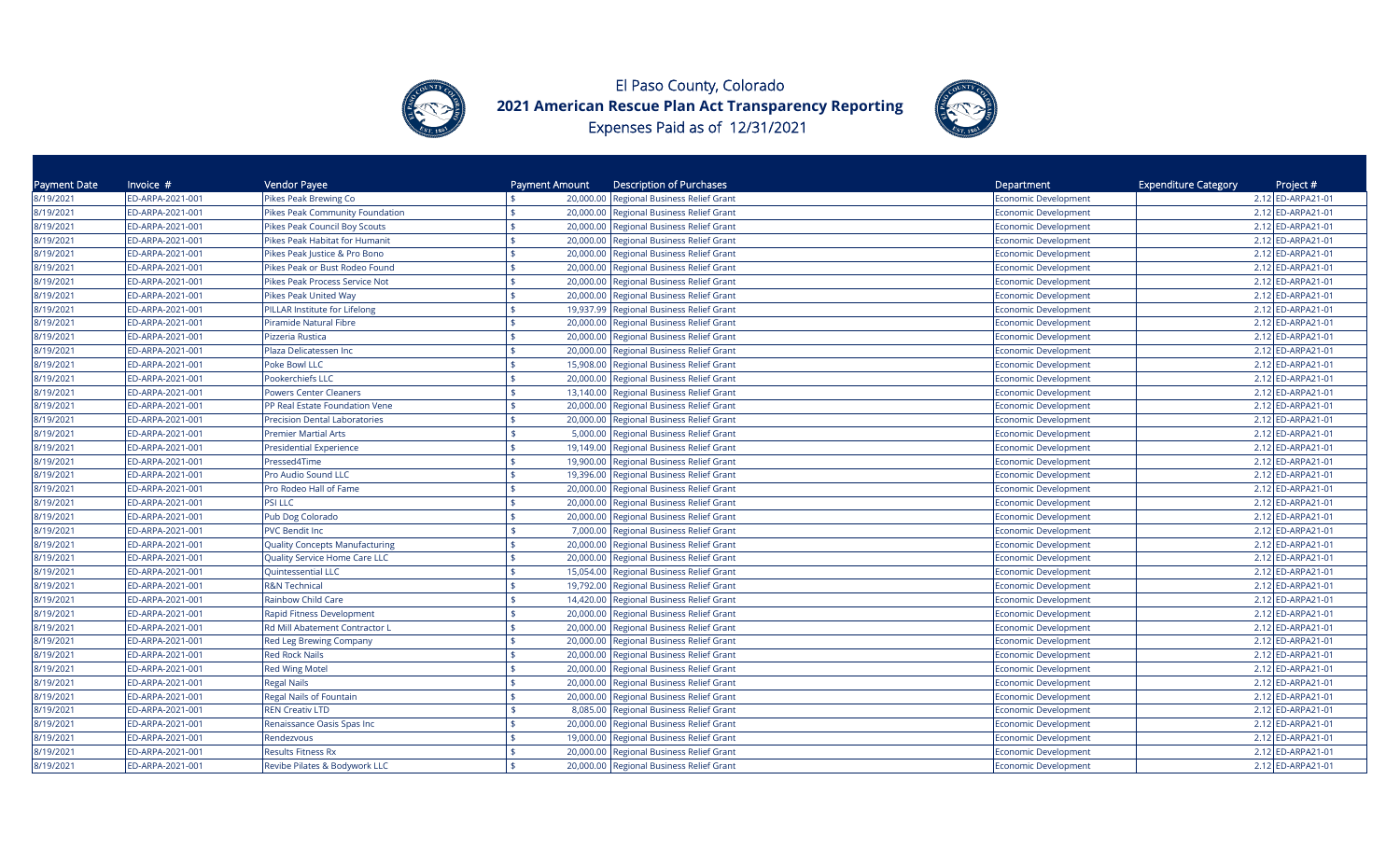



| Payment Date | Invoice #        | Vendor Payee                          | Payment Amount  | <b>Description of Purchases</b>          | Department                  | <b>Expenditure Category</b><br>Project # |
|--------------|------------------|---------------------------------------|-----------------|------------------------------------------|-----------------------------|------------------------------------------|
| 8/19/2021    | ED-ARPA-2021-001 | <b>RH GAB LLC</b>                     | 20,000.00       | <b>Regional Business Relief Grant</b>    | Economic Development        | 2.12 ED-ARPA21-01                        |
| 8/19/2021    | ED-ARPA-2021-001 | <b>Ridgeline Nails</b>                | \$<br>20,000.00 | Regional Business Relief Grant           | Economic Development        | 2.12 ED-ARPA21-01                        |
| 8/19/2021    | ED-ARPA-2021-001 | Robinson, Joe                         | 7,995.00        | Regional Business Relief Grant           | Economic Development        | 2.12 ED-ARPA21-01                        |
| 8/19/2021    | ED-ARPA-2021-001 | Rocky Mountain Restaurant Group       |                 | 20,000.00 Regional Business Relief Grant | Economic Development        | 2.12 ED-ARPA21-01                        |
| 8/19/2021    | ED-ARPA-2021-001 | Rocky Mtn Hwy Music Collabora         | 20,000.00       | Regional Business Relief Grant           | Economic Development        | 2.12 ED-ARPA21-01                        |
| 8/19/2021    | ED-ARPA-2021-001 | Romanello Inc                         | 20,000.00       | Regional Business Relief Grant           | Economic Development        | 2.12 ED-ARPA21-01                        |
| 8/19/2021    | ED-ARPA-2021-001 | Ronald McDonald House Charitie        | 10,000.00       | Regional Business Relief Grant           | <b>Economic Development</b> | 2.12 ED-ARPA21-01                        |
| 8/19/2021    | ED-ARPA-2021-001 | Roosters Grille & Pizzeria            | 20,000.00       | Regional Business Relief Grant           | <b>Economic Development</b> | 2.12 ED-ARPA21-01                        |
| 8/19/2021    | ED-ARPA-2021-001 | Root Down & Grow Inc                  | 20,000.00       | <b>Regional Business Relief Grant</b>    | <b>Economic Development</b> | 2.12 ED-ARPA21-01                        |
| 8/19/2021    | ED-ARPA-2021-001 | <b>Ross Auction Inc</b>               | 20,000.00       | Regional Business Relief Grant           | <b>Economic Development</b> | 2.12 ED-ARPA21-01                        |
| 8/19/2021    | ED-ARPA-2021-001 | Rucker, Katrina P                     | 870.00          | Regional Business Relief Grant           | <b>Economic Development</b> | 2.12 ED-ARPA21-01                        |
| 8/19/2021    | ED-ARPA-2021-001 | Sacred Grounds Coffee in the C        | 20,000.00       | Regional Business Relief Grant           | Economic Development        | 2.12 ED-ARPA21-01                        |
| 8/19/2021    | ED-ARPA-2021-001 | Safe Passage                          | 20,000.00       | Regional Business Relief Grant           | Economic Development        | 2.12 ED-ARPA21-01                        |
| 8/19/2021    | ED-ARPA-2021-001 | Saged Salon                           | 2,110.00        | Regional Business Relief Grant           | <b>Economic Development</b> | 2.12 ED-ARPA21-01                        |
| 8/19/2021    | ED-ARPA-2021-001 | Saigon Cafe                           | 20,000.00       | Regional Business Relief Grant           | Economic Development        | 2.12 ED-ARPA21-01                        |
| 8/19/2021    | ED-ARPA-2021-001 | Saigon Grill LLC                      | 19,400.00       | <b>Regional Business Relief Grant</b>    | <b>Economic Development</b> | 2.12 ED-ARPA21-01                        |
| 8/19/2021    | ED-ARPA-2021-001 | <b>Salon Tres Belle</b>               | 19,900.00       | <b>Regional Business Relief Grant</b>    | Economic Development        | 2.12 ED-ARPA21-01                        |
| 8/19/2021    | ED-ARPA-2021-001 | <b>Santiagos Boxing Club</b>          | 17,368.00       | Regional Business Relief Grant           | Economic Development        | 2.12 ED-ARPA21-01                        |
| 8/19/2021    | ED-ARPA-2021-001 | <b>Sassy Nails</b>                    |                 | 20,000.00 Regional Business Relief Grant | <b>Economic Development</b> | 2.12 ED-ARPA21-01                        |
| 8/19/2021    | ED-ARPA-2021-001 | <b>SC Renovations and Remodel LLC</b> | 17,000.00       | <b>Regional Business Relief Grant</b>    | Economic Development        | 2.12 ED-ARPA21-01                        |
| 8/19/2021    | ED-ARPA-2021-001 | Scentennials Products Inc             | 11,199.00       | Regional Business Relief Grant           | Economic Development        | 2.12 ED-ARPA21-01                        |
| 8/19/2021    | ED-ARPA-2021-001 | Scionka Inc                           | 18,700.00       | Regional Business Relief Grant           | <b>Economic Development</b> | 2.12 ED-ARPA21-01                        |
| 8/19/2021    | ED-ARPA-2021-001 | Seal Coat Specialties Inc             | 20,000.00       | Regional Business Relief Grant           | <b>Economic Development</b> | 2.12 ED-ARPA21-01                        |
| 8/19/2021    | ED-ARPA-2021-001 | <b>Secret Window</b>                  |                 | 12,133.00 Regional Business Relief Grant | <b>Economic Development</b> | 2.12 ED-ARPA21-01                        |
| 8/19/2021    | ED-ARPA-2021-001 | Sela Therapies Inc                    |                 | 18,123.00 Regional Business Relief Grant | <b>Economic Development</b> | 2.12 ED-ARPA21-01                        |
| 8/19/2021    | ED-ARPA-2021-001 | Selenas, Joyeria                      |                 | 20,000.00 Regional Business Relief Grant | <b>Economic Development</b> | 2.12 ED-ARPA21-01                        |
| 8/19/2021    | ED-ARPA-2021-001 | Senger Design Group                   | 20,000.00       | Regional Business Relief Grant           | <b>Economic Development</b> | 2.12 ED-ARPA21-01                        |
| 8/19/2021    | ED-ARPA-2021-001 | Shanora LLC                           | \$<br>1,339.00  | Regional Business Relief Grant           | <b>Economic Development</b> | 2.12 ED-ARPA21-01                        |
| 8/19/2021    | ED-ARPA-2021-001 | Sharon A Higgins PC                   | 20,000.00       | Regional Business Relief Grant           | Economic Development        | 2.12 ED-ARPA21-01                        |
| 8/19/2021    | ED-ARPA-2021-001 | Shazias Piano Studio LLC              | 9,908.00<br>\$  | Regional Business Relief Grant           | Economic Development        | 2.12 ED-ARPA21-01                        |
| 8/19/2021    | ED-ARPA-2021-001 | Sheldon's Luncheonette                | 20,000.00       | <b>Regional Business Relief Grant</b>    | Economic Development        | 2.12 ED-ARPA21-01                        |
| 8/19/2021    | ED-ARPA-2021-001 | Shield616                             | 20,000.00       | Regional Business Relief Grant           | Economic Development        | 2.12 ED-ARPA21-01                        |
| 8/19/2021    | ED-ARPA-2021-001 | <b>Shooting Stars Hoops</b>           | 8,676.00        | <b>Regional Business Relief Grant</b>    | Economic Development        | 2.12 ED-ARPA21-01                        |
| 8/19/2021    | ED-ARPA-2021-001 | Sidewalks End Montessori School       | 20,000.00       | Regional Business Relief Grant           | Economic Development        | 2.12 ED-ARPA21-01                        |
| 8/19/2021    | ED-ARPA-2021-001 | Silver Key Senior Services Inc        | 20,000.00       | <b>Regional Business Relief Grant</b>    | Economic Development        | 2.12 ED-ARPA21-01                        |
| 8/19/2021    | ED-ARPA-2021-001 | <b>Silver Pond Chinese Restaurant</b> | 20,000.00       | <b>Regional Business Relief Grant</b>    | Economic Development        | 2.12 ED-ARPA21-01                        |
| 8/19/2021    | ED-ARPA-2021-001 | <b>Silver Sparrow Beads</b>           | 20,000.00       | <b>Regional Business Relief Grant</b>    | Economic Development        | 2.12 ED-ARPA21-01                        |
| 8/19/2021    | ED-ARPA-2021-001 | <b>Simply Furniture</b>               | 20,000.00       | Regional Business Relief Grant           | Economic Development        | 2.12 ED-ARPA21-01                        |
| 8/19/2021    | ED-ARPA-2021-001 | <b>Skyline Construction Company I</b> | 20,000.00       | Regional Business Relief Grant           | <b>Economic Development</b> | 2.12 ED-ARPA21-01                        |
| 8/19/2021    | ED-ARPA-2021-001 | Smile Heart Dental Hygiene LLC        | 2,389.50        | Regional Business Relief Grant           | <b>Economic Development</b> | 2.12 ED-ARPA21-01                        |
| 8/19/2021    | ED-ARPA-2021-001 | Snowmass Investment LLC               | 5,006.00        | Regional Business Relief Grant           | Economic Development        | 2.12 ED-ARPA21-01                        |
| 8/19/2021    | ED-ARPA-2021-001 | <b>Solar Made</b>                     |                 | 20,000.00 Regional Business Relief Grant | <b>Economic Development</b> | 2.12 ED-ARPA21-01                        |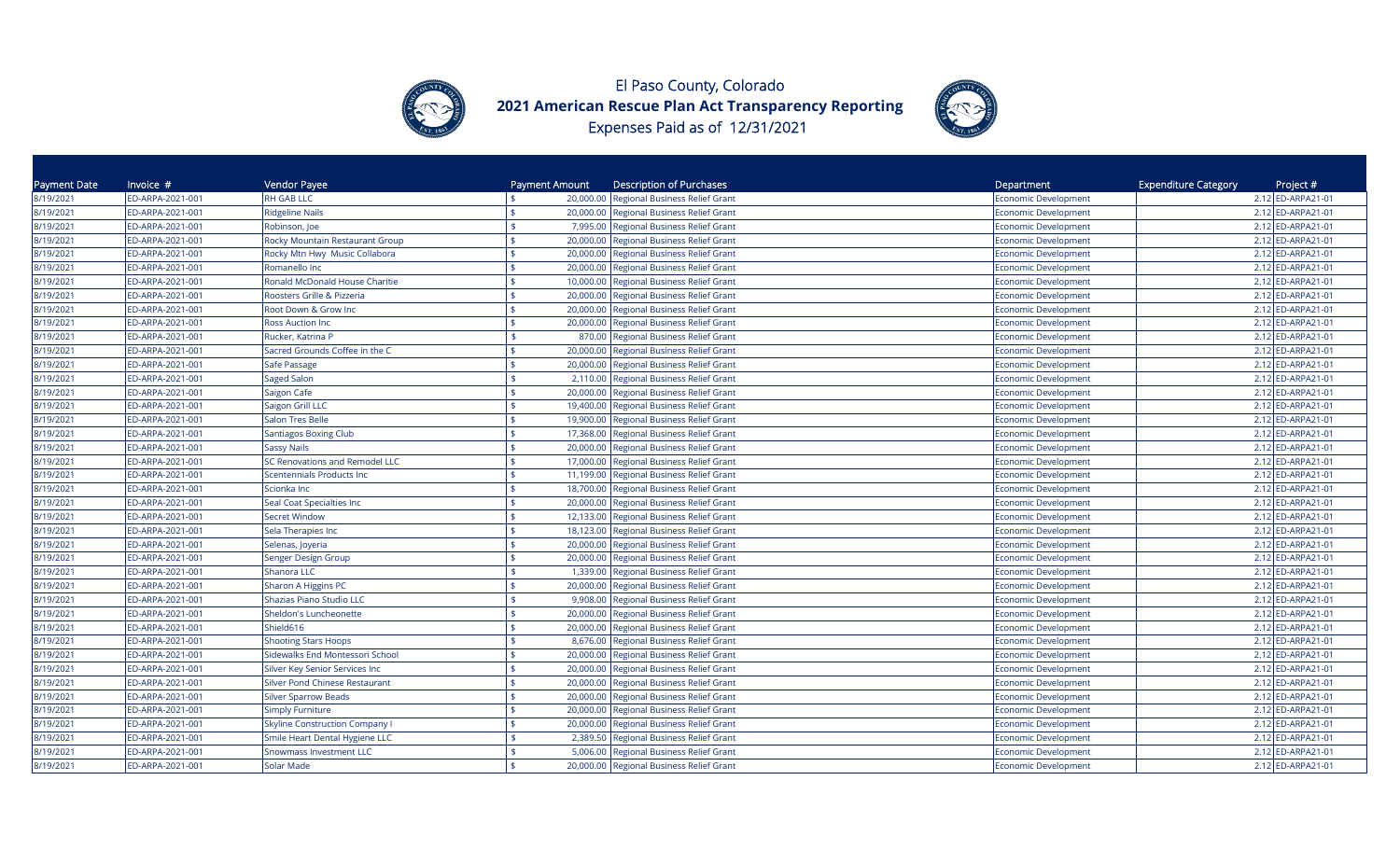



| Payment Date | Invoice $#$      | Vendor Payee                              | Payment Amount                  | <b>Description of Purchases</b>          | Department |                             | <b>Expenditure Category</b> | Project #         |
|--------------|------------------|-------------------------------------------|---------------------------------|------------------------------------------|------------|-----------------------------|-----------------------------|-------------------|
| 8/19/2021    | ED-ARPA-2021-001 | Solid Rock Community Development          |                                 | 20,000.00 Regional Business Relief Grant |            | <b>Economic Development</b> |                             | 2.12 ED-ARPA21-01 |
| 8/19/2021    | ED-ARPA-2021-001 | Solutions In Healthcare                   | ¢                               | 20,000.00 Regional Business Relief Grant |            | Economic Development        |                             | 2.12 ED-ARPA21-01 |
| 8/19/2021    | ED-ARPA-2021-001 | Southern Colo Womens Chamber o            | ¢                               | 8,540.50 Regional Business Relief Grant  |            | Economic Development        |                             | 2.12 ED-ARPA21-01 |
| 8/19/2021    | ED-ARPA-2021-001 | <b>Space Foundation</b>                   |                                 | 20,000.00 Regional Business Relief Grant |            | Economic Development        |                             | 2.12 ED-ARPA21-01 |
| 8/19/2021    | ED-ARPA-2021-001 | Sparrow Hawk Gifts Ltd                    | 20,000.00                       | Regional Business Relief Grant           |            | <b>Economic Development</b> |                             | 2.12 ED-ARPA21-01 |
| 8/19/2021    | ED-ARPA-2021-001 | Spherion                                  | 20,000.00                       | <b>Regional Business Relief Grant</b>    |            | <b>Economic Development</b> |                             | 2.12 ED-ARPA21-01 |
| 8/19/2021    | ED-ARPA-2021-001 | Spice Island Grill                        | 19,550.00                       | <b>Regional Business Relief Grant</b>    |            | <b>Economic Development</b> |                             | 2.12 ED-ARPA21-01 |
| 8/19/2021    | ED-ARPA-2021-001 | <b>Sport Climbing Centers Inc</b>         | 20,000.00                       | Regional Business Relief Grant           |            | Economic Development        |                             | 2.12 ED-ARPA21-01 |
| 8/19/2021    | ED-ARPA-2021-001 | Springbok Health Inc                      | 20,000.00                       | Regional Business Relief Grant           |            | <b>Economic Development</b> |                             | 2.12 ED-ARPA21-01 |
| 8/19/2021    | ED-ARPA-2021-001 | Springs Adventure Park                    |                                 | 20,000.00 Regional Business Relief Grant |            | <b>Economic Development</b> |                             | 2.12 ED-ARPA21-01 |
| 8/19/2021    | ED-ARPA-2021-001 | Springs of Life - Academy                 |                                 | 20,000.00 Regional Business Relief Grant |            | <b>Economic Development</b> |                             | 2.12 ED-ARPA21-01 |
| 8/19/2021    | ED-ARPA-2021-001 | Springs Recovery Connection               | 20,000.00                       | Regional Business Relief Grant           |            | <b>Economic Development</b> |                             | 2.12 ED-ARPA21-01 |
| 8/19/2021    | ED-ARPA-2021-001 | <b>SRM Service Center Inc</b>             | 20,000.00                       | Regional Business Relief Grant           |            | Economic Development        |                             | 2.12 ED-ARPA21-01 |
| 8/19/2021    | ED-ARPA-2021-001 | St Andrews Episcopal Church Ma            | 7,322.00                        | <b>Regional Business Relief Grant</b>    |            | <b>Economic Development</b> |                             | 2.12 ED-ARPA21-01 |
| 8/19/2021    | ED-ARPA-2021-001 | St Peter Catholic Church                  | 10,148.72                       | <b>Regional Business Relief Grant</b>    |            | <b>Economic Development</b> |                             | 2.12 ED-ARPA21-01 |
| 8/19/2021    | ED-ARPA-2021-001 | <b>StableStrides</b>                      |                                 | 20,000.00 Regional Business Relief Grant |            | <b>Economic Development</b> |                             | 2.12 ED-ARPA21-01 |
| 8/19/2021    | ED-ARPA-2021-001 | <b>Star Nails</b>                         |                                 | 20,000.00 Regional Business Relief Grant |            | <b>Economic Development</b> |                             | 2.12 ED-ARPA21-01 |
| 8/19/2021    | ED-ARPA-2021-001 | Stellina Pizza Cafe                       | \$<br>5,000.00                  | Regional Business Relief Grant           |            | <b>Economic Development</b> |                             | 2.12 ED-ARPA21-01 |
| 8/19/2021    | ED-ARPA-2021-001 | Strand, Sandra Kay                        |                                 | 20,000.00 Regional Business Relief Grant |            | Economic Development        |                             | 2.12 ED-ARPA21-01 |
| 8/19/2021    | ED-ARPA-2021-001 | Streetcar520                              | 20,000.00                       | Regional Business Relief Grant           |            | <b>Economic Development</b> |                             | 2.12 ED-ARPA21-01 |
| 8/19/2021    | ED-ARPA-2021-001 | <b>Strike Back Bowling LLC</b>            | 20,000.00                       | Regional Business Relief Grant           |            | Economic Development        |                             | 2.12 ED-ARPA21-01 |
| 8/19/2021    | ED-ARPA-2021-001 | Studio 2D                                 | 10,000.00                       | Regional Business Relief Grant           |            | Economic Development        |                             | 2.12 ED-ARPA21-01 |
| 8/19/2021    | ED-ARPA-2021-001 | Sues Gift Gynecologic Cancer S            | ፍ<br>16,230.00                  | Regional Business Relief Grant           |            | Economic Development        |                             | 2.12 ED-ARPA21-01 |
| 8/19/2021    | ED-ARPA-2021-001 | Sunkel, Jami                              | 20,000.00                       | Regional Business Relief Grant           |            | <b>Economic Development</b> |                             | 2.12 ED-ARPA21-01 |
| 8/19/2021    | ED-ARPA-2021-001 | <b>Sunshine Studios Live</b>              | \$.<br>20,000.00                | Regional Business Relief Grant           |            | Economic Development        |                             | 2.12 ED-ARPA21-01 |
| 8/19/2021    | ED-ARPA-2021-001 | <b>SunWater Ventures LLC</b>              |                                 | 20,000.00 Regional Business Relief Grant |            | <b>Economic Development</b> |                             | 2.12 ED-ARPA21-01 |
| 8/19/2021    | ED-ARPA-2021-001 | Surtidora Del Hogar LLC                   | 18,137.00<br>ፍ                  | Regional Business Relief Grant           |            | Economic Development        |                             | 2.12 ED-ARPA21-01 |
| 8/19/2021    | ED-ARPA-2021-001 | <b>Sweet Addict Bakery</b>                |                                 | 20,000.00 Regional Business Relief Grant |            | Economic Development        |                             | 2.12 ED-ARPA21-01 |
| 8/19/2021    | ED-ARPA-2021-001 | <b>Tacos El Guero LLC</b>                 | 20,000.00<br>ፍ                  | Regional Business Relief Grant           |            | Economic Development        |                             | 2.12 ED-ARPA21-01 |
| 8/19/2021    | ED-ARPA-2021-001 | <b>Talent Kids Academy LLC</b>            | \$<br>20,000.00                 | <b>Regional Business Relief Grant</b>    |            | <b>Economic Development</b> |                             | 2.12 ED-ARPA21-01 |
| 8/19/2021    | ED-ARPA-2021-001 | <b>Taos Oriental Cuisine</b>              | \$                              | 5,000.00 Regional Business Relief Grant  |            | Economic Development        |                             | 2.12 ED-ARPA21-01 |
| 8/19/2021    | ED-ARPA-2021-001 | <b>TAPAteria</b>                          | 20,000.00                       | Regional Business Relief Grant           |            | Economic Development        |                             | 2.12 ED-ARPA21-01 |
| 8/19/2021    | ED-ARPA-2021-001 | <b>Tara Nolan Advisory Svs ltd</b>        | 20,000.00                       | Regional Business Relief Grant           |            | Economic Development        |                             | 2.12 ED-ARPA21-01 |
| 8/19/2021    | ED-ARPA-2021-001 | <b>Target Resource Group LLC</b>          | $\mathbf{\hat{S}}$<br>20,000.00 | <b>Regional Business Relief Grant</b>    |            | <b>Economic Development</b> |                             | 2.12 ED-ARPA21-01 |
| 8/19/2021    | ED-ARPA-2021-001 | <b>Taste Bud Rescue</b>                   |                                 | 5,000.00 Regional Business Relief Grant  |            | <b>Economic Development</b> |                             | 2.12 ED-ARPA21-01 |
| 8/19/2021    | ED-ARPA-2021-001 | <b>Taste of Brasil LLC</b>                | 20,000.00                       | Regional Business Relief Grant           |            | <b>Economic Development</b> |                             | 2.12 ED-ARPA21-01 |
| 8/19/2021    | ED-ARPA-2021-001 | <b>Team Chaotic Combat Sports &amp; F</b> | 5,000.00<br>\$                  | Regional Business Relief Grant           |            | <b>Economic Development</b> |                             | 2.12 ED-ARPA21-01 |
| 8/19/2021    | ED-ARPA-2021-001 | Terra Ferma LLC                           | \$                              | 20,000.00 Regional Business Relief Grant |            | Economic Development        |                             | 2.12 ED-ARPA21-01 |
| 8/19/2021    | ED-ARPA-2021-001 | Terra Verde                               | 5,000.00                        | Regional Business Relief Grant           |            | <b>Economic Development</b> |                             | 2.12 ED-ARPA21-01 |
| 8/19/2021    | ED-ARPA-2021-001 | Terrance Patterson Gallery Ltd            | 11,500.00                       | Regional Business Relief Grant           |            | <b>Economic Development</b> |                             | 2.12 ED-ARPA21-01 |
| 8/19/2021    | ED-ARPA-2021-001 | The Academy of Martial Arts               | 17,758.49                       | Regional Business Relief Grant           |            | <b>Economic Development</b> |                             | 2.12 ED-ARPA21-01 |
| 8/19/2021    | ED-ARPA-2021-001 | The Becky Baker Foundation                |                                 | 20,000.00 Regional Business Relief Grant |            | <b>Economic Development</b> |                             | 2.12 ED-ARPA21-01 |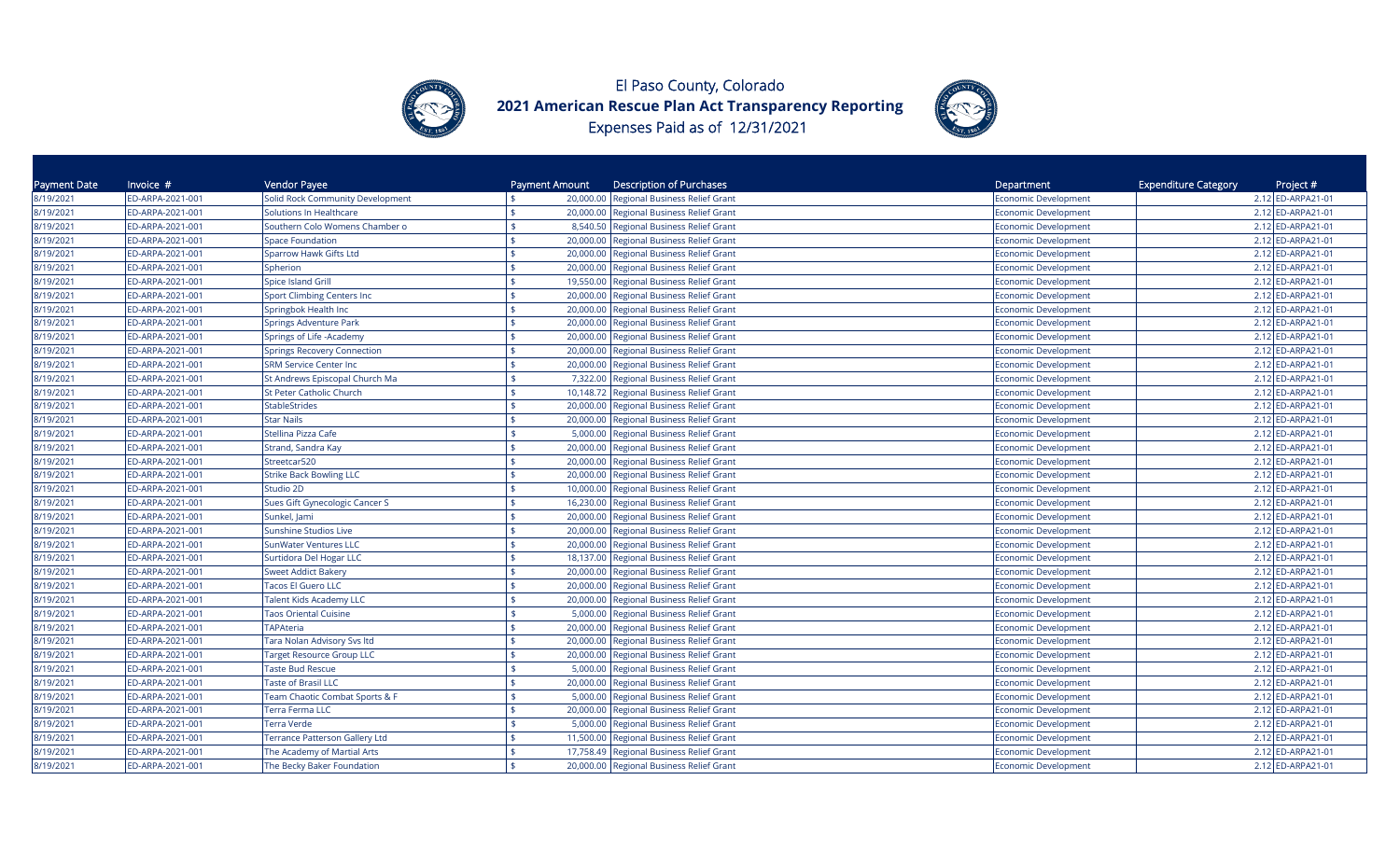



| Payment Date | Invoice #        | Vendor Payee                        | Payment Amount  | <b>Description of Purchases</b>          | Department                  | <b>Expenditure Category</b><br>Project # |
|--------------|------------------|-------------------------------------|-----------------|------------------------------------------|-----------------------------|------------------------------------------|
| 8/19/2021    | ED-ARPA-2021-001 | The Carter Payne                    | 20,000.00       | <b>Regional Business Relief Grant</b>    | Economic Development        | 2.12 ED-ARPA21-01                        |
| 8/19/2021    | ED-ARPA-2021-001 | The Chamber Orchestra of the S      |                 | 14,790.00 Regional Business Relief Grant | Economic Development        | 2.12 ED-ARPA21-01                        |
| 8/19/2021    | ED-ARPA-2021-001 | The Colorado Springs Child Nur      |                 | 20,000.00 Regional Business Relief Grant | Economic Development        | 2.12 ED-ARPA21-01                        |
| 8/19/2021    | ED-ARPA-2021-001 | The Colorado Springs School         | 20,000.00       | Regional Business Relief Grant           | Economic Development        | 2.12 ED-ARPA21-01                        |
| 8/19/2021    | ED-ARPA-2021-001 | The COS Group LLC                   | 18,000.00       | Regional Business Relief Grant           | Economic Development        | 2.12 ED-ARPA21-01                        |
| 8/19/2021    | ED-ARPA-2021-001 | The Ding Guy                        | 20,000.00       | Regional Business Relief Grant           | <b>Economic Development</b> | 2.12 ED-ARPA21-01                        |
| 8/19/2021    | ED-ARPA-2021-001 | The Equity Project                  | 1,750.00        | <b>Regional Business Relief Grant</b>    | <b>Economic Development</b> | 2.12 ED-ARPA21-01                        |
| 8/19/2021    | ED-ARPA-2021-001 | The Exodus Road Inc                 |                 | 20,000.00 Regional Business Relief Grant | <b>Economic Development</b> | 2.12 ED-ARPA21-01                        |
| 8/19/2021    | ED-ARPA-2021-001 | The Finish Line Lounge              |                 | 20,000.00 Regional Business Relief Grant | <b>Economic Development</b> | 2.12 ED-ARPA21-01                        |
| 8/19/2021    | ED-ARPA-2021-001 | The First Tee of Pikes Peak         | 20,000.00       | Regional Business Relief Grant           | Economic Development        | 2.12 ED-ARPA21-01                        |
| 8/19/2021    | ED-ARPA-2021-001 | <b>The Goddard School</b>           |                 | 20,000.00 Regional Business Relief Grant | Economic Development        | 2.12 ED-ARPA21-01                        |
| 8/19/2021    | ED-ARPA-2021-001 | The HavanaGrill LLC                 | 20,000.00       | <b>Regional Business Relief Grant</b>    | Economic Development        | 2.12 ED-ARPA21-01                        |
| 8/19/2021    | ED-ARPA-2021-001 | The Hidden Realm                    | 8,392.50        | Regional Business Relief Grant           | Economic Development        | 2.12 ED-ARPA21-01                        |
| 8/19/2021    | ED-ARPA-2021-001 | The Independence Center             | 20,000.00       | Regional Business Relief Grant           | Economic Development        | 2.12 ED-ARPA21-01                        |
| 8/19/2021    | ED-ARPA-2021-001 | The Loop at Manitou Inc             |                 | 20,000.00 Regional Business Relief Grant | <b>Economic Development</b> | 2.12 ED-ARPA21-01                        |
| 8/19/2021    | ED-ARPA-2021-001 | The Mail Center                     | \$              | 7,822.00 Regional Business Relief Grant  | <b>Economic Development</b> | 2.12 ED-ARPA21-01                        |
| 8/19/2021    | ED-ARPA-2021-001 | The Mason Jar Restaurant            | 20,000.00       | Regional Business Relief Grant           | Economic Development        | 2.12 ED-ARPA21-01                        |
| 8/19/2021    | ED-ARPA-2021-001 | The Millibo Art Theatre             | 20,000.00       | Regional Business Relief Grant           | Economic Development        | 2.12 ED-ARPA21-01                        |
| 8/19/2021    | ED-ARPA-2021-001 | The Muhl Company LLC                | 20,000.00       | Regional Business Relief Grant           | <b>Economic Development</b> | 2.12 ED-ARPA21-01                        |
| 8/19/2021    | ED-ARPA-2021-001 | The Pantry Restaurant               | 20,000.00       | Regional Business Relief Grant           | <b>Economic Development</b> | 2.12 ED-ARPA21-01                        |
| 8/19/2021    | ED-ARPA-2021-001 | The Pikes Peak International H      | 20,000.00       | Regional Business Relief Grant           | <b>Economic Development</b> | 2.12 ED-ARPA21-01                        |
| 8/19/2021    | ED-ARPA-2021-001 | The Prestige Magic Theater          | 20,000.00       | Regional Business Relief Grant           | Economic Development        | 2.12 ED-ARPA21-01                        |
| 8/19/2021    | ED-ARPA-2021-001 | The Resource Exchange Inc           | \$<br>20,000.00 | <b>Regional Business Relief Grant</b>    | Economic Development        | 2.12 ED-ARPA21-01                        |
| 8/19/2021    | ED-ARPA-2021-001 | The SkinGoddess LV LLC              | 9,800.00        | Regional Business Relief Grant           | Economic Development        | 2.12 ED-ARPA21-01                        |
| 8/19/2021    | ED-ARPA-2021-001 | The Skinny Taco                     |                 | 5,000.00 Regional Business Relief Grant  | Economic Development        | 2.12 ED-ARPA21-01                        |
| 8/19/2021    | ED-ARPA-2021-001 | The Sugarplum Cake Shoppe           | 20,000.00       | Regional Business Relief Grant           | <b>Economic Development</b> | 2.12 ED-ARPA21-01                        |
| 8/19/2021    | ED-ARPA-2021-001 | The Sundance Studio LLC             | 20,000.00       | Regional Business Relief Grant           | Economic Development        | 2.12 ED-ARPA21-01                        |
| 8/19/2021    | ED-ARPA-2021-001 | The Thrive Networks                 | 20,000.00       | Regional Business Relief Grant           | <b>Economic Development</b> | 2.12 ED-ARPA21-01                        |
| 8/19/2021    | ED-ARPA-2021-001 | The Trophy Hut Inc                  | 20,000.00       | Regional Business Relief Grant           | <b>Economic Development</b> | 2.12 ED-ARPA21-01                        |
| 8/19/2021    | ED-ARPA-2021-001 | The Urban Leaders Fellowship        | \$<br>20,000.00 | Regional Business Relief Grant           | <b>Economic Development</b> | 2.12 ED-ARPA21-01                        |
| 8/19/2021    | ED-ARPA-2021-001 | The Ute & Yeti                      | 20,000.00       | Regional Business Relief Grant           | <b>Economic Development</b> | 2.12 ED-ARPA21-01                        |
| 8/19/2021    | ED-ARPA-2021-001 | The Warehouse Restaurant            |                 | 20,000.00 Regional Business Relief Grant | Economic Development        | 2.12 ED-ARPA21-01                        |
| 8/19/2021    | ED-ARPA-2021-001 | The Whiskey Barron Dance Hall       | 20,000.00       | <b>Regional Business Relief Grant</b>    | Economic Development        | 2.12 ED-ARPA21-01                        |
| 8/19/2021    | ED-ARPA-2021-001 | The Wild Goose Meeting House L      | 20,000.00       | <b>Regional Business Relief Grant</b>    | Economic Development        | 2.12 ED-ARPA21-01                        |
| 8/19/2021    | ED-ARPA-2021-001 | The Winery at Pikes Peak LLC        | 20,000.00       | Regional Business Relief Grant           | Economic Development        | 2.12 ED-ARPA21-01                        |
| 8/19/2021    | ED-ARPA-2021-001 | Theos Toys                          | 20,000.00       | <b>Regional Business Relief Grant</b>    | Economic Development        | 2.12 ED-ARPA21-01                        |
| 8/19/2021    | ED-ARPA-2021-001 | Three Chicks & Broomsticks Inc      | 17,232.00       | Regional Business Relief Grant           | Economic Development        | 2.12 ED-ARPA21-01                        |
| 8/19/2021    | ED-ARPA-2021-001 | Thrift House of Episcopal Chur      |                 | 20,000.00 Regional Business Relief Grant | Economic Development        | 2.12 ED-ARPA21-01                        |
| 8/19/2021    | ED-ARPA-2021-001 | Tipz n Toez Nail Spa                |                 | 6,425.50 Regional Business Relief Grant  | <b>Economic Development</b> | 2.12 ED-ARPA21-01                        |
| 8/19/2021    | ED-ARPA-2021-001 | <b>TOR Child Development Center</b> | 16,500.00       | Regional Business Relief Grant           | <b>Economic Development</b> | 2.12 ED-ARPA21-01                        |
| 8/19/2021    | ED-ARPA-2021-001 | <b>Tornadic Entertainment LLC</b>   | 6,950.00        | Regional Business Relief Grant           | <b>Economic Development</b> | 2.12 ED-ARPA21-01                        |
| 8/19/2021    | ED-ARPA-2021-001 | <b>Town N Country Cottages</b>      |                 | 17,950.00 Regional Business Relief Grant | <b>Economic Development</b> | 2.12 ED-ARPA21-01                        |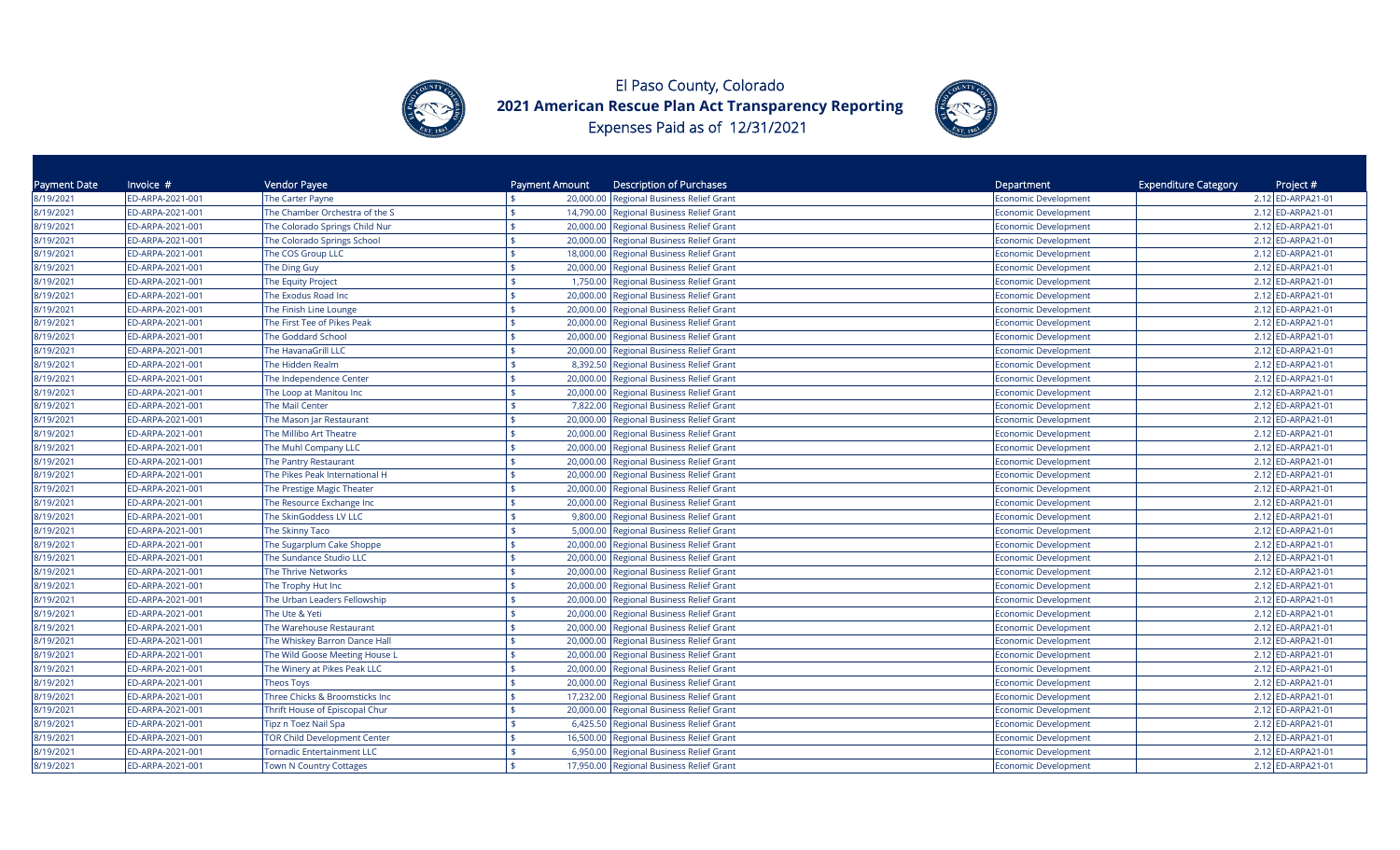



| Payment Date | Invoice $#$      | Vendor Payee                    | Payment Amount | <b>Description of Purchases</b>                    | Department                  | <b>Expenditure Category</b><br>Project # |
|--------------|------------------|---------------------------------|----------------|----------------------------------------------------|-----------------------------|------------------------------------------|
| 8/19/2021    | ED-ARPA-2021-001 | Tri Lakes Building Co           |                | 20,000.00 Regional Business Relief Grant           | Economic Development        | 2.12 ED-ARPA21-01                        |
| 8/19/2021    | ED-ARPA-2021-001 | <b>Tri Lakes Collision LLC</b>  | \$             | 20,000.00 Regional Business Relief Grant           | Economic Development        | 2.12 ED-ARPA21-01                        |
| 8/19/2021    | ED-ARPA-2021-001 | Tri Lakes Consignment Ltd       |                | 20,000.00 Regional Business Relief Grant           | Economic Development        | 2.12 ED-ARPA21-01                        |
| 8/19/2021    | ED-ARPA-2021-001 | <b>Tri-Lakes Cares</b>          |                | 20,000.00<br>Regional Business Relief Grant        | Economic Development        | 2.12 ED-ARPA21-01                        |
| 8/19/2021    | ED-ARPA-2021-001 | <b>Trinity Brewing Company</b>  | \$             | 20,000.00<br>Regional Business Relief Grant        | Economic Development        | 2.12 ED-ARPA21-01                        |
| 8/19/2021    | ED-ARPA-2021-001 | <b>Trolley Holding LLC</b>      |                | Regional Business Relief Grant<br>5,000.00         | <b>Economic Development</b> | 2.12 ED-ARPA21-01                        |
| 8/19/2021    | ED-ARPA-2021-001 | <b>Ulmer Enterprises Inc</b>    |                | 20,000.00<br>Regional Business Relief Grant        | <b>Economic Development</b> | 2.12 ED-ARPA21-01                        |
| 8/19/2021    | ED-ARPA-2021-001 | United States Field Hockey Ass  |                | Regional Business Relief Grant<br>20,000.00        | <b>Economic Development</b> | 2.12 ED-ARPA21-01                        |
| 8/19/2021    | ED-ARPA-2021-001 | Urbanites Leading the Pikes Pe  |                | <b>Regional Business Relief Grant</b><br>9,392.50  | <b>Economic Development</b> | 2.12 ED-ARPA21-01                        |
| 8/19/2021    | ED-ARPA-2021-001 | <b>UT Prosim Corporation</b>    |                | 20,000.00 Regional Business Relief Grant           | <b>Economic Development</b> | 2.12 ED-ARPA21-01                        |
| 8/19/2021    | ED-ARPA-2021-001 | <b>VeneMex LLC</b>              |                | 2,443.50 Regional Business Relief Grant            | <b>Economic Development</b> | 2.12 ED-ARPA21-01                        |
| 8/19/2021    | ED-ARPA-2021-001 | Vivian Cobb Realty Inc          |                | 20,000.00<br><b>Regional Business Relief Grant</b> | <b>Economic Development</b> | 2.12 ED-ARPA21-01                        |
| 8/19/2021    | ED-ARPA-2021-001 | Von Rief German Shepherds       |                | 20,000.00<br><b>Regional Business Relief Grant</b> | Economic Development        | 2.12 ED-ARPA21-01                        |
| 8/19/2021    | ED-ARPA-2021-001 | <b>Waldrons Photography Inc</b> |                | 20,000.00<br><b>Regional Business Relief Grant</b> | <b>Economic Development</b> | 2.12 ED-ARPA21-01                        |
| 8/19/2021    | ED-ARPA-2021-001 | <b>Walts Custom Moving</b>      |                | Regional Business Relief Grant<br>20,000.00        | <b>Economic Development</b> | 2.12 ED-ARPA21-01                        |
| 8/19/2021    | ED-ARPA-2021-001 | Wayfinder Coffee Co             | \$             | 20,000.00 Regional Business Relief Grant           | Economic Development        | 2.12 ED-ARPA21-01                        |
| 8/19/2021    | ED-ARPA-2021-001 | <b>WeAssist LLC</b>             |                | 2,540.00 Regional Business Relief Grant            | Economic Development        | 2.12 ED-ARPA21-01                        |
| 8/19/2021    | ED-ARPA-2021-001 | <b>WeeCycle Inc</b>             |                | 4,600.00<br><b>Regional Business Relief Grant</b>  | Economic Development        | 2.12 ED-ARPA21-01                        |
| 8/19/2021    | ED-ARPA-2021-001 | Western Museum of Mining & Ind  |                | 20,000.00<br>Regional Business Relief Grant        | Economic Development        | 2.12 ED-ARPA21-01                        |
| 8/19/2021    | ED-ARPA-2021-001 | White Rabbit Beads LLC          |                | <b>Regional Business Relief Grant</b><br>9.400.00  | Economic Development        | 2.12 ED-ARPA21-01                        |
| 8/19/2021    | ED-ARPA-2021-001 | <b>Whole Living Pilates</b>     |                | 20,000.00<br>Regional Business Relief Grant        | <b>Economic Development</b> | 2.12 ED-ARPA21-01                        |
| 8/19/2021    | ED-ARPA-2021-001 | <b>Wicked Good Ice Cream</b>    |                | Regional Business Relief Grant<br>20,000.00        | <b>Economic Development</b> | 2.12 ED-ARPA21-01                        |
| 8/19/2021    | ED-ARPA-2021-001 | William Guman & Associates Ltd  | \$             | 20,000.00<br>Regional Business Relief Grant        | <b>Economic Development</b> | 2.12 ED-ARPA21-01                        |
| 8/19/2021    | ED-ARPA-2021-001 | <b>Williams Soul Food LLC</b>   |                | 20,000.00<br>Regional Business Relief Grant        | <b>Economic Development</b> | 2.12 ED-ARPA21-01                        |
| 8/19/2021    | ED-ARPA-2021-001 | <b>Willies S Lounge</b>         | \$             | 19,000.00 Regional Business Relief Grant           | <b>Economic Development</b> | 2.12 ED-ARPA21-01                        |
| 8/19/2021    | ED-ARPA-2021-001 | <b>Windstar Studios Inc</b>     |                | 20,000.00<br>Regional Business Relief Grant        | <b>Economic Development</b> | 2.12 ED-ARPA21-01                        |
| 8/19/2021    | ED-ARPA-2021-001 | Wing It LLC                     |                | 20,000.00<br>Regional Business Relief Grant        | <b>Economic Development</b> | 2.12 ED-ARPA21-01                        |
| 8/19/2021    | ED-ARPA-2021-001 | Wolf & Key Marketing            |                | 17,632.00<br>Regional Business Relief Grant        | <b>Economic Development</b> | 2.12 ED-ARPA21-01                        |
| 8/19/2021    | ED-ARPA-2021-001 | <b>Wooglins Deli</b>            | \$             | <b>Regional Business Relief Grant</b><br>20,000.00 | Economic Development        | 2.12 ED-ARPA21-01                        |
| 8/19/2021    | ED-ARPA-2021-001 | <b>WSB LLC</b>                  | \$             | Regional Business Relief Grant<br>20,000.00        | <b>Economic Development</b> | 2.12 ED-ARPA21-01                        |
| 8/19/2021    | ED-ARPA-2021-001 | Xoxo LLC                        |                | 5,000.00 Regional Business Relief Grant            | <b>Economic Development</b> | 2.12 ED-ARPA21-01                        |
| 8/19/2021    | ED-ARPA-2021-001 | <b>Xriz LLC</b>                 | \$             | 16,375.00 Regional Business Relief Grant           | Economic Development        | 2.12 ED-ARPA21-01                        |
| 8/19/2021    | ED-ARPA-2021-001 | Yangwin Group LLC               |                | 20,000.00<br><b>Regional Business Relief Grant</b> | Economic Development        | 2.12 ED-ARPA21-01                        |
| 8/19/2021    | ED-ARPA-2021-001 | <b>Ybarras Boxing Club</b>      |                | 16,096.00<br><b>Regional Business Relief Grant</b> | Economic Development        | 2.12 ED-ARPA21-01                        |
| 8/19/2021    | ED-ARPA-2021-001 | Yeni Inc                        |                | 20,000.00 Regional Business Relief Grant           | Economic Development        | 2.12 ED-ARPA21-01                        |
| 8/19/2021    | ED-ARPA-2021-001 | <b>Yobel LLC</b>                |                | 20,000.00<br><b>Regional Business Relief Grant</b> | Economic Development        | 2.12 ED-ARPA21-01                        |
| 8/19/2021    | ED-ARPA-2021-001 | Yoomae LLC                      |                | 20,000.00<br><b>Regional Business Relief Grant</b> | <b>Economic Development</b> | 2.12 ED-ARPA21-01                        |
| 8/19/2021    | ED-ARPA-2021-001 | You and I Caterers Inc          |                | 19,747.00<br>Regional Business Relief Grant        | <b>Economic Development</b> | 2.12 ED-ARPA21-01                        |
| 8/19/2021    | ED-ARPA-2021-001 | Your Salon LLC                  |                | 19,902.00<br>Regional Business Relief Grant        | <b>Economic Development</b> | 2.12 ED-ARPA21-01                        |
| 8/19/2021    | ED-ARPA-2021-001 | Yoyogurt-Briargate              |                | 20,000.00<br>Regional Business Relief Grant        | <b>Economic Development</b> | 2.12 ED-ARPA21-01                        |
| 8/19/2021    | ED-ARPA-2021-001 | Zach's Place                    | \$             | 20,000.00<br><b>Regional Business Relief Grant</b> | <b>Economic Development</b> | 2.12 ED-ARPA21-01                        |
| 8/19/2021    | ED-ARPA-2021-001 | <b>Zebra Productions</b>        |                | 20,000.00 Regional Business Relief Grant           | <b>Economic Development</b> | 2.12 ED-ARPA21-01                        |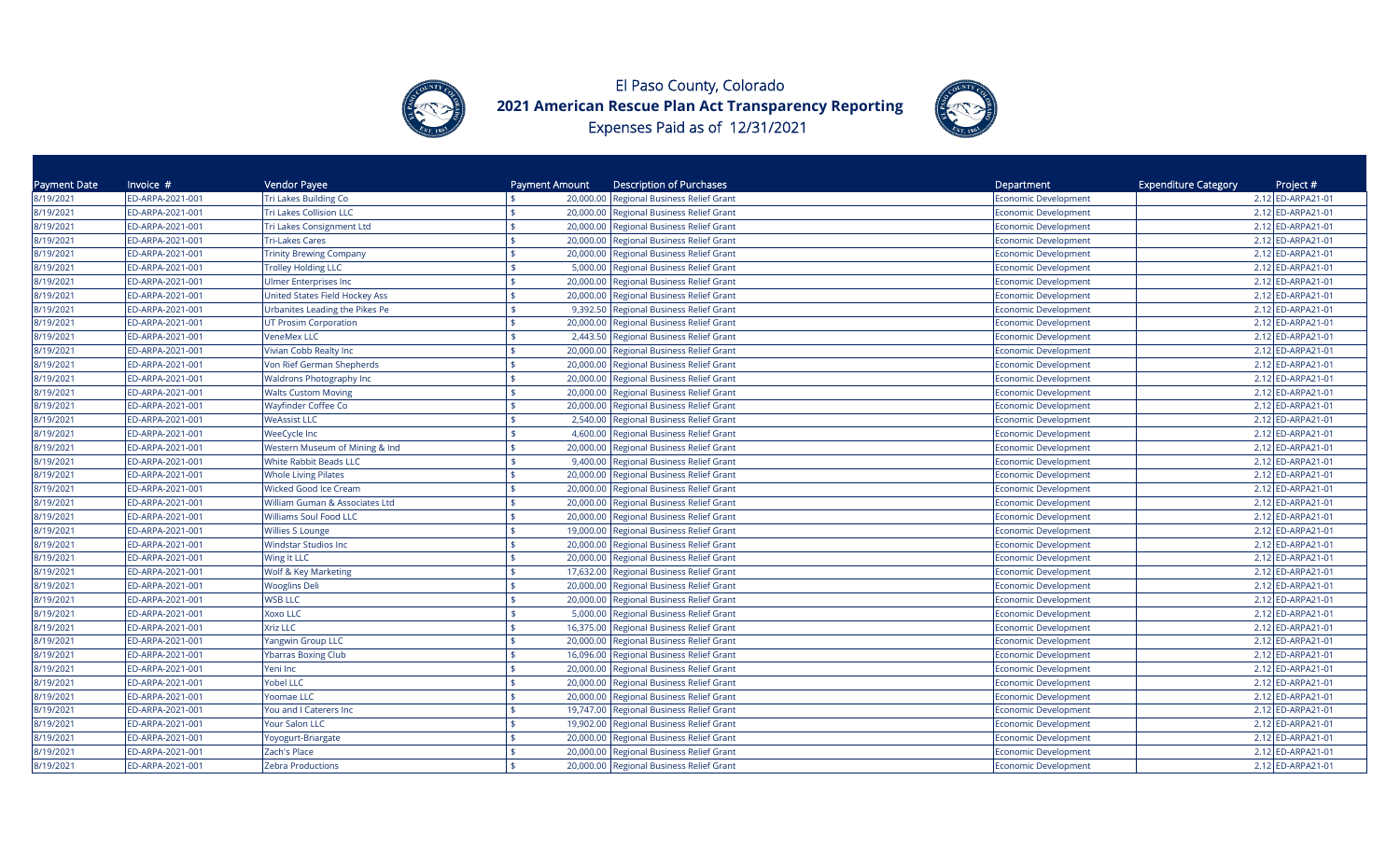



| Payment Date | Invoice #             | Vendor Payee                                    | Payment Amount   | <b>Description of Purchases</b>                                                       | Department                           | <b>Expenditure Category</b><br>Project # |
|--------------|-----------------------|-------------------------------------------------|------------------|---------------------------------------------------------------------------------------|--------------------------------------|------------------------------------------|
| 8/19/2021    | ED-ARPA-2021-001      | Zen Imperium LLC                                | 2,603.00         | Regional Business Relief Grant                                                        | <b>Economic Development</b>          | 2.12 ED-ARPA21-01                        |
| 8/26/2021    | ED-ARPA-2021-001      | <b>INT5 LLC</b>                                 | \$               | 20,000.00 Regional Business Relief Grant                                              | <b>Economic Development</b>          | 2.12 ED-ARPA21-01                        |
| 8/26/2021    | 198819                | The Colorado Springs Business                   | \$               | 1,300.00 Advertising for Regional Business Relief Grant                               | Economic Development                 | 2.12 ED-ARPA21-01                        |
| 9/2/2021     | IFB 20-094            | Colorado Enterprise Fund Inc                    | \$<br>250,000.00 | Community Outreach/program Marketing, Collection, Reporting and Analytics Application | Economic Development                 | 7.2 ED-ARPA21-01                         |
| 9/9/2021     | 24437                 | <b>EMSI</b>                                     | \$<br>7,500.00   | Economic Prosperity software licenses 1 year                                          | <b>Economic Development</b>          | 7.2 ED-ARPA21-01                         |
| 9/16/2021    | ED-ARPA-2021-001      | Jason Fazio Photography                         |                  | (121.00) Regional Business Relief GrantRefund                                         | <b>Economic Development</b>          | 2.12 ED-ARPA21-01                        |
| 12/30/2021   | 501-2021-11           | Better Business Bureau of So C                  | 266,500.00       | Disbursements to Other Agencie                                                        | <b>Economic Development</b>          | 2.1 ED-ARPA21-02                         |
| 12/30/2021   | 501-2021-03           | CO Springs Chamber of Commerce                  | 173,300.00       | Disbursements to Other Agencie                                                        | <b>Economic Development</b>          | 2.1 ED-ARPA21-02                         |
| 12/30/2021   | 501-2021-01           | Colorado Spgs Hispanic Busines                  | 98,500.00        | Disbursements to Other Agencie                                                        | <b>Economic Development</b>          | 2.1 ED-ARPA21-02                         |
| 12/30/2021   | 501-2021-04           | Downtown Partnership of Colora                  |                  | 101,200.00 Disbursements to Other Agencie                                             | <b>Economic Development</b>          | 2.1 ED-ARPA21-02                         |
| 12/30/2021   | 501-2021-07           | Manitou Springs Chamber of Com                  | 50,000.00<br>ፍ   | Disbursements to Other Agencie                                                        | Economic Development                 | 2.1 ED-ARPA21-02                         |
| 12/30/2021   | 501-2021-05           | Pikes Peak Region Attractions                   | 164,000.00       | Disbursements to Other Agencie                                                        | <b>Economic Development</b>          | 2.1 ED-ARPA21-02                         |
| 9/24/2021    | RI 21011376           | Adobe Acrobat Pro for EPC Budget Administration | 396.81<br>\$     | REQ0043629 PC software Licenses                                                       | <b>Administration Support</b>        | 7.1 FIN-ARPA21-02                        |
| 12/31/2021   | 287274393374X11042021 | <b>AT&amp;T Mobility</b>                        | 53.68            | Telephone, Fax and Internet                                                           | <b>Budget Administration Support</b> | 7.1 FIN-ARPA21-02                        |
| 12/31/2021   | 287274393374X12042021 | <b>AT&amp;T Mobility</b>                        | \$<br>53.68      | Telephone, Fax and Internet                                                           | <b>Budget Administration Support</b> | 7.1 FIN-ARPA21-02                        |
| 4/29/2021    | 2063021               | <b>Citadel Mall Realty LLC</b>                  | \$               | 7,000.00 COVID test site Rental space                                                 | <b>Emergency Management</b>          | 1.2 OEM-ARPA21-01                        |
| 4/29/2021    | 21040495              | <b>Zircon Container Company</b>                 | 1,310.00         | Storage Container Rental at COVID Test Site                                           | <b>Emergency Management</b>          | 1.2 OEM-ARPA21-01                        |
| 5/13/2021    | 114-11645667          | <b>United Site Services Inc</b>                 | \$               | 389.22 Restroom Services at COVID test site                                           | <b>Emergency Management</b>          | 1.2 OEM-ARPA21-01                        |
| 5/20/2021    | EPCOEM-08062020-31    | <b>Baker &amp; King Security Services</b>       | 490.00           | Security for COVID Test Site                                                          | <b>Emergency Management</b>          | 1.2 OEM-ARPA21-01                        |
| 5/20/2021    | EPCOEM-08062020-32    | <b>Baker &amp; King Security Services</b>       | 5,040.00<br>\$   | Security for COVID Test Site                                                          | <b>Emergency Management</b>          | 1.2 OEM-ARPA21-01                        |
| 5/20/2021    | EPCOEM-08062020-33    | <b>Baker &amp; King Security Services</b>       | 5,040.00<br>ፍ    | Security for COVID Test Site                                                          | <b>Emergency Management</b>          | 1.2 OEM-ARPA21-01                        |
| 5/20/2021    | EPCOEM-08062020-34    | <b>Baker &amp; King Security Services</b>       | \$<br>5,040.00   | Security for COVID Test Site                                                          | <b>Emergency Management</b>          | 1.2 OEM-ARPA21-01                        |
| 5/20/2021    | 1173-4748             | United Site Services Inc                        | \$               | 1,438.66 Restroom Services at COVID test site                                         | <b>Emergency Management</b>          | 1.2 OEM-ARPA21-01                        |
| 5/20/2021    | 114-11857917          | United Site Services Inc                        | 405.33           | Restroom Services at COVID test site                                                  | <b>Emergency Management</b>          | 1.2 OEM-ARPA21-01                        |
| 5/20/2021    | 114-11870180          | <b>United Site Services Inc.</b>                | \$<br>376.20     | Restroom Services at COVID test site                                                  | <b>Emergency Management</b>          | 1.2 OEM-ARPA21-01                        |
| 5/20/2021    | 21050521              | <b>Zircon Container Company</b>                 | 210.00           | Storage Container Rental at COVID Test Site                                           | <b>Emergency Management</b>          | 1.2 OEM-ARPA21-01                        |
| 5/20/2021    | 21050523              | <b>Zircon Container Company</b>                 | \$               | 290.00 Storage Container Rental at COVID Test Site                                    | <b>Emergency Management</b>          | 1.2 OEM-ARPA21-01                        |
| 5/20/2021    | 21050522              | <b>Zircon Container Company</b>                 | \$               | 1,310.00 Storage Container Rental at COVID Test Site                                  | <b>Emergency Management</b>          | 1.2 OEM-ARPA21-01                        |
| 6/3/2021     | EPCOEM-08062020-36    | <b>Baker &amp; King Security Services</b>       | \$               | 5,040.00 Security for COVID Test Site                                                 | <b>Emergency Management</b>          | 1.2 OEM-ARPA21-01                        |
| 6/3/2021     | EPCOEM-08062020-35    | <b>Baker &amp; King Security Services</b>       | \$               | 5,040.00 Security for COVID Test Site                                                 | <b>Emergency Management</b>          | 1.2 OEM-ARPA21-01                        |
| 6/10/2021    | EPCOEM-08062020-37    | <b>Baker &amp; King Security Services</b>       |                  | 5,040.00 Security for COVID Test Site                                                 | <b>Emergency Management</b>          | 1.2 OEM-ARPA21-01                        |
| 6/17/2021    | EPCOEM-08062020-38    | <b>Baker &amp; King Security Services</b>       | \$               | 5,040.00 Security for COVID Test Site                                                 | <b>Emergency Management</b>          | 1.2 OEM-ARPA21-01                        |
| 6/17/2021    | 21060500              | <b>Zircon Container Company</b>                 |                  | 290.00 Storage Container Rental at COVID Test Site                                    | <b>Emergency Management</b>          | 1.2 OEM-ARPA21-01                        |
| 6/17/2021    | 21060499              | <b>Zircon Container Company</b>                 | 1,310.00<br>\$.  | Storage Container Rental at COVID Test Site                                           | <b>Emergency Management</b>          | 1.2 OEM-ARPA21-01                        |
| 7/1/2021     | EPCOEM-08062020-39    | <b>Baker &amp; King Security Services</b>       | 5,400.00<br>¢    | Security for COVID Test Site                                                          | <b>Emergency Management</b>          | 1.2 OEM-ARPA21-01                        |
| 7/1/2021     | EPCOEM-08062020-40    | <b>Baker &amp; King Security Services</b>       | 5,040.00<br>\$   | Security for COVID Test Site                                                          | <b>Emergency Management</b>          | 1.2 OEM-ARPA21-01                        |
| 7/1/2021     | 443846                | Bill's Equipment & Supply Inc                   | 3,660.68<br>\$   | Generator for COVID Test site                                                         | <b>Emergency Management</b>          | 1.2 OEM-ARPA21-01                        |
| 7/8/2021     | 114-11895740          | <b>United Site Services Inc</b>                 | 296.19           | Restroom Services at COVID test site                                                  | <b>Emergency Management</b>          | 1.2 OEM-ARPA21-01                        |
| 7/8/2021     | 114-11964468          | United Site Services Inc                        | 405.33<br>\$     | Restroom Services at COVID test site                                                  | <b>Emergency Management</b>          | 1.2 OEM-ARPA21-01                        |
| 7/8/2021     | 3889871               | <b>Waste Connections of Colorado</b>            | 202.00           | Trash Services at COVID test site                                                     | <b>Emergency Management</b>          | 1.2 OEM-ARPA21-01                        |
| 7/15/2021    | EPCOEM-08062020-41    | <b>Baker &amp; King Security Services</b>       | 5,040.00<br>\$   | Security for COVID Test Site                                                          | <b>Emergency Management</b>          | 1.2 OEM-ARPA21-01                        |
| 7/15/2021    | 443846                | Bill's Equipment & Supply Inc                   |                  | 842.37 Generator for COVID Test site                                                  | <b>Emergency Management</b>          | 1.2 OEM-ARPA21-01                        |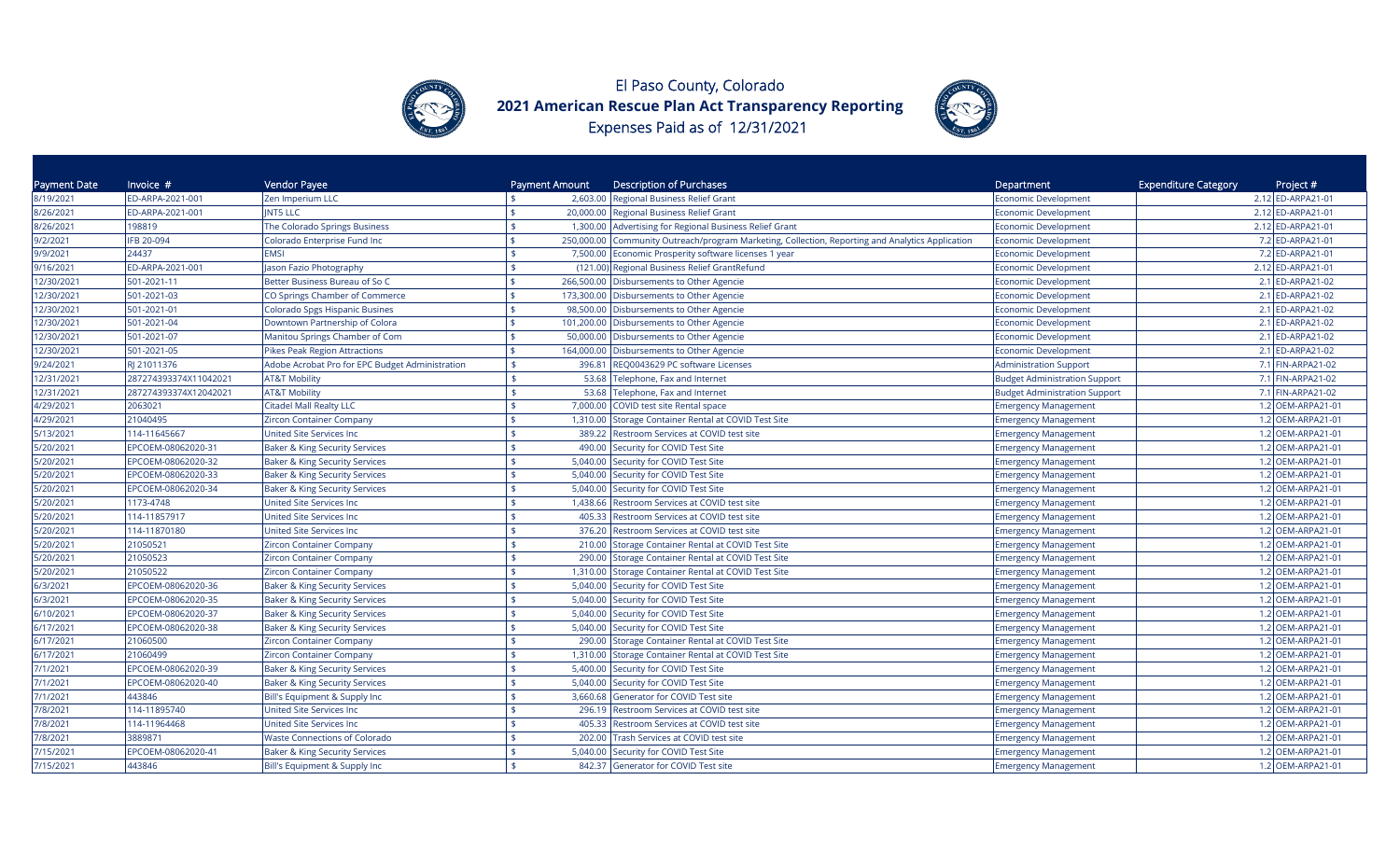



| Payment Date | Invoice $#$        | Vendor Payee                              | Payment Amount | <b>Description of Purchases</b>                      | Department                  | <b>Expenditure Category</b><br>Project # |
|--------------|--------------------|-------------------------------------------|----------------|------------------------------------------------------|-----------------------------|------------------------------------------|
| 7/15/2021    | 440570             | Bill's Equipment & Supply Inc             |                | 1,518.99 Generator for COVID Test site               | <b>Emergency Management</b> | 1.2 OEM-ARPA21-01                        |
| 7/15/2021    | 442959             | Bill's Equipment & Supply Inc             |                | 2,610.30 Generator for COVID Test site               | <b>Emergency Management</b> | 1.2 OEM-ARPA21-01                        |
| 7/15/2021    | 441206             | Bill's Equipment & Supply Inc             |                | 4,689.50 Generator for COVID Test site               | <b>Emergency Management</b> | 1.2 OEM-ARPA21-01                        |
| 7/22/2021    | EPCOEM-08062020-43 | <b>Baker &amp; King Security Services</b> | ¢              | 5,400.00 Security for COVID Test Site                | <b>Emergency Management</b> | 1.2 OEM-ARPA21-01                        |
| 7/22/2021    | EPCOEM-08062020-42 | <b>Baker &amp; King Security Services</b> | 5,040.00       | Security for COVID Test Site                         | <b>Emergency Management</b> | 1.2 OEM-ARPA21-01                        |
| 8/5/2021     | 114-12079744       | <b>Jnited Site Services Inc</b>           | 405.33         | Restroom Services at COVID test site                 | <b>Emergency Management</b> | 1.2 OEM-ARPA21-01                        |
| 8/5/2021     | 114-12097506       | <b>Jnited Site Services Inc</b>           | 376.20         | Restroom Services at COVID test site                 | <b>Emergency Management</b> | 1.2 OEM-ARPA21-01                        |
| 8/5/2021     | 114-12118527       | <b>Jnited Site Services Inc</b>           | 296.19         | Restroom Services at COVID test site                 | <b>Emergency Management</b> | 1.2 OEM-ARPA21-01                        |
| 8/5/2021     | 3980891            | <b>Naste Connections of Colorado</b>      | 104.80         | Trash Services at COVID test site                    | <b>Emergency Management</b> | 1.2 OEM-ARPA21-01                        |
| 8/12/2021    | 449559             | Bill's Equipment & Supply Inc             |                | 2,825.00 Generator for COVID Test site               | <b>Emergency Management</b> | 1.2 OEM-ARPA21-01                        |
| 8/12/2021    | 446731             | Bill's Equipment & Supply Inc             | 4,553.90       | Generator for COVID Test site                        | <b>Emergency Management</b> | 1.2 OEM-ARPA21-01                        |
| 8/26/2021    | 446249             | Bill's Equipment & Supply Inc             | 1,458.14       | Generator for COVID Test site                        | <b>Emergency Management</b> | 1.2 OEM-ARPA21-01                        |
| 8/26/2021    | 449865             | Bill's Equipment & Supply Inc             | 4,503.05       | Generator for COVID Test site                        | <b>Emergency Management</b> | 1.2 OEM-ARPA21-01                        |
| 8/26/2021    | 114-11985504       | United Site Services Inc                  | 376.20         | <b>Restroom Services at COVID test site</b>          | <b>Emergency Management</b> | 1.2 OEM-ARPA21-01                        |
| 8/26/2021    | 114-12006229       | United Site Services Inc                  | 296.19         | Restroom Services at COVID test site                 | <b>Emergency Management</b> | 1.2 OEM-ARPA21-01                        |
| 8/26/2021    | 114-12188029       | United Site Services Inc                  | 405.33         | Restroom Services at COVID test site                 | <b>Emergency Management</b> | 1.2 OEM-ARPA21-01                        |
| 8/26/2021    | 3960925            | <b>Waste Connections of Colorado</b>      | 104.80         | Trash Services at COVID test site                    | <b>Emergency Management</b> | 1.2 OEM-ARPA21-01                        |
| 9/9/2021     | 2063022            | <b>Citadel Mall Realty LLC</b>            | \$<br>6,000.00 | COVID test site Rental space                         | <b>Emergency Management</b> | 1.2 OEM-ARPA21-01                        |
| 9/23/2021    | 21080532           | Zircon Container Company                  | 1,310.00       | Storage Container Rental at COVID Test Site          | <b>Emergency Management</b> | 1.2 OEM-ARPA21-01                        |
| 9/23/2021    | 21080533           | Zircon Container Company                  | 290.00         | Storage Container Rental at COVID Test Site          | <b>Emergency Management</b> | 1.2 OEM-ARPA21-01                        |
| 9/30/2021    | EPCOEM-08062020-54 | <b>Baker &amp; King Security Services</b> | 5,040.00       | Security for COVID Test Site                         | <b>Emergency Management</b> | 1.2 OEM-ARPA21-01                        |
| 9/30/2021    | EPCOEM-08062020-52 | <b>Baker &amp; King Security Services</b> | 5,040.00       | Security for COVID Test Site                         | <b>Emergency Management</b> | 1.2 OEM-ARPA21-01                        |
| 9/30/2021    | EPCOEM-08062020-53 | <b>Baker &amp; King Security Services</b> | 5,040.00       | Security for COVID Test Site                         | <b>Emergency Management</b> | 1.2 OEM-ARPA21-01                        |
| 9/30/2021    | EPCOEM-08062020-46 | <b>Baker &amp; King Security Services</b> |                | 5,040.00 Security for COVID Test Site                | <b>Emergency Management</b> | 1.2 OEM-ARPA21-01                        |
| 9/30/2021    | EPCOEM-08062020-51 | <b>Baker &amp; King Security Services</b> |                | 5,040.00 Security for COVID Test Site                | <b>Emergency Management</b> | 1.2 OEM-ARPA21-01                        |
| 9/30/2021    | EPCOEM-08062020-50 | <b>Baker &amp; King Security Services</b> |                | 5,040.00 Security for COVID Test Site                | <b>Emergency Management</b> | 1.2 OEM-ARPA21-01                        |
| 9/30/2021    | EPCOEM-08062020-49 | <b>Baker &amp; King Security Services</b> | 5,040.00       | Security for COVID Test Site                         | <b>Emergency Management</b> | 1.2 OEM-ARPA21-01                        |
| 9/30/2021    | EPCOEM-08062020-48 | <b>Baker &amp; King Security Services</b> |                | 5,040.00 Security for COVID Test Site                | <b>Emergency Management</b> | 1.2 OEM-ARPA21-01                        |
| 9/30/2021    | EPCOEM-08062020-47 | <b>Baker &amp; King Security Services</b> |                | 5,040.00 Security for COVID Test Site                | <b>Emergency Management</b> | 1.2 OEM-ARPA21-01                        |
| 9/30/2021    | EPCOEM-08062020-45 | <b>Baker &amp; King Security Services</b> | 5,040.00       | Security for COVID Test Site                         | <b>Emergency Management</b> | 1.2 OEM-ARPA21-01                        |
| 9/30/2021    | EPCOEM-08062020-44 | Baker & King Security Services            |                | 5,040.00 Security for COVID Test Site                | <b>Emergency Management</b> | 1.2 OEM-ARPA21-01                        |
| 9/30/2021    | 21090494           | Zircon Container Company                  | \$             | 290.00 Storage Container Rental at COVID Test Site   | <b>Emergency Management</b> | 1.2 OEM-ARPA21-01                        |
| 9/30/2021    | 21090493           | Zircon Container Company                  |                | 1,310.00 Storage Container Rental at COVID Test Site | <b>Emergency Management</b> | 1.2 OEM-ARPA21-01                        |
| 9/30/2021    | 21090492           | Zircon Container Company                  | 210.00         | Storage Container Rental at COVID Test Site          | <b>Emergency Management</b> | 1.2 OEM-ARPA21-01                        |
| 10/7/2021    | 114-12222345       | United Site Services Inc                  | 296.19         | Restroom Services at COVID test site                 | <b>Emergency Management</b> | 1.2 OEM-ARPA21-01                        |
| 10/7/2021    | 114-12295388       | United Site Services Inc                  | 405.33         | Restroom Services at COVID test site                 | <b>Emergency Management</b> | 1.2 OEM-ARPA21-01                        |
| 10/21/2021   | EPCOEM-08062020-56 | <b>Baker &amp; King Security Services</b> | 5,040.00       | Security for COVID Test Site                         | <b>Emergency Management</b> | 1.2 OEM-ARPA21-01                        |
| 10/21/2021   | 21100570           | Zircon Container Company                  | 290.00         | Storage Container Rental at COVID Test Site          | <b>Emergency Management</b> | 1.2 OEM-ARPA21-01                        |
| 10/21/2021   | 21100568           | Zircon Container Company                  | 210.00         | Storage Container Rental at COVID Test Site          | <b>Emergency Management</b> | 1.2 OEM-ARPA21-01                        |
| 10/21/2021   | 21100569           | Zircon Container Company                  |                | 1,310.00 Storage Container Rental at COVID Test Site | <b>Emergency Management</b> | 1.2 OEM-ARPA21-01                        |
| 10/21/2021   | 21070878           | Zircon Container Company                  | \$             | 85.00 Storage Container Rental at COVID Test Site    | <b>Emergency Management</b> | 1.2 OEM-ARPA21-01                        |
| 10/21/2021   | 21070879           | Zircon Container Company                  |                | 125.00 Storage Container Rental at COVID Test Site   | <b>Emergency Management</b> | 1.2 OEM-ARPA21-01                        |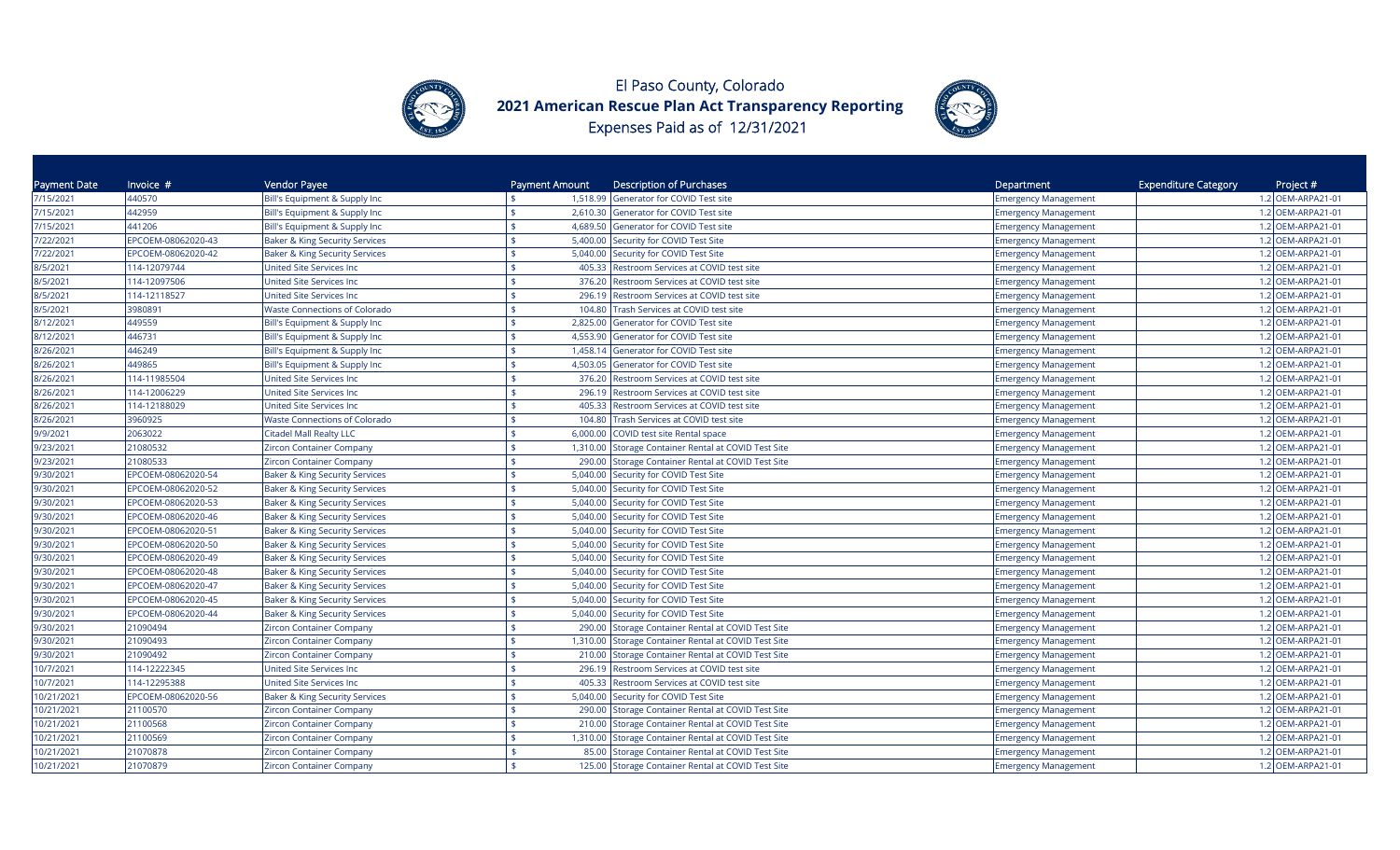



| Payment Date | Invoice $#$        | Vendor Payee                              | Payment Amount                  | <b>Description of Purchases</b>                      | Department                  | <b>Expenditure Category</b><br>Project # |
|--------------|--------------------|-------------------------------------------|---------------------------------|------------------------------------------------------|-----------------------------|------------------------------------------|
| 10/21/2021   | 21070881           | Zircon Container Company                  |                                 | 1,310.00 Storage Container Rental at COVID Test Site | <b>Emergency Management</b> | 1.2 OEM-ARPA21-01                        |
| 10/21/2021   | 21070882           | Zircon Container Company                  |                                 | 290.00 Storage Container Rental at COVID Test Site   | <b>Emergency Management</b> | 1.2 OEM-ARPA21-01                        |
| 10/28/2021   | EPCOEM-08062020-55 | <b>Baker &amp; King Security Services</b> |                                 | 5,040.00 Security for COVID Test Site                | <b>Emergency Management</b> | 1.2 OEM-ARPA21-01                        |
| 10/28/2021   | 114-12331362       | United Site Services Inc                  | 296.19                          | Restroom Services at COVID test site                 | <b>Emergency Management</b> | 1.2 OEM-ARPA21-01                        |
| 10/28/2021   | 3993834            | <b>Waste Connections of Colorado</b>      | 104.80                          | Trash Services at COVID test site                    | <b>Emergency Management</b> | 1.2 OEM-ARPA21-01                        |
| 10/28/2021   | 4065149            | <b>Waste Connections of Colorado</b>      | 104.80                          | Trash Services at COVID test site                    | <b>Emergency Management</b> | 1.2 OEM-ARPA21-01                        |
| 11/4/2021    | EPCOEM-08062020-57 | <b>Baker &amp; King Security Services</b> | 5,040.00                        | Security for COVID Test Site                         | <b>Emergency Management</b> | 1.2 OEM-ARPA21-01                        |
| 11/4/2021    | EPCOEM-08062020-58 | <b>Baker &amp; King Security Services</b> | 5,040.00                        | Security for COVID Test Site                         | <b>Emergency Management</b> | 1.2 OEM-ARPA21-01                        |
| 11/4/2021    | 451548             | Bill's Equipment & Supply Inc             | 2,750.30<br>\$                  | Generator for COVID Test site                        | <b>Emergency Management</b> | 1.2 OEM-ARPA21-01                        |
| 11/4/2021    | 452716             | Bill's Equipment & Supply Inc             |                                 | 4,689.50 Generator for COVID Test site               | <b>Emergency Management</b> | 1.2 OEM-ARPA21-01                        |
| 11/4/2021    | 457299             | Bill's Equipment & Supply Inc             | $\ddot{\bm{\tau}}$              | 2,825.00 Generator for COVID Test site               | <b>Emergency Management</b> | 1.2 OEM-ARPA21-01                        |
| 11/18/2021   | EPCOEM-08062020-60 | <b>Baker &amp; King Security Services</b> |                                 | 5,040.00 Security for COVID Test Site                | <b>Emergency Management</b> | 1.2 OEM-ARPA21-01                        |
| 11/18/2021   | EPCOEM-08062020-59 | <b>Baker &amp; King Security Services</b> | 5,040.00                        | Security for COVID Test Site                         | <b>Emergency Management</b> | 1.2 OEM-ARPA21-01                        |
| 11/18/2021   | 10272021           | <b>Citadel Mall Realty LLC</b>            | 6,000.00                        | COVID test site Rental space                         | <b>Emergency Management</b> | 1.2 OEM-ARPA21-01                        |
| 11/18/2021   | 21110507           | Zircon Container Company                  | 210.00                          | Storage Container Rental at COVID Test Site          | <b>Emergency Management</b> | 1.2 OEM-ARPA21-01                        |
| 11/18/2021   | 21110509           | Zircon Container Company                  | 290.00                          | Storage Container Rental at COVID Test Site          | <b>Emergency Management</b> | 1.2 OEM-ARPA21-01                        |
| 11/18/2021   | 21110508           | Zircon Container Company                  |                                 | 1,310.00 Storage Container Rental at COVID Test Site | <b>Emergency Management</b> | 1.2 OEM-ARPA21-01                        |
| 11/24/2021   | EPCOEM-08062020-61 | <b>Baker &amp; King Security Services</b> |                                 | 5,040.00 Security for COVID Test Site                | <b>Emergency Management</b> | 1.2 OEM-ARPA21-01                        |
| 11/24/2021   | 455727             | Bill's Equipment & Supply Inc             | 4,689.50                        | Generator for COVID Test site                        | <b>Emergency Management</b> | 1.2 OEM-ARPA21-01                        |
| 11/24/2021   | 460051             | Bill's Equipment & Supply Inc             | 2,825.00<br>¢                   | Generator for COVID Test site                        | <b>Emergency Management</b> | 1.2 OEM-ARPA21-01                        |
| 12/9/2021    | EPCOEM-08062020-62 | <b>Baker &amp; King Security Services</b> | 5,040.00                        | Security for COVID Test Site                         | <b>Emergency Management</b> | 1.2 OEM-ARPA21-01                        |
| 12/9/2021    | EPCOEM-08062020-63 | Baker & King Security Services            | 5,040.00<br>\$                  | Security for COVID Test Site                         | <b>Emergency Management</b> | 1.2 OEM-ARPA21-01                        |
| 12/9/2021    | 114-12401913       | <b>Jnited Site Services Inc</b>           | ¢<br>405.33                     | Restroom Services at COVID test site                 | <b>Emergency Management</b> | 1.2 OEM-ARPA21-01                        |
| 12/9/2021    | 114-12436936       | <b>Jnited Site Services Inc</b>           | 296.19                          | Restroom Services at COVID test site                 | <b>Emergency Management</b> | 1.2 OEM-ARPA21-01                        |
| 12/9/2021    | 114-12505489       | United Site Services Inc                  | \$<br>405.33                    | Restroom Services at COVID test site                 | <b>Emergency Management</b> | 1.2 OEM-ARPA21-01                        |
| 12/16/2021   | EPCOEM-08062020-64 | <b>Baker &amp; King Security Services</b> | 5,040.00                        | Security for COVID Test Site                         | <b>Emergency Management</b> | 1.2 OEM-ARPA21-01                        |
| 12/22/2021   | 462945             | Bill's Equipment & Supply Inc             | 2,825.00                        | Generator for COVID Test site                        | <b>Emergency Management</b> | 1.2 OEM-ARPA21-01                        |
| 12/22/2021   | 21120510           | Zircon Container Company                  | 210.00                          | Storage Container Rental at COVID Test Site          | <b>Emergency Management</b> | 1.2 OEM-ARPA21-01                        |
| 12/30/2021   | EPCOEM-08062020-65 | <b>Baker &amp; King Security Services</b> | $\frac{1}{2}$<br>5,040.00       | Security for COVID Test Site                         | <b>Emergency Management</b> | 1.2 OEM-ARPA21-01                        |
| 12/30/2021   | 114-12531653       | United Site Services Inc                  | 296.19                          | Restroom Services at COVID test site                 | <b>Emergency Management</b> | 1.2 OEM-ARPA21-01                        |
| 12/30/2021   | 114-12599201       | United Site Services Inc                  | 405.33                          | Restroom Services at COVID test site                 | <b>Emergency Management</b> | 1.2 OEM-ARPA21-01                        |
| 12/30/2021   | 4098438            | <b>Waste Connections of Colorado</b>      | <b>¢</b><br>209.60              | Trash Services at COVID test site                    | <b>Emergency Management</b> | 1.2 OEM-ARPA21-01                        |
| 12/31/2021   | EPCOEM-08062020-66 | Baker & King Security Services            | 5,040.00                        | Security for COVID Test Site                         | <b>Emergency Management</b> | 1.2 OEM-ARPA21-01                        |
| 12/31/2021   | EPCOEM-08062020-67 | Baker & King Security Services            | 5,040.00<br>\$                  | Security for COVID Test Site                         | <b>Emergency Management</b> | 1.2 OEM-ARPA21-01                        |
| 12/31/2021   | EPCOEM-08062020-68 | Baker & King Security Services            |                                 | 5,400.00 Security for COVID Test Site                | <b>Emergency Management</b> | 1.2 OEM-ARPA21-01                        |
| 12/31/2021   | EPCOEM-08062020-69 | <b>Baker &amp; King Security Services</b> | 5,400.00                        | Security for COVID Test Site                         | <b>Emergency Management</b> | 1.2 OEM-ARPA21-01                        |
| 12/31/2021   | 461321             | Bill's Equipment & Supply Inc             | 1,394.45<br>\$                  | Generator for COVID Test site                        | <b>Emergency Management</b> | 1.2 OEM-ARPA21-01                        |
| 12/31/2021   | 461321             | Bill's Equipment & Supply Inc             | \$<br>5.55                      | Generator for COVID Test site                        | <b>Emergency Management</b> | 1.2 OEM-ARPA21-01                        |
| 12/31/2021   | 461321A            | Bill's Equipment & Supply Inc             | $\ddot{\bm{\zeta}}$<br>3,103.05 | Generator for COVID Test site                        | <b>Emergency Management</b> | 1.2 OEM-ARPA21-01                        |
| 12/31/2021   | 464154             | Bill's Equipment & Supply Inc             | 4,503.05                        | Generator for COVID Test site                        | <b>Emergency Management</b> | 1.2 OEM-ARPA21-01                        |
| 12/31/2021   | 469424             | Bill's Equipment & Supply Inc             | 101.70<br>\$                    | Generator for COVID Test site                        | <b>Emergency Management</b> | 1.2 OEM-ARPA21-01                        |
| 12/31/2021   | 458668             | Bill's Equipment & Supply Inc             |                                 | 4,503.05 Generator for COVID Test site               | <b>Emergency Management</b> | 1.2 OEM-ARPA21-01                        |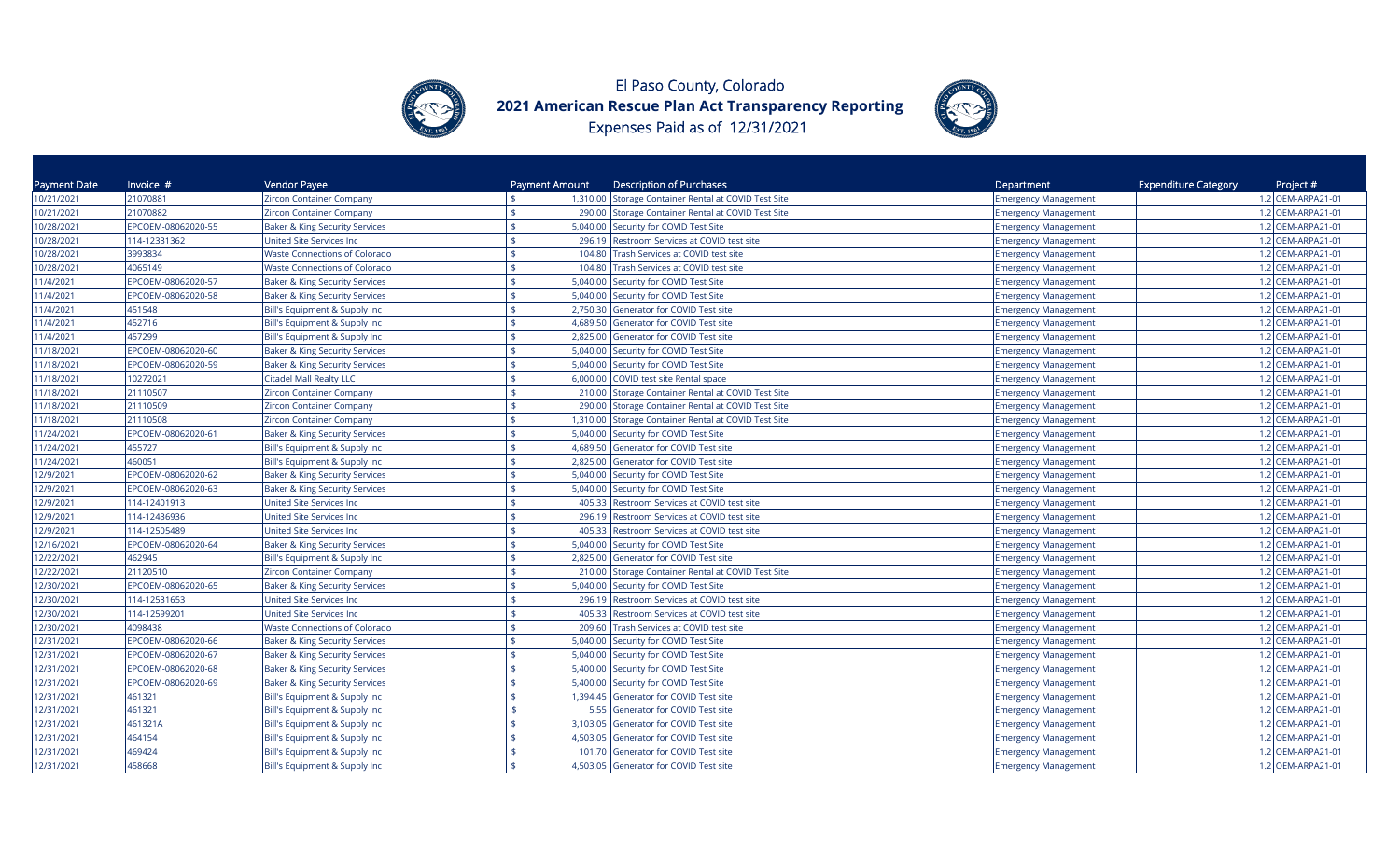



| Payment Date | Invoice $#$               | Vendor Payee                         | Payment Amount | <b>Description of Purchases</b>                                                    | Department                        | <b>Expenditure Category</b><br>Project # |
|--------------|---------------------------|--------------------------------------|----------------|------------------------------------------------------------------------------------|-----------------------------------|------------------------------------------|
| 12/31/2021   | 467960                    | Bill's Equipment & Supply Inc        |                | 2,825.00 Generator for COVID Test site                                             | <b>Emergency Management</b>       | 1.2 OEM-ARPA21-01                        |
| 12/31/2021   | 465583                    | Bill's Equipment & Supply Inc        |                | 2,825.00 Generator for COVID Test site                                             | <b>Emergency Management</b>       | 1.2 OEM-ARPA21-01                        |
| 12/31/2021   | 2080257                   | <b>Thomas Scientific LLC</b>         |                | 2,496.69 Safety Supplies -PPE                                                      | <b>Emergency Management</b>       | 1.5 OEM-ARPA21-01                        |
| 12/31/2021   | 114-12625637              | <b>United Site Services Inc</b>      |                | 296.19 Restroom Services at COVID test site                                        | <b>Emergency Management</b>       | 1.2 OEM-ARPA21-01                        |
| 12/31/2021   | 4166153                   | <b>Waste Connections of Colorado</b> | 104.80         | Trash Services at COVID test site                                                  | <b>Emergency Management</b>       | 1.2 OEM-ARPA21-01                        |
| 12/31/2021   | 21120511                  | <b>Zircon Container Company</b>      |                | 1,310.00 Storage Container Rental at COVID Test Site                               | <b>Emergency Management</b>       | 1.2 OEM-ARPA21-01                        |
| 12/31/2021   | 21120512                  | Zircon Container Company             | 290.00         | Storage Container Rental at COVID Test Site                                        | <b>Emergency Management</b>       | 1.2 OEM-ARPA21-01                        |
| 12/31/2021   | 22010526                  | Zircon Container Company             |                | 210.00 Storage Container Rental at COVID Test Site                                 | <b>Emergency Management</b>       | 1.2 OEM-ARPA21-01                        |
| 12/31/2021   | 22010528                  | Zircon Container Company             |                | 290.00 Storage Container Rental at COVID Test Site                                 | <b>Emergency Management</b>       | 1.2 OEM-ARPA21-01                        |
| 12/31/2021   | 22010527                  | Zircon Container Company             |                | 1,310.00 Storage Container Rental at COVID Test Site                               | <b>Emergency Management</b>       | 1.2 OEM-ARPA21-01                        |
| 12/22/2021   | 21950247-RI               | El Paso County                       |                | 1,000,000.00 CIS - Public Health                                                   | COVID19                           | 1.12 PH-ARPA21-01                        |
| 1/30/2021    | 449389/450483/            | <b>Advantage Security Services</b>   |                | 24,809.26 Security for Temp Workforce Site                                         | Pikes Peak Workforce Center       | 2.7 PPWFC-ARPA21-01                      |
| 1/30/2021    | 2021 1049N Academy Blvd   | Co Springs Utilities                 |                | 3,818.77 Utilities for Temp Workforce Site                                         | Pikes Peak Workforce Center       | 2.7 PPWFC-ARPA21-01                      |
| 11/30/2021   | 8497900012417923 for 2021 | Comcast                              | 1,166.46       | Telephone & Internet Services for Temp Workforce Site                              | Pikes Peak Workforce Center       | 2.7 PPWFC-ARPA21-01                      |
| 1/30/2021    | 181437                    | Rocky Mountain Bottle Water          |                | 6.00 Water Services Temp Workforce Site                                            | Pikes Peak Workforce Center       | 2.7 PPWFC-ARPA21-01                      |
| 1/30/2021    | 8000070878                | Shed-IT                              | \$             | 30.00 Shredding for Temp Workforce Site                                            | Pikes Peak Workforce Center       | 2.7 PPWFC-ARPA21-01                      |
| 1/30/2021    | 2021 Rent                 | <b>Wetherly Investments, LLC</b>     |                | 52,582.00 Office Rental for Temp Workforce Site                                    | Pikes Peak Workforce Center       | 2.7 PPWFC-ARPA21-01                      |
| 11/30/2021   | 2021 CAM                  | Wetherly Investments, LLC            |                | 31,158.00 Common Area Maintenance office for Temp Workforce Site                   | Pikes Peak Workforce Center       | 2.7 PPWFC-ARPA21-01                      |
| 12/31/2021   | 4334                      | <b>Goodwill Staffing</b>             | 763.25         | Temp Contracted Services for Temp Workforce Site                                   | Pikes Peak Workforce Center       | 2.7 PPWFC-ARPA21-01                      |
| 12/31/2021   | 49-2271ARPA               | <b>Goodwill Staffing</b>             |                | 763.25 Temp Contracted Services for Temp Workforce Site                            | Pikes Peak Workforce Center       | 2.7 PPWFC-ARPA21-01                      |
| 12/31/2021   | 48-2271ARPA               | <b>Goodwill Staffing</b>             | 671.66         | Temp Contracted Services for Temp Workforce Site                                   | Pikes Peak Workforce Center       | 2.7 PPWFC-ARPA21-01                      |
| 12/31/2021   | 4427                      | <b>Goodwill Staffing</b>             | 763.25         | Temp Contracted Services for Temp Workforce Site                                   | Pikes Peak Workforce Center       | 2.7 PPWFC-ARPA21-01                      |
| 11/30/2021   | 57400                     | <b>KLEEN-TECH</b>                    |                | 2,713.57   Janitorial services                                                     | Pikes Peak Workforce Center       | 2.7 PPWFC-ARPA21-01                      |
| 12/31/2021   | 0675335489sept21          | Co Springs Utilities                 |                | 1,960.39 Utilities for Temp Workforce Site                                         | Pikes Peak Workforce Center       | 2.7 PPWFC-ARPA21-01                      |
| 12/31/2021   | 2417923sept21             | Comcast                              |                | 583.23 Telephone & Internet Services for Temp Workforce Site                       | Pikes Peak Workforce Center       | 2.7 PPWFC-ARPA21-01                      |
| 12/31/2021   | 451432                    | <b>Advantage Security Services</b>   |                | 8,138.48 Security for Temp Workforce Site                                          | Pikes Peak Workforce Center       | 2.7 PPWFC-ARPA21-02                      |
| 12/31/2021   | 4523                      | <b>Advantage Security Services</b>   |                | 7,973.57 Security for Temp Workforce Site                                          | Pikes Peak Workforce Center       | 2.7 PPWFC-ARPA21-03                      |
| 12/31/2021   | 707878                    | Shed-IT                              |                | 30.00 Shredding for Temp Workforce Site                                            | Pikes Peak Workforce Center       | 2.7 PPWFC-ARPA21-04                      |
| 12/31/2021   | 275531310                 | Konica Minolta                       |                | 161.70 Rental Office Equipment for Temp Workforce Site                             | Pikes Peak Workforce Center       | 2.7 PPWFC-ARPA21-05                      |
| 8/31/2021    | OS8634                    | City of Colorado Springs Office      | 264.00         | Flyers/Printed materials to Support for small business week by SBDC                | <b>Small Business Dev. Center</b> | 2.9 SBDC-ARPA21-01                       |
| 8/31/2021    | WOID-005YM83R KVOR        | Cumulus Media Inc                    |                | 700.00 Advertising Support for small business week by SBDC                         | Small Business Dev. Center        | 2.9 SBDC-ARPA21-01                       |
| 8/31/2021    | 7672504                   | <b>Facebook Inc</b>                  | \$             | 75.00 Advertising Support for small business week by SBDC                          | Small Business Dev. Center        | 2.9 SBDC-ARPA21-01                       |
| 8/31/2021    | 7663888                   | <b>Facebook Inc</b>                  |                | 75.00 Advertising Support for small business week by SBDC                          | Small Business Dev. Center        | 2.9 SBDC-ARPA21-01                       |
| 8/31/2021    | 7668097                   | <b>Facebook Inc</b>                  |                | 75.00 Advertising Support for small business week by SBDC                          | Small Business Dev. Center        | 2.9 SBDC-ARPA21-01                       |
| 8/31/2021    | 77588                     | <b>Glassical Designs Inc</b>         | 1,072.60       | Awards designed to present to businesses Support for small business week by SBDC   | <b>Small Business Dev. Center</b> | 2.9 SBDC-ARPA21-01                       |
| 8/31/2021    | 210703                    | Minuteman Press                      |                | 3,490.00 Advertising Support for small business week by SBDC                       | <b>Small Business Dev. Center</b> | 2.9 SBDC-ARPA21-01                       |
| 8/31/2021    | 285670729                 | <b>Staples Business Advantage</b>    | \$<br>100.79   | Misc. office supplies needed for seminar Support for small business week by SBDC   | <b>Small Business Dev. Center</b> | 2.9 SBDC-ARPA21-01                       |
| 8/31/2021    | 12-060221-v2              | Steve Weed Media                     |                | 7,775.00 Produce video and live stream for Support for small business week by SBDC | Small Business Dev. Center        | 2.9 SBDC-ARPA21-01                       |
| 8/31/2021    | 17380122                  | The Pinery at the Hill               | 650.00         | Room rental/set up/AV for SBDC Seminar Support for small business week by SBDC     | <b>Small Business Dev. Center</b> | 2.9 SBDC-ARPA21-01                       |
| 8/31/2021    | 17017713                  | The Pinery at the Hill               | 800.00         | Room rental/set up/AV for SBDC Seminar Support for small business week by SBDC     | Small Business Dev. Center        | 2.9 SBDC-ARPA21-01                       |
| 8/31/2021    | 17017489                  | The Pinery at the Hill               | 650.00         | Room rental/set up/AV for SBDC Seminar Support for small business week by SBDC     | <b>Small Business Dev. Center</b> | 2.9 SBDC-ARPA21-01                       |
| 10/21/2021   | 53414                     | <b>Minuteman Press</b>               |                | 753.00 Advertising Support for small business week by SBDC                         | <b>Small Business Dev. Center</b> | 2.9 SBDC-ARPA21-01                       |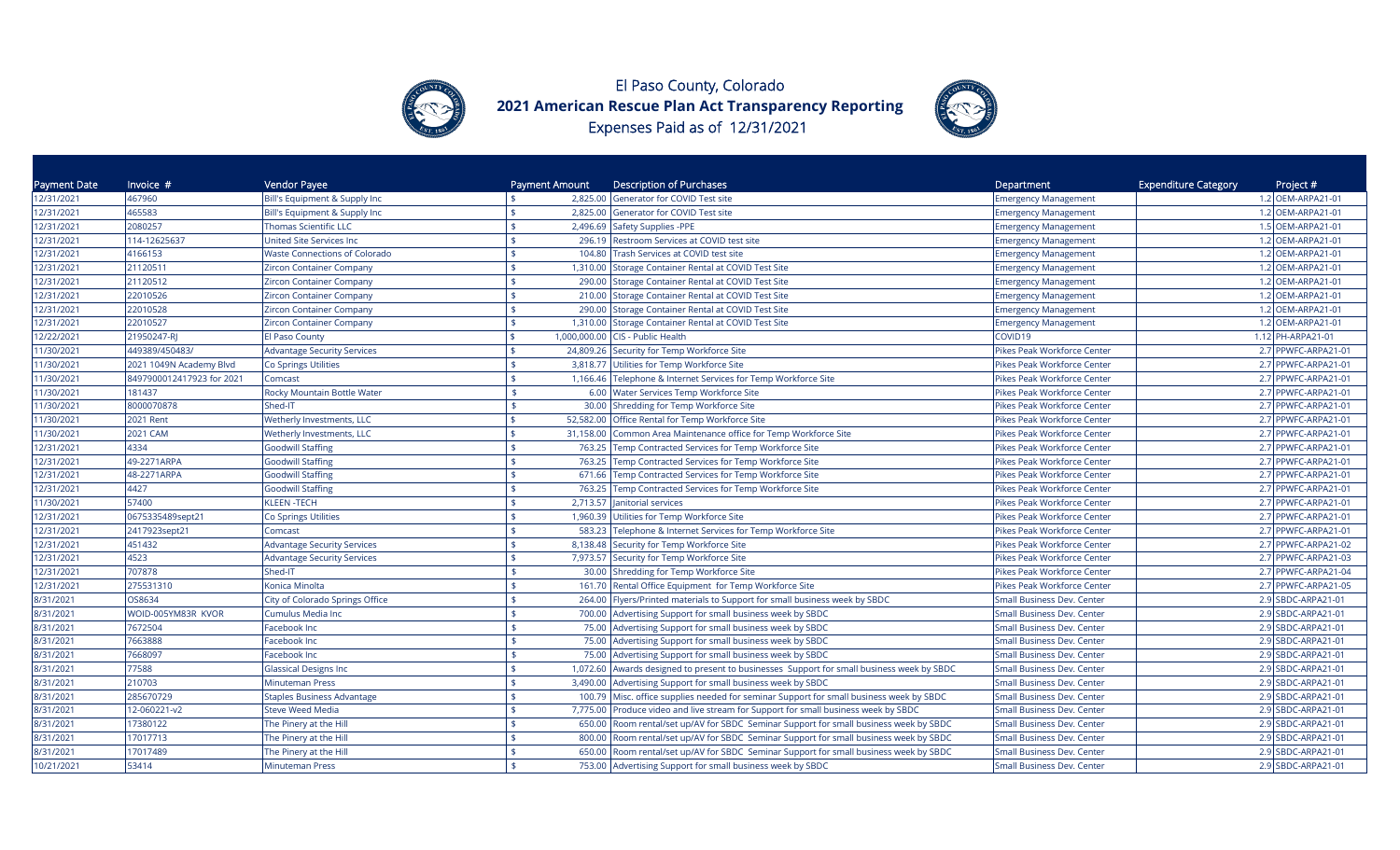



| <b>Payment Date</b> | Invoice $#$       | Vendor Payee                      | Payment Amount | Description of Purchases                             | Department                 | <b>Expenditure Category</b> | Project #          |
|---------------------|-------------------|-----------------------------------|----------------|------------------------------------------------------|----------------------------|-----------------------------|--------------------|
| 10/28/2021          | 507048-10/13/2021 | Tamayo, Mackenzie                 |                | 4,275.00 Contracted Services ARPASBDC Classes/Events | Small Business Dev. Center |                             | 2.9 SBDC-ARPA21-01 |
| 12/2/2021           | 44470             | Tamayo, Mackenzie                 |                | 6,750.00 Contracted Services ARPASBDC                | Small Business Dev. Center |                             | 2.9 SBDC-ARPA21-01 |
| 12/30/2021          | 060               | Eastern Plains Chamber of Comm    |                | 22.00 Conference/Registration Expens                 | Small Business Dev. Center |                             | 2.9 SBDC-ARPA21-01 |
| 12/30/2021          |                   | Gold Stripe Consulting LLC        |                | 1,125.00 Contracted Services ARPASBDC                | Small Business Dev. Center |                             | 2.9 SBDC-ARPA21-01 |
| 12/30/2021          | NOVEMBER 2021 A   | Tamayo, Mackenzie                 |                | 6,950.00 Contracted Services ARPASBDC                | Small Business Dev. Center |                             | 2.9 SBDC-ARPA21-01 |
| 12/30/2021          | 1021015           | The New Falcon Herald Newspape    |                | 750.00 Advertising                                   | Small Business Dev. Center |                             | 2.9 SBDC-ARPA21-01 |
| 12/31/2021          | OS8865            | City of Colorado Springs Offic    |                | 272.32 Printing & Binding                            | Small Business Dev. Center |                             | 2.9 SBDC-ARPA21-01 |
| 12/31/2021          | 699               | Gold Stripe Consulting LLC        |                | 587.50 Contracted Services ARPASBDC                  | Small Business Dev. Center |                             | 2.9 SBDC-ARPA21-01 |
| 12/31/2021          |                   | Gold Stripe Consulting LLC        |                | 175.00 Contracted Services ARPASBDC                  | Small Business Dev. Center |                             | 2.9 SBDC-ARPA21-01 |
| 12/31/2021          |                   | <b>JOURNAL ENTRIES - DEC 2021</b> |                | 22.00 Conference/Registration Expens                 | Small Business Dev. Center |                             | 2.9 SBDC-ARPA21-01 |
| 12/31/2021          |                   | <b>JOURNAL ENTRIES - DEC 2021</b> |                | 22.00 Conference/Registration Expens                 | Small Business Dev. Center |                             | 2.9 SBDC-ARPA21-01 |
| 12/31/2021          |                   | JOURNAL ENTRIES - DEC 2021        |                | 22.00 Conference/Registration Expens                 | Small Business Dev. Center |                             | 2.9 SBDC-ARPA21-01 |
| 12/31/2021          |                   | JOURNAL ENTRY - DEC 2021          |                | 191.88 Subscriptions                                 | Small Business Dev. Center |                             | 2.9 SBDC-ARPA21-01 |
| 12/31/2021          | 44531             | Tamayo, Mackenzie                 |                | 6,850.00 Contracted Services ARPASBDC                | Small Business Dev. Center |                             | 2.9 SBDC-ARPA21-01 |
| 12/2/2021           | OS8784            | City of Colorado Springs Offic    |                | 90.00 Printing & Binding                             | Small Business Dev. Center |                             | 2.9 SBDC-ARPA21-01 |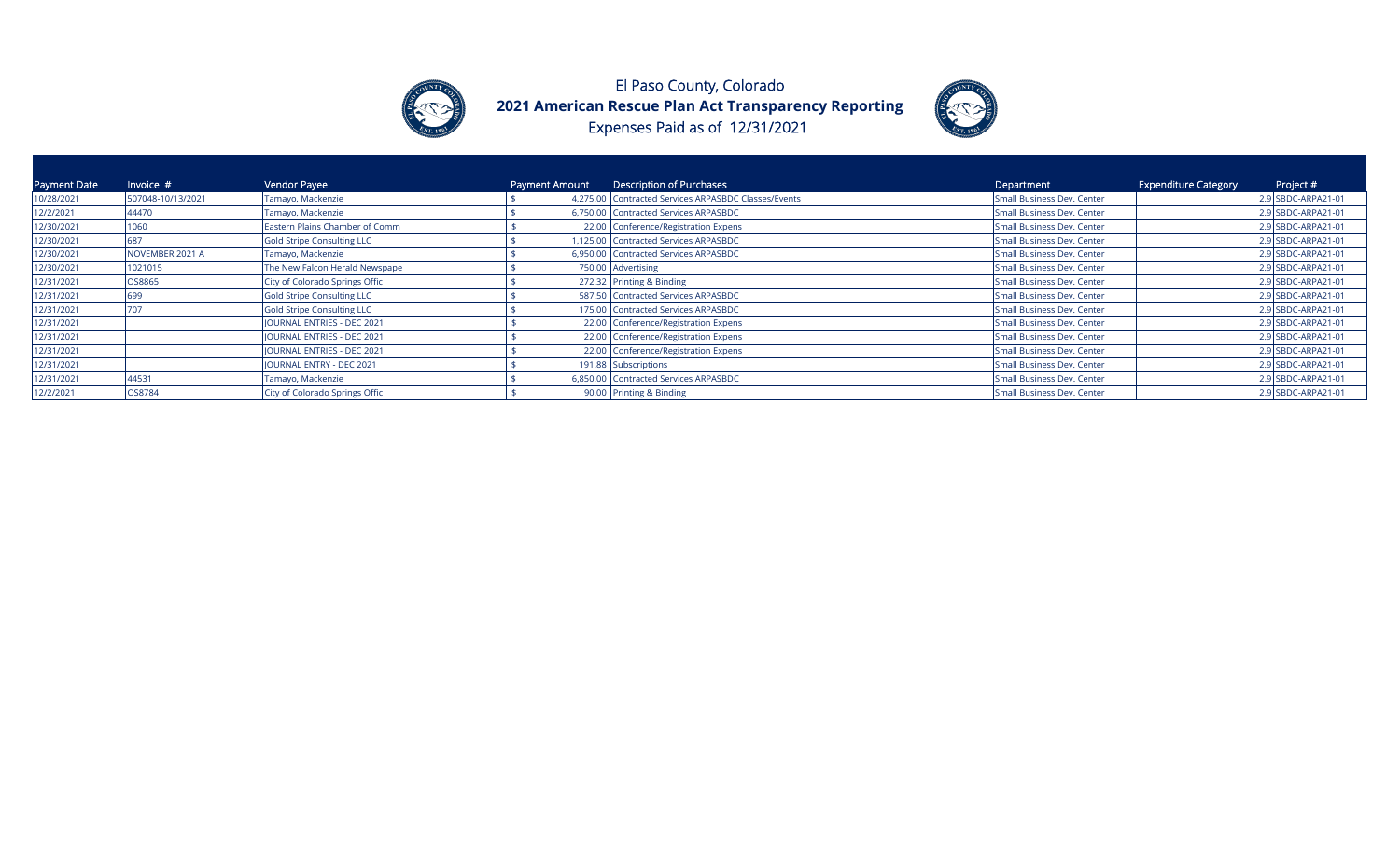



| Payment Date | Invoice # | Vendor Payee                     | Payment Amount | Description of Purchases        | Department | <b>Expenditure Category</b> | Project #         |
|--------------|-----------|----------------------------------|----------------|---------------------------------|------------|-----------------------------|-------------------|
| 5/20/2021    | 124       | <b>Health Quest Medical Inc.</b> |                | 2,000.00 Administer COVID Tests | Sheriff    |                             | 1.2 SHR-ARPA21-01 |
| 5/20/2021    | 125       | <b>Health Quest Medical Inc</b>  |                | 2,000.00 Administer COVID Tests | Sheriff    |                             | 1.2 SHR-ARPA21-01 |
| 5/20/2021    | 123       | <b>Health Quest Medical Inc.</b> |                | 2,000.00 Administer COVID Tests | Sheriff    |                             | 1.2 SHR-ARPA21-01 |
| 5/20/2021    | 122       | <b>Health Quest Medical Inc.</b> |                | 2,000.00 Administer COVID Tests | Sheriff    |                             | 1.2 SHR-ARPA21-01 |
| 7/1/2021     | 129       | <b>Health Quest Medical Inc</b>  |                | 4,400.00 Administer COVID Tests | Sheriff    |                             | 1.2 SHR-ARPA21-01 |
| 7/1/2021     | 128       | <b>Health Quest Medical Inc.</b> |                | 2,120.00 Administer COVID Tests | Sheriff    |                             | 1.2 SHR-ARPA21-01 |
| 7/1/2021     | 127       | Health Quest Medical Inc         |                | 2,120.00 Administer COVID Tests | Sheriff    |                             | 1.2 SHR-ARPA21-01 |
| 7/1/2021     | 126       | Health Quest Medical Inc         |                | 2,100.00 Administer COVID Tests | Sheriff    |                             | 1.2 SHR-ARPA21-01 |
| 8/12/2021    | 614       | <b>Health Quest Medical Inc.</b> |                | 2,200.00 Administer COVID Tests | Sheriff    |                             | 1.2 SHR-ARPA21-01 |
| 8/12/2021    | 132       | <b>Health Quest Medical Inc</b>  |                | 2,200.00 Administer COVID Tests | Sheriff    |                             | 1.2 SHR-ARPA21-01 |
| 8/12/2021    | 131       | <b>Health Quest Medical Inc</b>  |                | 2,200.00 Administer COVID Tests | Sheriff    |                             | .2 SHR-ARPA21-01  |
| 8/12/2021    | 130       | <b>Health Quest Medical Inc</b>  |                | 2,200.00 Administer COVID Tests | Sheriff    |                             | .2 SHR-ARPA21-01  |
| 8/26/2021    | 138       | <b>Health Quest Medical Inc.</b> |                | 4,400.00 Administer COVID Tests | Sheriff    |                             | 1.2 SHR-ARPA21-01 |
| 8/26/2021    | 136       | <b>Health Quest Medical Inc</b>  |                | 2,200.00 Administer COVID Tests | Sheriff    |                             | 1.2 SHR-ARPA21-01 |
| 8/26/2021    | 133       | <b>Health Quest Medical Inc.</b> |                | 2,200.00 Administer COVID Tests | Sheriff    |                             | 1.2 SHR-ARPA21-01 |
| 8/26/2021    | 134       | Health Quest Medical Inc         |                | 2,200.00 Administer COVID Tests | Sheriff    |                             | 1.2 SHR-ARPA21-01 |
| 8/26/2021    | 135       | Health Quest Medical Inc         |                | 2,200.00 Administer COVID Tests | Sheriff    |                             | 1.2 SHR-ARPA21-01 |
| 9/30/2021    | 142       | <b>Health Quest Medical Inc</b>  |                | 2,400.00 Administer COVID Tests | Sheriff    |                             | 1.2 SHR-ARPA21-01 |
| 9/30/2021    | 140       | <b>Health Quest Medical Inc</b>  |                | 4,000.00 Administer COVID Tests | Sheriff    |                             | 1.2 SHR-ARPA21-01 |
| 9/30/2021    | 141       | Health Quest Medical Inc         |                | 2,400.00 Administer COVID Tests | Sheriff    |                             | 1.2 SHR-ARPA21-01 |
| 10/28/2021   | 139       | <b>HealthQuest Medical Inc</b>   |                | 4,400.00 Administer COVID Tests | Sheriff    |                             | 1.2 SHR-ARPA21-01 |
| 10/28/2021   | 143       | <b>HealthQuest Medical Inc</b>   |                | 2,400.00 Administer COVID Tests | Sheriff    |                             | 1.2 SHR-ARPA21-01 |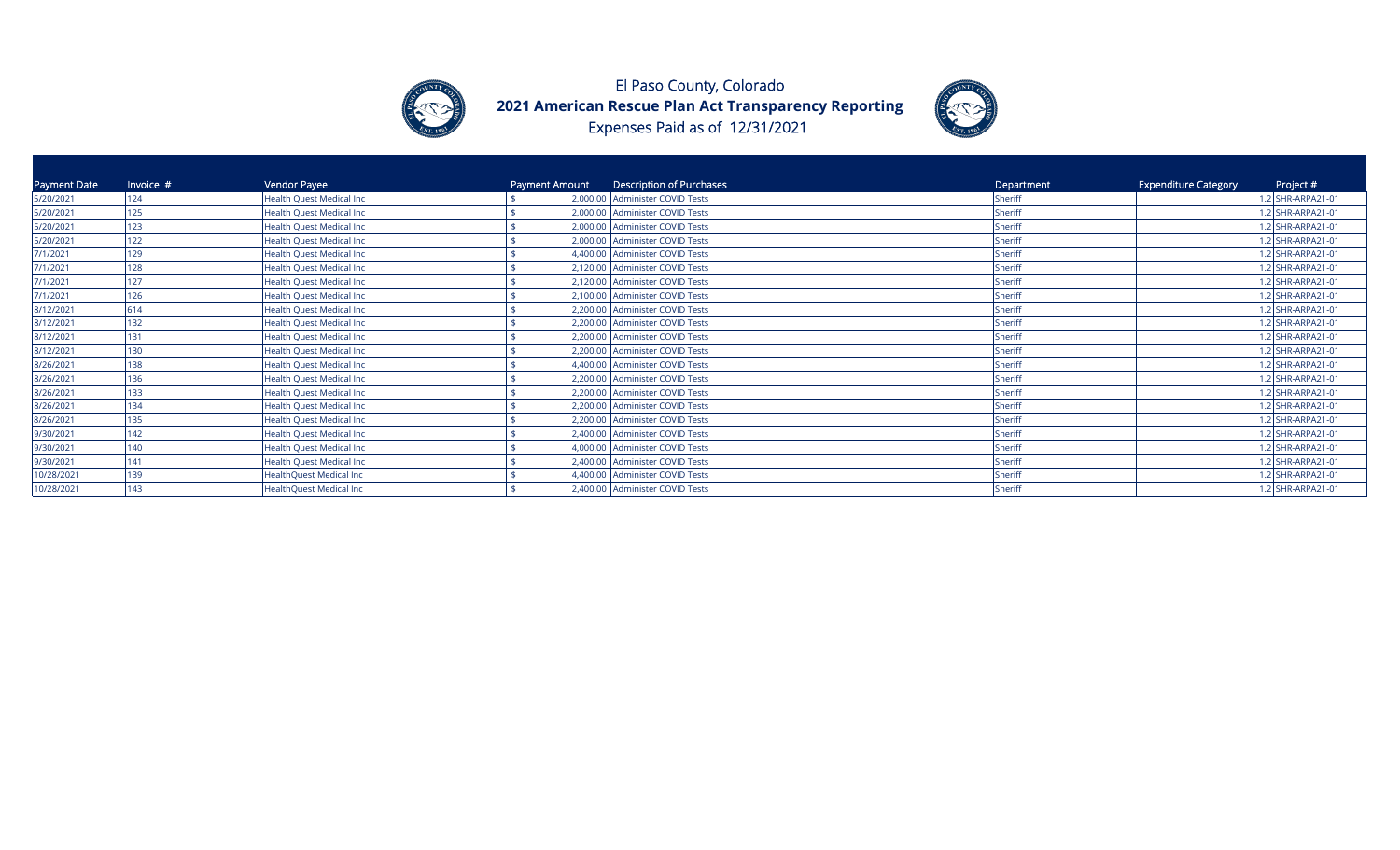



| Payment Date | Invoice $#$         | Vendor Payee                    | <b>Payment Amount</b> | <b>Description of Purchases</b>                                                     | Department                    | <b>Expenditure Category</b><br>Project # |
|--------------|---------------------|---------------------------------|-----------------------|-------------------------------------------------------------------------------------|-------------------------------|------------------------------------------|
| 10/28/2021   | 144                 | <b>HealthQuest Medical Inc</b>  |                       | 2,400.00 Administer COVID Tests                                                     | Sheriff                       | 1.2 SHR-ARPA21-01                        |
| 10/28/2021   | 145                 | HealthQuest Medical Inc         |                       | 2,400.00 Administer COVID Tests                                                     | Sheriff                       | 1.2 SHR-ARPA21-01                        |
| 10/28/2021   | 146                 | HealthQuest Medical Inc         |                       | 2,400.00 Administer COVID Tests                                                     | Sheriff                       | 1.2 SHR-ARPA21-01                        |
| 10/28/2021   | 147                 | <b>HealthQuest Medical Inc</b>  |                       | 2,400.00 Administer COVID Tests                                                     | Sheriff                       | 1.2 SHR-ARPA21-01                        |
| 11/24/2021   | 149                 | Health Quest Medical Inc        |                       | 2,400.00 Administer COVID Tests                                                     | Sheriff                       | 1.2 SHR-ARPA21-01                        |
| 11/24/2021   | 148                 | <b>Health Quest Medical Inc</b> |                       | 2,400.00 Administer COVID Tests                                                     | Sheriff                       | 1.2 SHR-ARPA21-01                        |
| 12/22/2021   | 151                 | HealthQuest Medical Inc         |                       | 3,000.00 Administer COVID Tests                                                     | Sheriff                       | 1.2 SHR-ARPA21-01                        |
| 12/22/2021   | 150                 | <b>HealthQuest Medical Inc</b>  |                       | 2,400.00 Administer COVID Tests                                                     | Sheriff                       | 1.2 SHR-ARPA21-01                        |
| 12/22/2021   | 155                 | <b>HealthQuest Medical Inc</b>  |                       | 2,600.00 Administer COVID Tests                                                     | Sheriff                       | 1.2 SHR-ARPA21-01                        |
| 12/22/2021   | 153                 | <b>HealthQuest Medical Inc</b>  |                       | 2,400.00 Administer COVID Tests                                                     | Sheriff                       | 1.2 SHR-ARPA21-01                        |
| 12/22/2021   | 152                 | HealthQuest Medical Inc         |                       | 2,600.00 Administer COVID Tests                                                     | Sheriff                       | 1.2 SHR-ARPA21-01                        |
| 12/31/2021   | 154                 | <b>HealthQuest Medical Inc</b>  |                       | 2,400.00 Administer COVID Tests                                                     | Sheriff                       | 1.2 SHR-ARPA21-01                        |
| 12/31/2021   | 160                 | HealthQuest Medical Inc         |                       | 2,600.00 Administer COVID Tests                                                     | Sheriff                       | 1.2 SHR-ARPA21-01                        |
| 12/31/2021   | 159                 | HealthQuest Medical Inc         |                       | 2,400.00 Administer COVID Tests                                                     | Sheriff                       | 1.2 SHR-ARPA21-01                        |
| 12/31/2021   | 158                 | HealthQuest Medical Inc         |                       | 480.00 Administer COVID Tests                                                       | Sheriff                       | 1.2 SHR-ARPA21-01                        |
| 12/31/2021   | 158A                | HealthQuest Medical Inc         |                       | 2,120.00 Administer COVID Tests                                                     | Sheriff                       | 1.2 SHR-ARPA21-01                        |
| 12/31/2021   | 157                 | HealthQuest Medical Inc         |                       | 3,000.00 Administer COVID Tests                                                     | Sheriff                       | 1.2 SHR-ARPA21-01                        |
| 12/31/2021   | 156                 | HealthQuest Medical Inc         |                       | 2,800.00 Administer COVID Tests                                                     | Sheriff                       | 1.2 SHR-ARPA21-01                        |
| 11/30/2021   | 1075550             | <b>Goodwill Staff</b>           | \$                    | 5,342.75 Temp Contracted Services for Temp Workforce Site                           | Pikes Peak Workforce Center   |                                          |
| 11/30/2021   | 274986955/275531310 | Konica Minolta                  | $\mathbf{s}$          | 309.14 Rental Office Equipment for Temp Workforce Site                              | Pikes Peak Workforce Center   |                                          |
|              |                     |                                 |                       |                                                                                     |                               |                                          |
| 7/31/2021    |                     | <b>Employee Salaries</b>        | 51,490.02             | Personnel Processing funding for Economic Development April-July 2021               | Economic Development          | 2.13 ED-ARPA21-01                        |
| 7/31/2021    |                     | <b>Employee Salaries</b>        |                       | 2,920,387.50 Personnel Responding to COVID19 Detention Center/Jail April -July 2021 | Sheriff                       | 1.9 SHR-ARPA21-01                        |
| 7/31/2021    |                     | <b>Employee Salaries</b>        |                       | 1,481,383.00 Public Health Personnel Responding to COVID19 April -July 2021         | <b>Public Health</b>          | 1.9 PH-ARPA21-01                         |
| 7/31/2021    |                     | <b>Employee Salaries</b>        |                       | 158,810.47 FMLA for Personnel affected by COVID19 April -July 2021                  | <b>Administration Support</b> | 1.9 ADM-ARPA21-01                        |
|              |                     |                                 |                       |                                                                                     |                               |                                          |
| 8/31/2021    |                     | <b>Employee Salaries</b>        |                       | 14,693.53 Personnel Processing funding for Economic Development 8/2021              | Economic Development          | 2.13 ED-ARPA21-01                        |
| 8/31/2021    |                     | <b>Employee Salaries</b>        |                       | 622,068.51 Personnel Responding to COVID19 Detention Center/Jail Aug 2021           | Sheriff                       | 1.9 SHR-ARPA21-01                        |
| 8/31/2021    |                     | <b>Employee Salaries</b>        |                       | 370,345.75 Public Health Personnel Responding to COVID19Aug-21                      | <b>Public Health</b>          | 1.9 PH-ARPA21-01                         |
| 8/31/2021    |                     | <b>Employee Salaries</b>        |                       | 30,154.40 FMLA for Personnel affected by COVID19 Aug-21                             | Administration Support        | 1.9 ADM-ARPA21-01                        |
| 8/31/2021    |                     | <b>Employee Salaries</b>        |                       | 16,049.58 County attorney Personnel COVID19 April -Aug 21                           | <b>Administration Support</b> | 1.9 ADM-ARPA21-01                        |
|              |                     |                                 |                       |                                                                                     |                               |                                          |
| 9/30/2021    |                     | <b>Employee Salaries</b>        |                       | 14,693.53 Personnel Processing funding for Economic Development 9-2021              | <b>Economic Development</b>   | 2.13 ED-ARPA21-01                        |
| 9/30/2021    |                     | <b>Employee Salaries</b>        |                       | 370,345.75 Public Health Personnel Responding to COVID19 Sept-2021                  | <b>Public Health</b>          | 1.9 PH-ARPA21-01                         |
| 9/30/2021    |                     | <b>Employee Salaries</b>        |                       | 95,694.65 FMLA for Personnel affected by COVID19 Sept 2021                          | <b>Administration Support</b> | 1.9 ADM-ARPA21-01                        |
| 9/30/2021    |                     | <b>Employee Salaries</b>        |                       | 620,714.25 Personnel Responding to COVID19 Detention Center/Jail Sept 2021          | Sheriff                       | 1.9 SHR-ARPA21-01                        |
| 9/30/2021    |                     | <b>Employee Salaries</b>        |                       | 27,930.91 Personnel PPWFC Sept Employment Support Services                          | <b>PPWFC</b>                  | 2.7 PPWFC-ARPA21-01                      |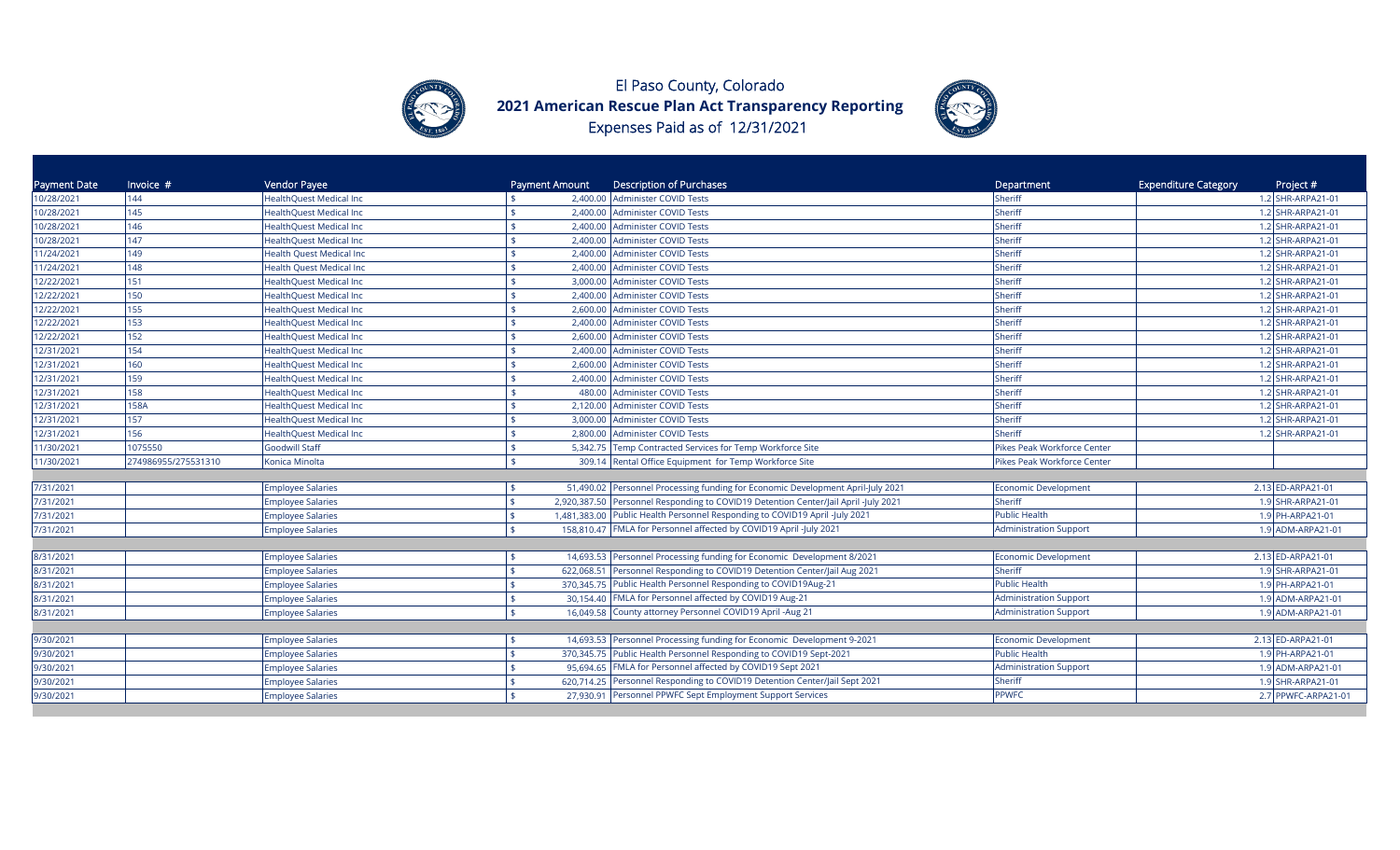



| Payment Date | Invoice $#$ | Vendor Payee             | Description of Purchases<br>Payment Amount                                | Department                        | <b>Expenditure Category</b><br>Project # |
|--------------|-------------|--------------------------|---------------------------------------------------------------------------|-----------------------------------|------------------------------------------|
| 10/31/2021   |             | <b>Employee Salaries</b> | 14,661.25 Personnel Processing funding for Economic Development Oct 2021  | <b>Economic Development</b>       | 2.13 ED-ARPA21-01                        |
| 10/31/2021   |             | <b>Employee Salaries</b> | 3,125.06 Personnel for Small Business Development Oct 2021                | Small Business Dev. Center        | 2.13 SBDC-ARPA21-01                      |
| 10/31/2021   |             | <b>Employee Salaries</b> | 370,345.75 Public Health Personnel Responding to COVID19 Oct-2021         | <b>Public Health</b>              | 1.9 PH-ARPA21-01                         |
| 10/31/2021   |             | <b>Employee Salaries</b> | 69,807.09 FMLA for Personnel affected by COVID19 Oct2021                  | <b>Administration Support</b>     | 1.9 ADM-ARPA21-01                        |
| 10/31/2021   |             | <b>Employee Salaries</b> | 650,610.30 Personnel Responding to COVID19 Detention Center/Jail Oct 2021 | <b>Sheriff</b>                    | 1.9 SHR-ARPA21-01                        |
| 10/31/2021   |             | <b>Employee Salaries</b> | 31,930.88 Personnel PPWFC Employment Support Services Oct-2021            | <b>PPWFC</b>                      | 2.7 PPWFC-ARPA21-01                      |
| 10/31/2021   |             | <b>Employee Salaries</b> | 10,348.68 Personnel Grant Manager / PIO Personnel Oct2021                 | <b>Administration Support</b>     | 7.1 FIN-ARPA21-02                        |
|              |             |                          |                                                                           |                                   |                                          |
| 11/30/2021   |             | <b>Employee Salaries</b> | 23,708.50 Personnel Processing funding for Economic Development Nov 2021  | <b>Economic Development</b>       | 2.13 ED-ARPA21-01                        |
| 11/30/2021   |             | <b>Employee Salaries</b> | 2,958.83 Personnel for Small Business Development Nov 2021                | <b>Small Business Dev. Center</b> | 2.13 SBDC-ARPA21-01                      |
| 11/30/2021   |             | <b>Employee Salaries</b> | 370,345.75 Public Health Personnel Responding to COVID19 Nov-2021         | <b>Public Health</b>              | 1.9 PH-ARPA21-01                         |
| 11/30/2021   |             | <b>Employee Salaries</b> | 89,901.03 FMLA for Personnel affected by COVID19 Nov2021                  | <b>Administration Support</b>     | 1.9 ADM-ARPA21-01                        |
| 11/30/2021   |             | <b>Employee Salaries</b> | 772,525.89 Personnel Responding to COVID19 Detention Center/Jail Nov 2021 | Sheriff                           | 1.9 SHR-ARPA21-01                        |
| 11/30/2021   |             | <b>Employee Salaries</b> | 7,081.74 Personnel PPWFC Employment Support Services Nov-2021             | PPWFC                             | 2.7 PPWFC-ARPA21-01                      |
| 11/30/2021   |             | <b>Employee Salaries</b> | 19,003.49 Personnel Grant Manager / PIO Personnel Nov2021                 | <b>Administration Support</b>     | 7.1 FIN-ARPA21-02                        |
|              |             |                          |                                                                           |                                   |                                          |
| 12/31/2021   |             | <b>Employee Salaries</b> | 24,729.19 Personnel Processing funding for Economic Development Dec 2021  | <b>Economic Development</b>       | 2.13 ED-ARPA21-01                        |
| 12/31/2021   |             | <b>Employee Salaries</b> | 4,715.31 Personnel for Small Business Development Dec 2021                | <b>Small Business Dev. Center</b> | 2.13 SBDC-ARPA21-01                      |
| 12/31/2021   |             | <b>Employee Salaries</b> | 370,345.75 Public Health Personnel Responding to COVID19 Dec-2021         | <b>Public Health</b>              | 1.9 PH-ARPA21-01                         |
| 12/31/2021   |             | <b>Employee Salaries</b> | 97,589.04 FMLA for Personnel affected by COVID19 Dec2021                  | <b>Administration Support</b>     | 1.9 ADM-ARPA21-01                        |
| 12/31/2021   |             | <b>Employee Salaries</b> | 703,680.69 Personnel Responding to COVID19 Detention Center/Jail Dec 2021 | Sheriff                           | 1.9 SHR-ARPA21-01                        |
| 12/31/2021   |             | <b>Employee Salaries</b> | 32,159.12 Personnel PPWFC Employment Support Services Dec-2021            | <b>PPWFC</b>                      | 2.7 PPWFC-ARPA21-01                      |
| 12/31/2021   |             | <b>Employee Salaries</b> | 27,693.05 Personnel Grant Manager / PIO Personnel Dec2021                 | <b>Administration Support</b>     | 7.1 FIN-ARPA21-02                        |
| 12/31/2021   |             | <b>Employee Salaries</b> | 29,142.64 County attorney Personnel COVID19 April -Aug 21                 | <b>Administration Support</b>     | 1.9 ADM-ARPA21-01                        |

**YTD TOTAL \$ 24,205,590.08**

EL PASO COUNTY, COLORADO AMERICAN RESCUE PLAN ACT TRANSPARENCY REPORTING